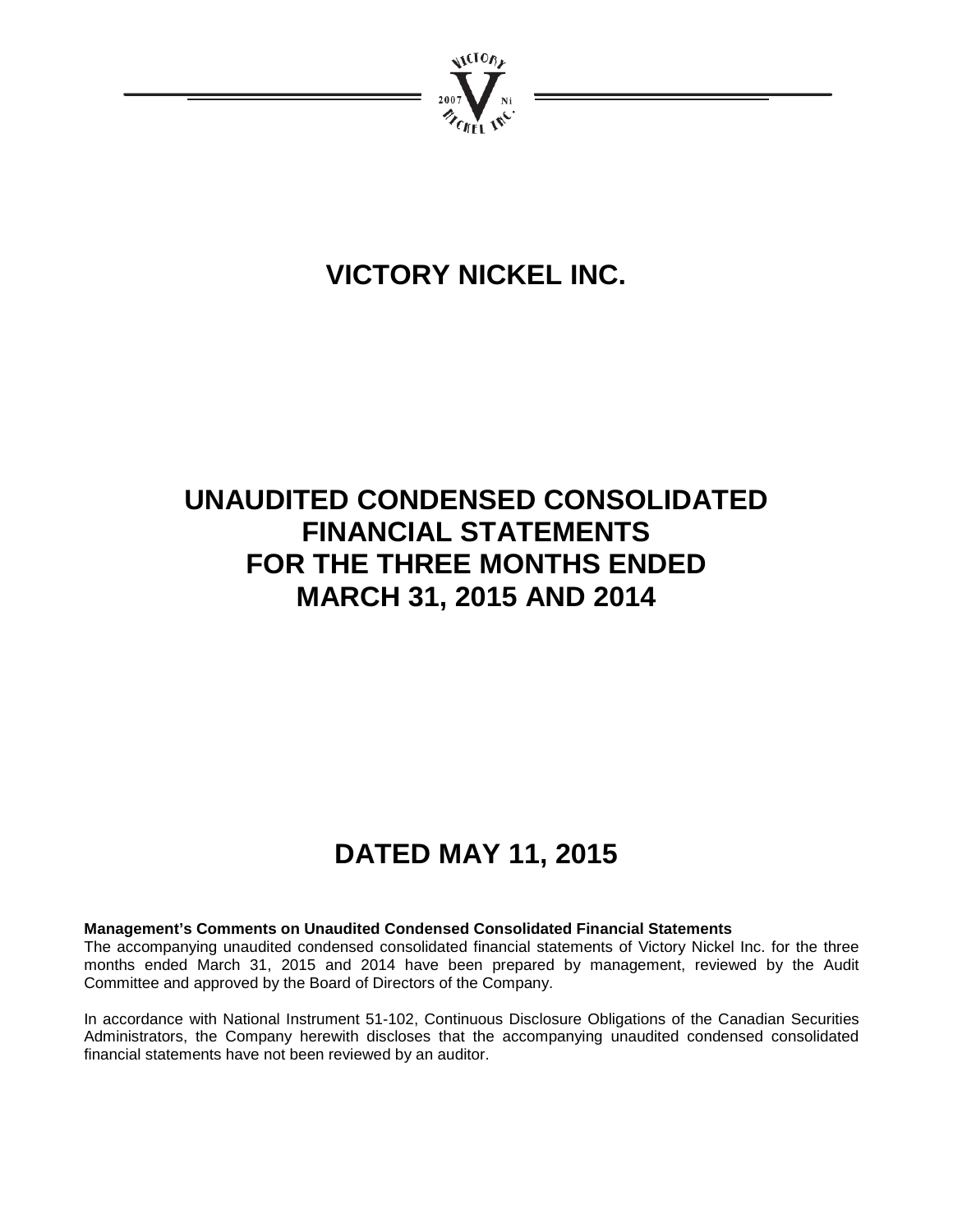|                                                                                                       |                | March 31,    | 2015       |               | December 31,<br>2014 |
|-------------------------------------------------------------------------------------------------------|----------------|--------------|------------|---------------|----------------------|
| (in thousands of United States dollars)                                                               | <b>Notes</b>   | (unaudited)  |            |               |                      |
| <b>ASSETS</b>                                                                                         |                |              |            |               |                      |
| <b>Current assets</b>                                                                                 |                |              |            |               |                      |
| Cash and cash equivalents                                                                             | 6              | \$           | 49         | \$            | 712                  |
| Restricted deposits                                                                                   | 6              |              | 291        |               | 271                  |
| Receivables and prepaids                                                                              | $\overline{7}$ |              | 809        |               | 3,367                |
| Marketable securities                                                                                 | 8              |              | 159        |               | 153                  |
| Inventory                                                                                             | 9              | 4,249        |            |               | 2,977                |
| <b>Total current assets</b>                                                                           |                | 5,557        |            |               | 7,480                |
| <b>Non-current assets</b>                                                                             |                |              |            |               |                      |
| Property, plant and equipment                                                                         | 10             | 6,018        |            |               | 6,179                |
| Mine property and development project                                                                 | 11             | 34,945       |            |               | 34,893               |
| Exploration and evaluation projects                                                                   | 12             | 13,387       |            |               | 13,380               |
| <b>Total non-current assets</b>                                                                       |                | 54,350       |            |               | 54,452               |
| <b>Total Assets</b>                                                                                   |                | \$<br>59,907 |            | $\sqrt[6]{3}$ | 61,932               |
| <b>LIABILITIES AND SHAREHOLDERS' EQUITY</b><br><b>Current liabilities</b><br>Trade and other payables | 13             | \$           | $3,997$ \$ |               | 3,032                |
| Loans and borrowings - current                                                                        | 14             | 7,472        |            |               | 7,493                |
| <b>Total current liabilities</b>                                                                      |                | 11,469       |            |               | 10,525               |
| <b>Non-current liabilities</b>                                                                        |                |              |            |               |                      |
| Loans and borrowings - long-term                                                                      | 14             | 2,157        |            |               | 2,957                |
| Participating Interest                                                                                | 15             | 2,133        |            |               | 3,548                |
| Lease obligations - long-term                                                                         | 16             |              | 239        |               | 275                  |
| Deferred tax liability                                                                                |                |              | 251        |               | 817                  |
| <b>Total non-current liabilities</b>                                                                  |                | 4,780        |            |               | 7,597                |
| <b>Total Liabilities</b>                                                                              |                | 16,249       |            |               | 18,122               |
| <b>Shareholders' equity</b>                                                                           |                |              |            |               |                      |
| Share capital                                                                                         | 17             | 52,570       |            |               | 52,570               |
| Contributed surplus                                                                                   |                | 5,670        |            |               | 5,644                |
| Accumulated other comprehensive loss                                                                  |                | (4,051)      |            |               | (4, 144)             |
| <b>Deficit</b>                                                                                        |                | (10, 531)    |            |               | (10, 260)            |
| Total shareholders' equity                                                                            |                | 43,658       |            |               | 43,810               |
| <b>Total Liabilities and Shareholders' Equity</b>                                                     |                | \$<br>59,907 |            | \$            | 61,932               |

**WELL WELL** 

# **Condensed Consolidated Balance Sheets**

### **NATURE OF OPERATIONS AND GOING CONCERN (Note 1)**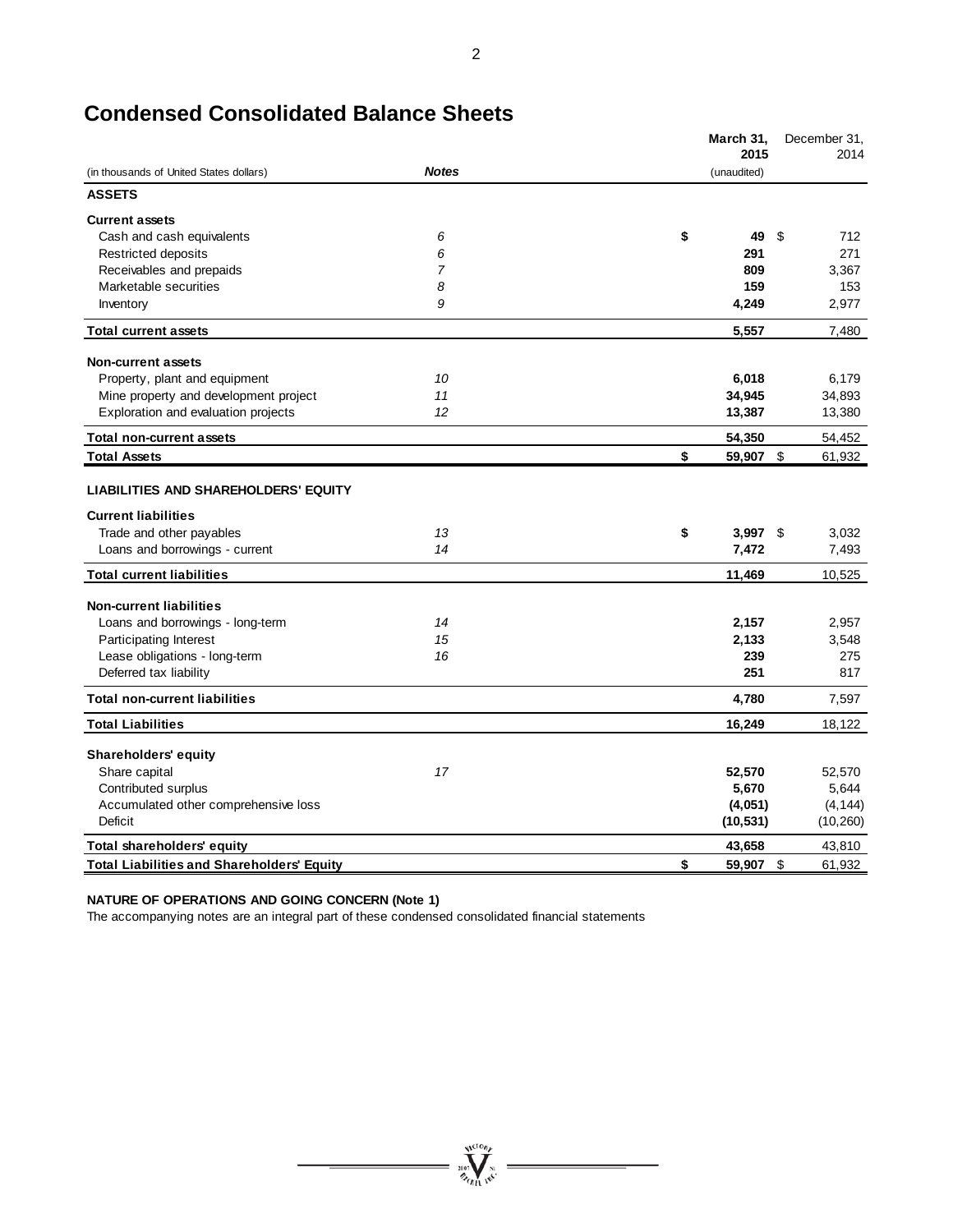|                                                                   |              | Three months ended March 31, |                     |                                 |  |  |
|-------------------------------------------------------------------|--------------|------------------------------|---------------------|---------------------------------|--|--|
| (in thousands of United States dollars, except per share amounts) | <b>Notes</b> |                              | 2015<br>(unaudited) | 2014<br>(unaudited)<br>(Note 2) |  |  |
| <b>Revenues</b>                                                   |              | \$                           | $1,522$ \$          |                                 |  |  |
| Cost of goods sold                                                |              |                              | (1,769)             |                                 |  |  |
| Gross margin                                                      |              |                              | (247)               |                                 |  |  |
| <b>Operating expenses</b>                                         |              |                              |                     |                                 |  |  |
| General and administrative                                        |              |                              | (509)               | (491)                           |  |  |
| Share-based payments:                                             | 19           |                              |                     |                                 |  |  |
| Options                                                           |              |                              | (26)                | (58)                            |  |  |
| Amortization of property, plant and equipment                     | 10           |                              | (166)               | (44)                            |  |  |
| Writedown of E and E projects                                     | 12           |                              | (6)                 |                                 |  |  |
| Net frac sand pre-operating costs                                 | 23           |                              |                     | (194)                           |  |  |
| Non-recurring plant costs                                         | 21           |                              | (600)               |                                 |  |  |
| <b>Operating loss</b>                                             |              |                              | (1, 554)            | (787)                           |  |  |
| Finance income                                                    | 20           |                              | 1,653               | 1                               |  |  |
| Finance costs                                                     | 20           |                              | (940)               | (872)                           |  |  |
| Net finance income (costs)                                        |              |                              | 713                 | (871)                           |  |  |
| Loss before income taxes                                          |              |                              | (841)               | (1,658)                         |  |  |
| Income tax recovery                                               |              |                              | 570                 | 212                             |  |  |
| <b>Net Loss for the Period</b>                                    |              | \$                           | $(271)$ \$          | (1, 446)                        |  |  |
| Loss per share                                                    | 18           |                              |                     |                                 |  |  |
| Basic loss per share                                              |              | \$                           | $(0.00)$ \$         | (0.02)                          |  |  |
| Diluted loss per share                                            |              | \$                           | $(0.00)$ \$         | (0.02)                          |  |  |
|                                                                   |              |                              |                     |                                 |  |  |

# **Condensed Consolidated Statements of Operations**

The accompanying notes are an integral part of these condensed consolidated financial statements

# **Condensed Consolidated Statements of Comprehensive Loss**

|                                                   |              | Three months ended March 31, |             |
|---------------------------------------------------|--------------|------------------------------|-------------|
|                                                   |              | 2015                         | 2014        |
|                                                   |              | (unaudited)                  | (unaudited) |
| (in thousands of United States dollars)           | <b>Notes</b> |                              | (Note 2)    |
| Net loss for the period                           |              | \$<br>$(271)$ \$             | (1, 446)    |
| Other comprehensive (loss) income ("OCI")         |              |                              |             |
| Net change in fair value of financial assets      | 8            | 6                            | 87          |
| Income tax expense                                |              | (3)                          | (12)        |
| Foreign exchange on change in functional currency | 2            | 90                           | (1, 812)    |
| Other comprehensive income (loss) for the period  |              | 93                           | (1,737)     |
| Total Comprehensive Loss for the period           |              | (178) \$                     | (3, 183)    |

 $\sum_{i=1}^{N^{(10)}h_{i}}$ 

 $\frac{1}{\sqrt{2\pi}}\left( \frac{1}{\sqrt{2\pi}}\right) \left( \frac{1}{\sqrt{2\pi}}\right) \left( \frac{1}{\sqrt{2\pi}}\right) \left( \frac{1}{\sqrt{2\pi}}\right) \left( \frac{1}{\sqrt{2\pi}}\right) \left( \frac{1}{\sqrt{2\pi}}\right) \left( \frac{1}{\sqrt{2\pi}}\right) \left( \frac{1}{\sqrt{2\pi}}\right) \left( \frac{1}{\sqrt{2\pi}}\right) \left( \frac{1}{\sqrt{2\pi}}\right) \left( \frac{1}{\sqrt{2\pi}}\right) \left( \frac{1}{\sqrt$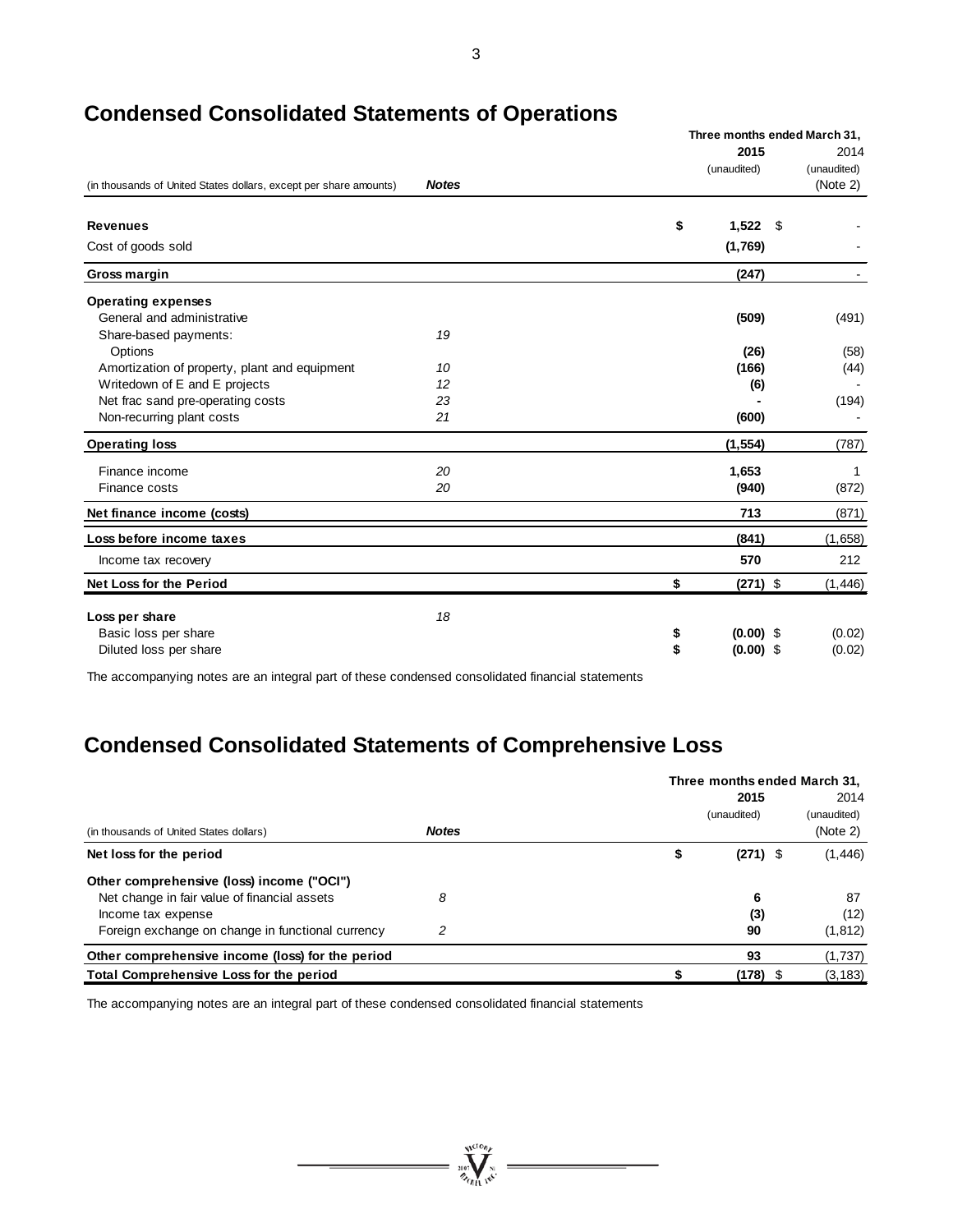# **Condensed Consolidated Statements of Shareholders' Equity**

|                                                                           |          |                 |                    | Accumulated<br>Other |                |                     |           |
|---------------------------------------------------------------------------|----------|-----------------|--------------------|----------------------|----------------|---------------------|-----------|
| (unaudited)                                                               |          | <b>Share</b>    | <b>Contributed</b> | Comprehensive        |                |                     |           |
| (in thousands of United States dollars)                                   |          | Capital         | <b>Surplus</b>     | Income / (Loss)      | <b>Deficit</b> | <b>Total Equity</b> |           |
| Balances as at January 1, 2014                                            | Notes \$ | 52,048          | \$<br>5,431        | \$<br>$(1,714)$ \$   | (7, 844)       | \$<br>47,921        |           |
| Total comprehensive loss for the period                                   |          |                 |                    |                      |                |                     |           |
| Net loss for the period                                                   |          |                 |                    |                      | (1, 446)       | (1, 446)            |           |
| Other comprehensive loss                                                  |          |                 |                    |                      |                |                     |           |
| Net change in fair value of financial assets<br>Income tax expense        |          |                 |                    | 87<br>(12)           |                | 87                  | (12)      |
| Foreign exchange on change in functional currency                         |          |                 |                    | (1, 812)             |                | (1, 812)            |           |
|                                                                           |          |                 |                    |                      |                |                     |           |
| Total other comprehensive loss<br>Total comprehensive loss for the period |          |                 |                    | (1,737)              | $\blacksquare$ | (1,737)             |           |
|                                                                           |          |                 |                    |                      |                | (3, 183)            |           |
| Transactions with owners, recorded directly in equity                     |          |                 |                    |                      |                |                     |           |
| Contributions by owners in the period                                     |          |                 |                    |                      |                |                     |           |
| Options vesting                                                           | 19       |                 | 58                 |                      |                | 58                  |           |
| Options exercised                                                         | 17,19    | 344             | (144)              |                      |                | 200                 |           |
| <b>Total contributions by owners</b>                                      |          | 344             | (86)               |                      |                | 258                 |           |
| <b>Total transactions with owners</b>                                     |          | 344             | (86)               |                      |                | 258                 |           |
| Balances as at March 31, 2014                                             |          | \$<br>52,392    | \$<br>5,345        | \$<br>$(3,451)$ \$   | $(9,290)$ \$   | 44,996              |           |
| Balances as at January 1, 2015                                            |          | \$<br>52,570    | \$<br>5,644        | \$<br>$(4, 144)$ \$  | $(10, 260)$ \$ | 43,810              |           |
| Total comprehensive loss for the period                                   |          |                 |                    |                      |                |                     |           |
| Net loss for the period                                                   |          |                 |                    |                      | (271)          | (271)               |           |
| Other comprehensive income                                                |          |                 |                    |                      |                |                     |           |
| Net change in fair value of financial assets                              |          |                 |                    | 6                    |                |                     | 6         |
| Income tax expense<br>Foreign exchange on change in functional currency   |          |                 |                    | (3)<br>90            |                |                     | (3)<br>90 |
|                                                                           |          |                 |                    |                      |                |                     |           |
| Total other comprehensive income                                          |          |                 |                    | 93                   | ٠              |                     | 93        |
| Total comprehensive loss for the period                                   |          |                 |                    |                      |                | (178)               |           |
| Transactions with owners, recorded directly in equity                     |          |                 |                    |                      |                |                     |           |
| Contributions by owners in the period                                     |          |                 |                    |                      |                |                     |           |
| Options vesting                                                           | 19       |                 | 26                 |                      |                |                     | 26        |
| <b>Total contributions by owners</b>                                      |          |                 | 26                 |                      |                |                     | 26        |
| <b>Total transactions with owners</b>                                     |          |                 | 26                 |                      |                |                     | 26        |
| Balances as at March 31, 2015                                             |          | \$<br>52,570 \$ | 5,670              | \$<br>$(4,051)$ \$   | $(10, 531)$ \$ | 43,658              |           |

**Wellon** 

 $\equiv$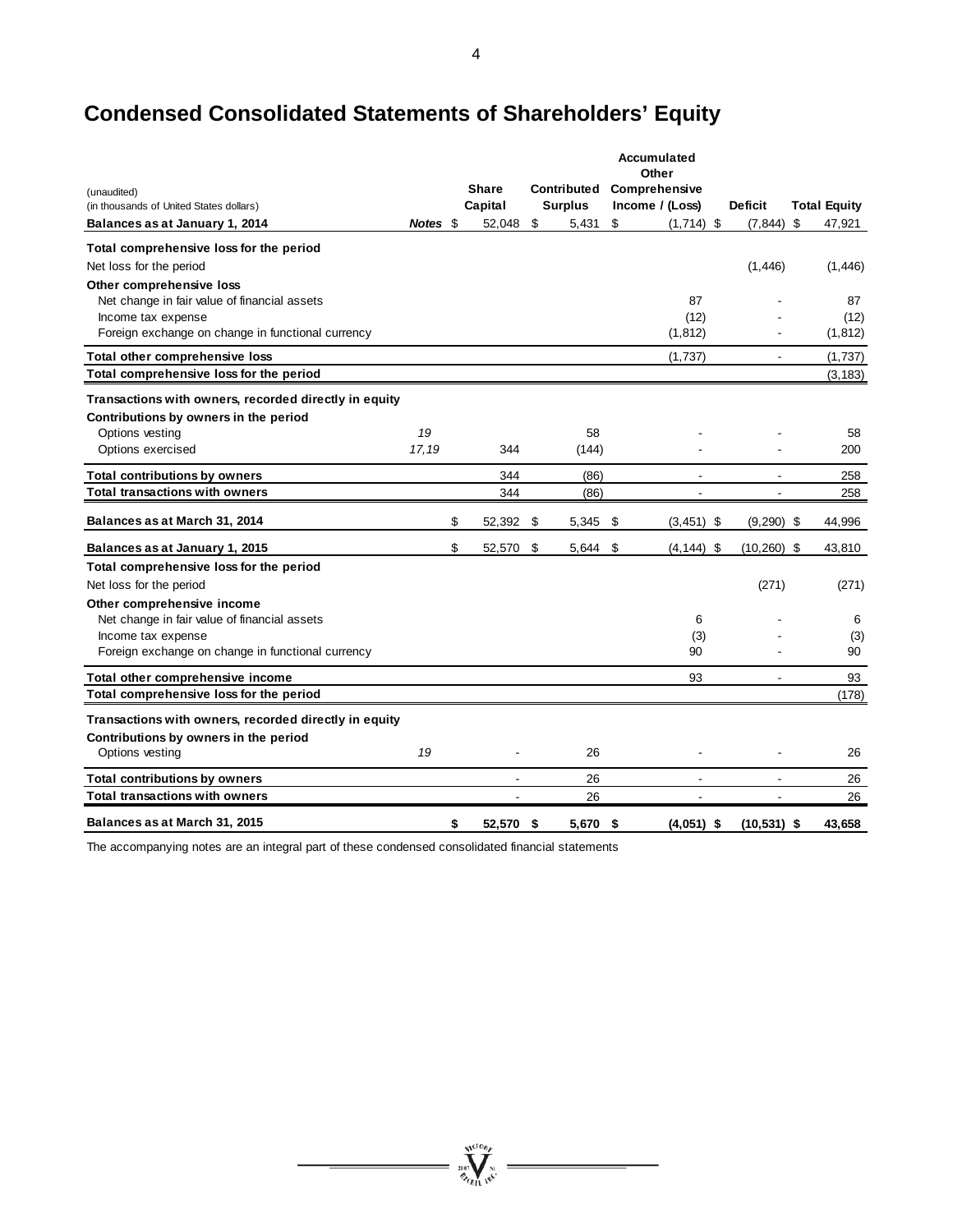|                                                       |                | Three months ended March 31, |             |  |  |
|-------------------------------------------------------|----------------|------------------------------|-------------|--|--|
|                                                       |                | 2015                         | 2014        |  |  |
|                                                       |                | (unaudited)                  | (unaudited) |  |  |
| (in thousands of United States dollars)               | <b>Notes</b>   |                              | (Note 2)    |  |  |
| Cash flows from operating activities                  |                |                              |             |  |  |
| Net loss for the period                               |                | \$<br>$(271)$ \$             | (1, 446)    |  |  |
| Adjustments for:                                      |                |                              |             |  |  |
| Share-based payments                                  | 19             | 26                           | 58          |  |  |
| Amortization of property, plant and equipment         | 10             | 166                          | 44          |  |  |
| Writedown of exploration and evaluation project       | 12             | 6                            |             |  |  |
| Net finance costs                                     | 20             | (713)                        | 807         |  |  |
| Income tax recovery                                   |                | (570)                        | (212)       |  |  |
| Net change in working capital:                        |                |                              |             |  |  |
| Change in receivables                                 | $\overline{7}$ | 2,558                        | (1,228)     |  |  |
| Change in inventory                                   | 9              | (1, 272)                     | (564)       |  |  |
| Change in trade and other payables                    | 13             | 1,009                        | 487         |  |  |
| Net cash from (used by) operating activities          |                | 939                          | (2,054)     |  |  |
| Cash flows from investing activities                  |                |                              |             |  |  |
| Expenditures on mine property and development project | 11             | (22)                         | (97)        |  |  |
| Expenditures on exploration and evaluation projects   | 12             | (18)                         | (36)        |  |  |
| Expenditures on 7P Plant                              | 10             | (31)                         | (728)       |  |  |
| Net cash used by investing activities                 |                | (71)                         | (861)       |  |  |
| Cash flows from financing activities                  |                |                              |             |  |  |
| Issue of common shares                                | 17             |                              | 201         |  |  |
| Payments of interest                                  | 14, 15, 16     | (471)                        | (130)       |  |  |
| Payments under leases                                 | 16             | (40)                         | (41)        |  |  |
| Net (repayment) proceeds of loans                     | 14             | (1,000)                      | 1,990       |  |  |
| Deposits of restricted cash                           | 6              | (20)                         | (187)       |  |  |
| Net cash from (used by) financing activities          |                | (1, 531)                     | 1,833       |  |  |
| Net decrease in cash and cash equivalents             |                | (663)                        | (1,082)     |  |  |
| Cash and Cash Equivalents, Beginning of the Period    |                | 712                          | 1,338       |  |  |
| Cash and Cash Equivalents, End of the Period          |                | \$<br>\$<br>49               | 256         |  |  |

**WELL WELL** 

# **Condensed Consolidated Statements of Cash Flows**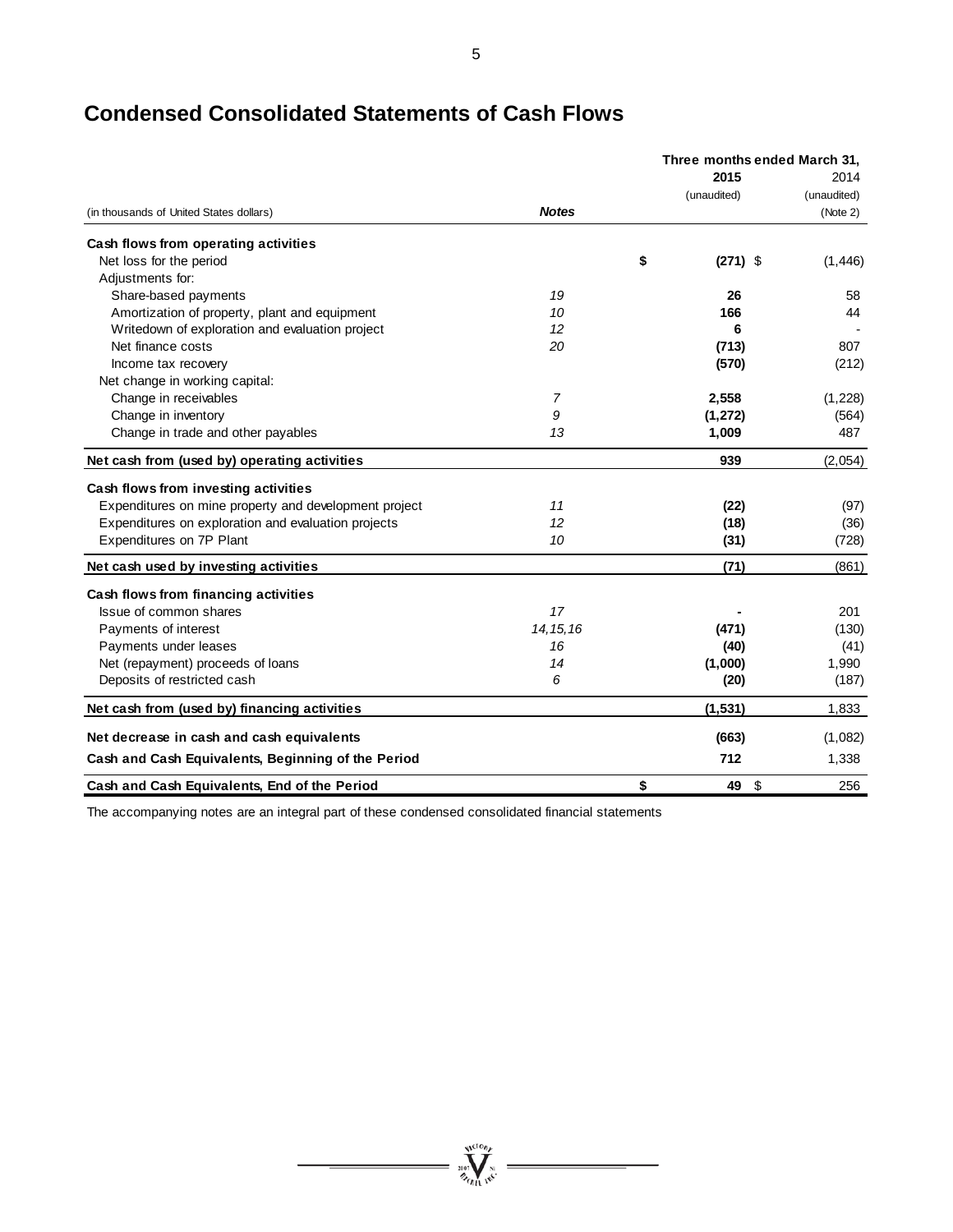*(all tabular amounts in thousands of United States dollars, except common share and per share information)*

#### **1. NATURE OF OPERATIONS AND GOING CONCERN Nature of Operations**

Victory Nickel Inc. ("Victory Nickel" or the "Company") is a company domiciled in Canada. The address of the Company's registered office is 80 Richmond St. West, Suite 1802, Toronto, Ontario, M5H 2A4. The condensed consolidated financial statements as at and for the three months ended March 31, 2015 and 2014 comprise the Company and its subsidiary Victory Silica Ltd. ("VSL" or "Victory Silica") together referred to as "Victory Nickel" and individually as "Victory Nickel entities". Victory Nickel was primarily engaged in the acquisition, exploration and development of nickel properties and associated products in Canada until the second quarter of 2014 when the Company became a producer and supplier of premium frac sand from its 500,000 ton per annum ("tpa") frac sand plant (the "7P Plant") located near Seven Persons approximately 18kms southwest of Medicine Hat, Alberta. Frac sand is specialized sand that is used as a proppant to enhance recovery from oil and gas wells. The Company was formed on February 1, 2007 pursuant to a plan of arrangement.

The Company is listed on the Toronto Stock Exchange ("TSX") under the symbol NI.

#### **Change in Functional and Presentation Currency**

Effective October 1, 2014, the Company changed its functional currency to the United States dollar ("US\$") from the Canadian dollar ("C\$"). This change in accounting treatment is applied prospectively. Concurrently, the Company determined that it would change its presentation currency to the US\$. Refer to Note 2 (c) for additional information.

#### **Going Concern**

These condensed consolidated financial statements have been prepared using Generally Accepted Accounting Principles ("GAAP") applicable to a going concern, which contemplates the realization of assets and settlement of liabilities in the normal course of business as they come due. As at March 31, 2015, the Company had a working capital deficiency of \$5,912,000.

During the second quarter of 2014, the Company was in the start-up and commissioning stage and began producing and selling frac sand from the 7P Plant; on August 11, 2014, the Company announced that the 7P Plant was commissioned. The SPA Loan is due in July, 2015, one convertible note in the amount of \$2,000,000 is due in November 2015, three convertibles notes aggregating \$750,000 are due in February 2016, and four convertible notes aggregating to C\$265,000 are due at various times between January to March, 2016, accordingly, they are classified as current liabilities, due within one year. The Company generated net cash from operating activities of \$939,000 during the first quarter of 2015 but not yet at levels sufficient to wholly fund its activities. In October 2014, the Company secured a short-term facility of \$2,000,000 through the issuance of a promissory note (Note 14). This facility has been paid down to \$1,000,000. The due date has been extended on a monthly basis by the lender and is presently due by May 31<sup>st</sup>, 2015 (Note 25).

The Company recognizes the imminent cash requirement to repay debt and is actively discussing restructuring of its debt to term it out for several years. To date, the Company has not received acceptable expressions of interest and has not completed any debt restructuring. Without an injection of capital until the demand for frac sand returns to allow the Company to sell its inventory, the Company's funds will be depleted in June.

The Company is subject to the risks and challenges experienced by other companies at a comparable stage. These risks include, but are not limited to, continuing losses, an unexpected change in the frac sand market which would limit the Company's ability to generate cash flow from the 7P Plant, dependence on key individuals and the ability to secure adequate financing or to complete corporate transactions to meet the minimum capital required to successfully complete its projects and fund other operating expenses. Development of the Company's current nickel mining projects to the production stage will require significant financing. Given the current economic climate, the ability to raise funds may prove difficult.

None of the Company's mining projects has commenced commercial production and, accordingly, the Company is dependent upon debt or equity financings, the optioning and/or sale of resource or resource-related assets and/or the ability to generate sufficient cash flow from its other operating activities for its funding. The Company's 7P Plant completed commissioning in August, 2014. On April 14, 2015, the Company announced that operations at the 7P Plant were temporarily suspended until the demand for frac sand improves. This will stress the Company's liquidity

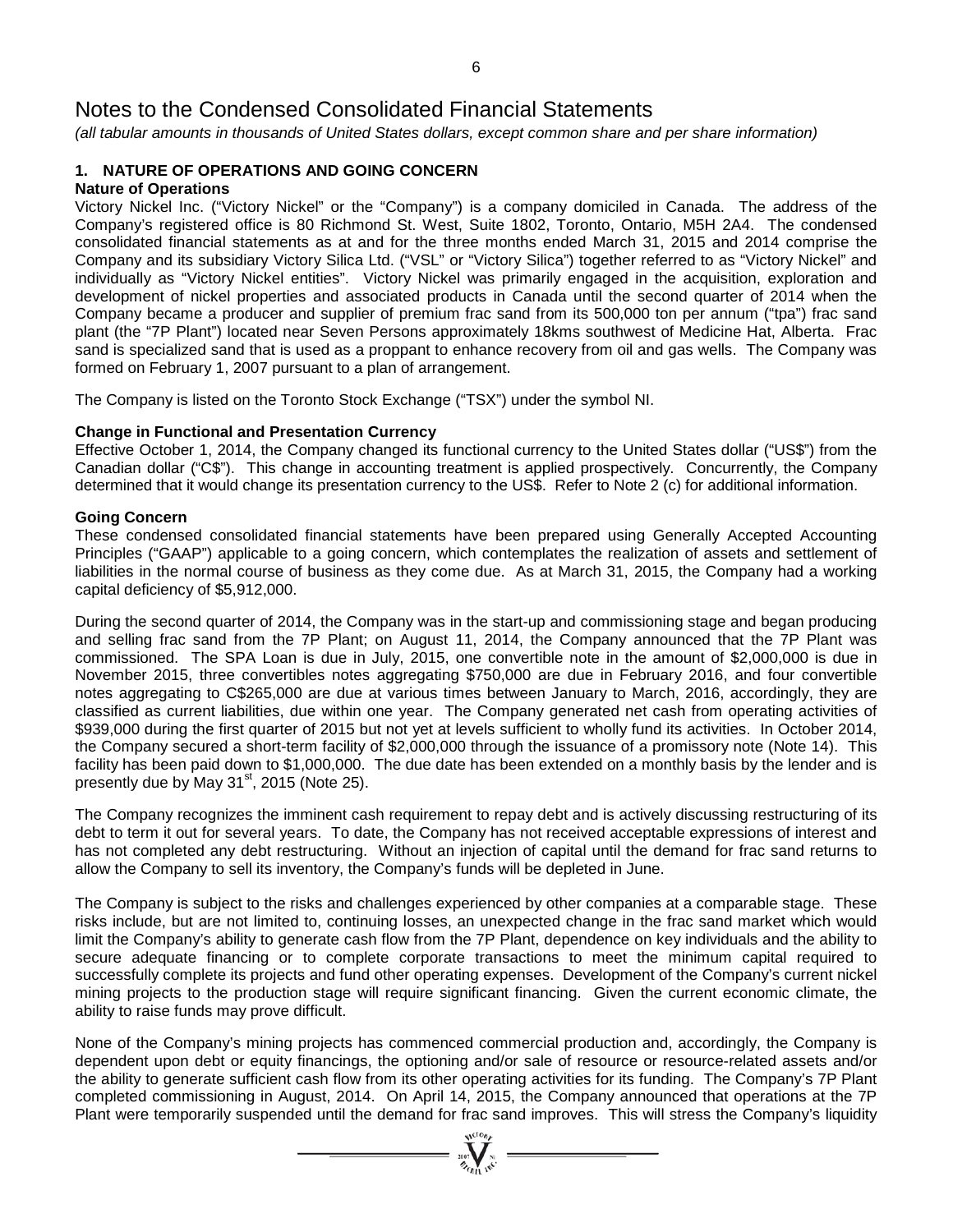*(all tabular amounts in thousands of United States dollars, except common share and per share information)*

until such time as the operations can resume.

The recoverability of the carrying value of exploration and evaluation projects and the mine property and development project, and ultimately the Company's ability to continue as a going concern, is dependent upon either exploration results which have the potential for the discovery of economically-recoverable reserves and resources, the Company's ability to finance exploitation of its projects through debt or equity financings and the optioning and/or sale of resource or resource-related assets such as royalty interests for its funding or the success of the frac sand business referred to above.

However, should the Company not be able to reach successful cash flow generation and achieve profitable operations from frac sand business or continue to achieve favourable exploration results, obtain the necessary financing or achieve future profitable production or sale of properties, the carrying value of the Company's assets could be subject to material adjustment and, in addition, other adjustments may be necessary to these financial statements should such adverse events impair the Company's ability to continue as a going concern as contemplated under GAAP. There is no certainty, especially in the present environment, that the Company's initiatives to improve working capital will be successful or that working capital generated thereby will be sufficient to fund the Company's activities including debt servicing, project expenditures and corporate costs. These conditions indicate the existence of a material uncertainty that may cast significant doubt about the Company's ability to continue as a going concern.

### **2. BASIS OF PREPARATION**

#### **(a) Statement of Compliance**

The condensed consolidated financial statements have been prepared using accounting policies consistent with International Financial Reporting Standards ("IFRS") and its interpretations adopted by the International Accounting Standards Board ("IASB") and in accordance with IAS 34, *Interim Financial Reporting* ("IAS 34"). This is GAAP for a Canadian public company.

These unaudited condensed consolidated financial statements reflect the accounting policies described in Note 3 to the Company's Audited Consolidated Financial Statements for the years ended December 31, 2014 and 2013 ("2014 "Audited Financial Statements") (with the exception of any changes set out in Note 3 below) and accordingly, should be read in conjunction with those financial statements and the notes thereto.

The management of Victory Nickel prepare the condensed consolidated financial statements which are then reviewed by the Audit Committee and the Board of Directors. The condensed consolidated financial statements were authorized for issue by the Board of Directors on May 11, 2015 and are made available to shareholders and others through filing on SEDAR shortly thereafter.

#### **(b) Basis of Measurement**

The financial statements have been prepared on the historic cost basis except for derivative financial instruments such as warrants which are measured at fair value with changes through operations and financial assets such as marketable securities which are measured at fair value with changes recorded through other comprehensive income or loss ("OCI").

#### **(c) Functional and Presentation Currency**

Under IFRS, an entity's functional currency should reflect the underlying transactions, events and conditions relevant to the entity. Given the Company's transition into an operating entity with revenues and significant expenses driven by prices in US\$ and which currency influences management's primary operating, capital and financing decisions, effective October 1, 2014, the Company changed its functional currency to the US\$. This change in accounting treatment is applied prospectively. Concurrently, the Company changed its presentation currency to the US\$.

For comparative reporting purposes, historic financial statements were translated into the US\$ reporting currency whereby assets and liabilities were translated at the closing rate in effect at the end of the comparative periods; revenues, expenses and cash flows were translated at the average rate in effect for the comparative periods and equity transactions were translated at historic rates.

 $\sum_{n=1}^{\infty} \sum_{n=1}^{\infty}$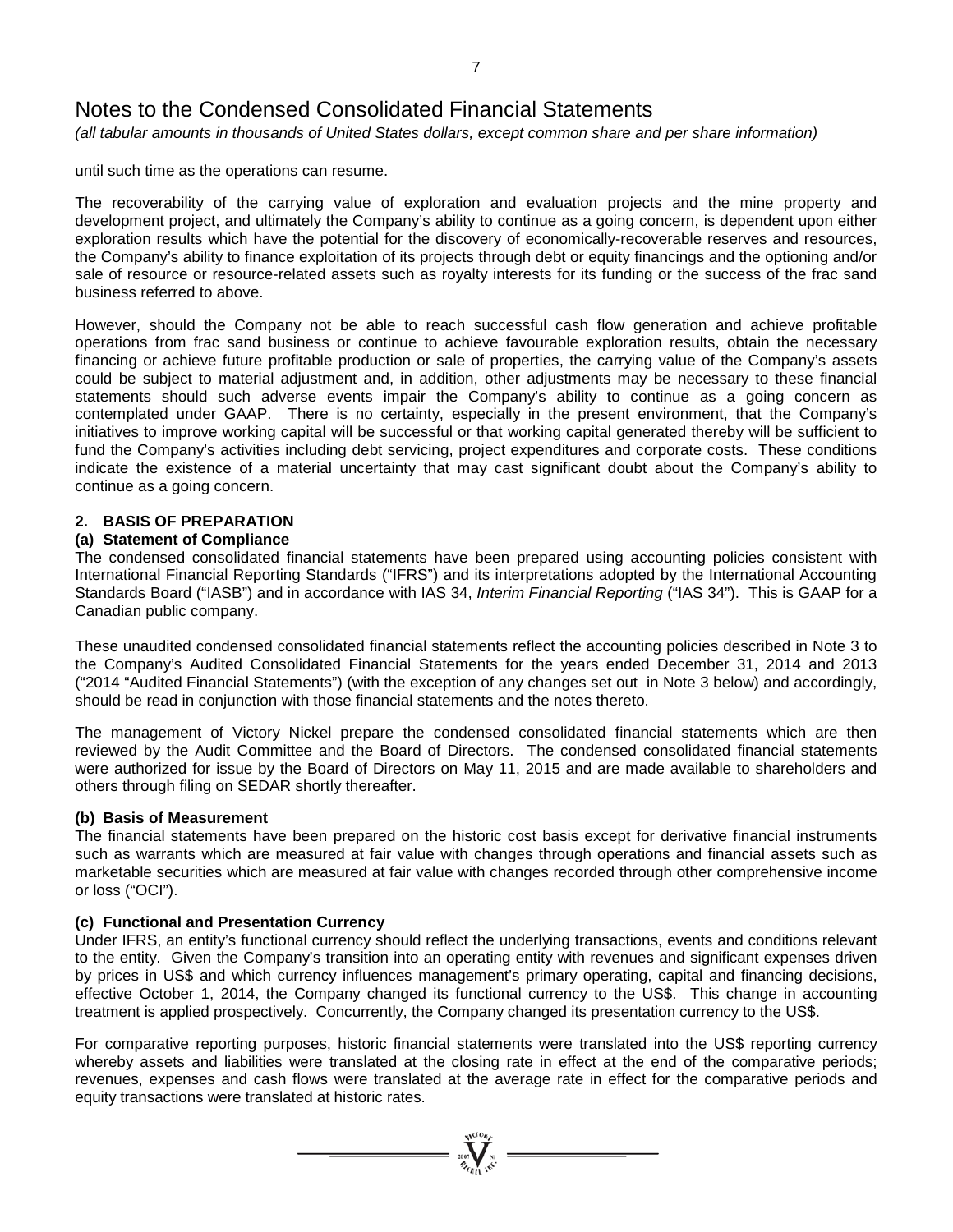*(all tabular amounts in thousands of United States dollars, except common share and per share information)*

These condensed consolidated financial statements are presented in US dollars, which is the Company's functional currency. All financial information is expressed in US dollars unless otherwise stated; tabular amounts are stated in thousands of dollars.

#### **(d) Use of Estimates and Judgements**

The preparation of financial statements in conformity with IFRS requires management to make estimates, judgements and assumptions that affect the application of accounting policies and the reported amounts of assets, liabilities, income and expenses. Actual results may differ from these estimates.

It is reasonably possible that, on the basis of existing knowledge, outcomes in the next financial year that are different from the assumptions used could require a material adjustment to the carrying amount of the asset or liability affected.

The accompanying unaudited condensed consolidated financial statements include all adjustments that are, in the opinion of management, necessary for fair presentation. The results of operations and cash flows for the current periods as presented are not necessarily indicative of the results to be expected for the full year.

#### *Significant estimates and assumptions*

Estimates and underlying assumptions are reviewed on an ongoing basis. Revisions to accounting estimates are recognized in the period in which the estimates are revised and in any future periods affected.

Information regarding significant areas of estimation uncertainty made in applying accounting policies that have the most significant effect on the amounts recognized in the financial statements is included in the following notes:

- Note  $7$  valuation of receivables;
- Note 8 valuation of financial assets at fair value through operations and OCI;
- Note  $9$  valuation of inventory:
- Note 11 measurement of the recoverable amount of mine property and development project;
- Note 12 measurement of the recoverable amount of exploration and evaluation projects;
- Note 14 measurement and valuation of the embedded options in convertible notes;
- Note 15 measurement and valuation of the participating interest; and
- Note 19 measurement of share-based payments.

#### *Significant judgements*

Judgements are reviewed on an ongoing basis. Changes resulting from the effects of amended judgements are recognized in the period in which the circumstance giving rise to the change occurs and in any future periods presented. Information regarding significant areas of critical judgements made in applying accounting policies that have the most significant effect on the amounts recognized in the financial statements is included in the following notes:

- Note 1 going concern assessment;
- Note 2 determination of the functional currency for the Company and its subsidiaries;
- Note 7 impairment of receivables;
- Note  $9$  impairment of inventory;
- Note 11 classification of expenditures as mine property and development project or operating expenses;
- Note 12 classification of expenditures as exploration and evaluation projects or operating expenses;
- Note 11 impairment of mine property and development project;
- Note 12 impairment of exploration and evaluation projects.

#### *Share Consolidation*

On September 12, 2014, as described more fully in Note 17, the Company consolidated its common shares on a one-for-ten basis (the "Share Consolidation"). Accordingly, certain comparative information regarding issued and outstanding common shares, options, warrants, weighted average number and per share information has been adjusted retroactively to be comparable using that basis as if the Share Consolidation had been effective on the first day of the reporting period of these financial statements. Refer to Notes 17, 18 and 19.

 $\sum_{n=1}^{\infty} \sum_{k=1}^{\infty}$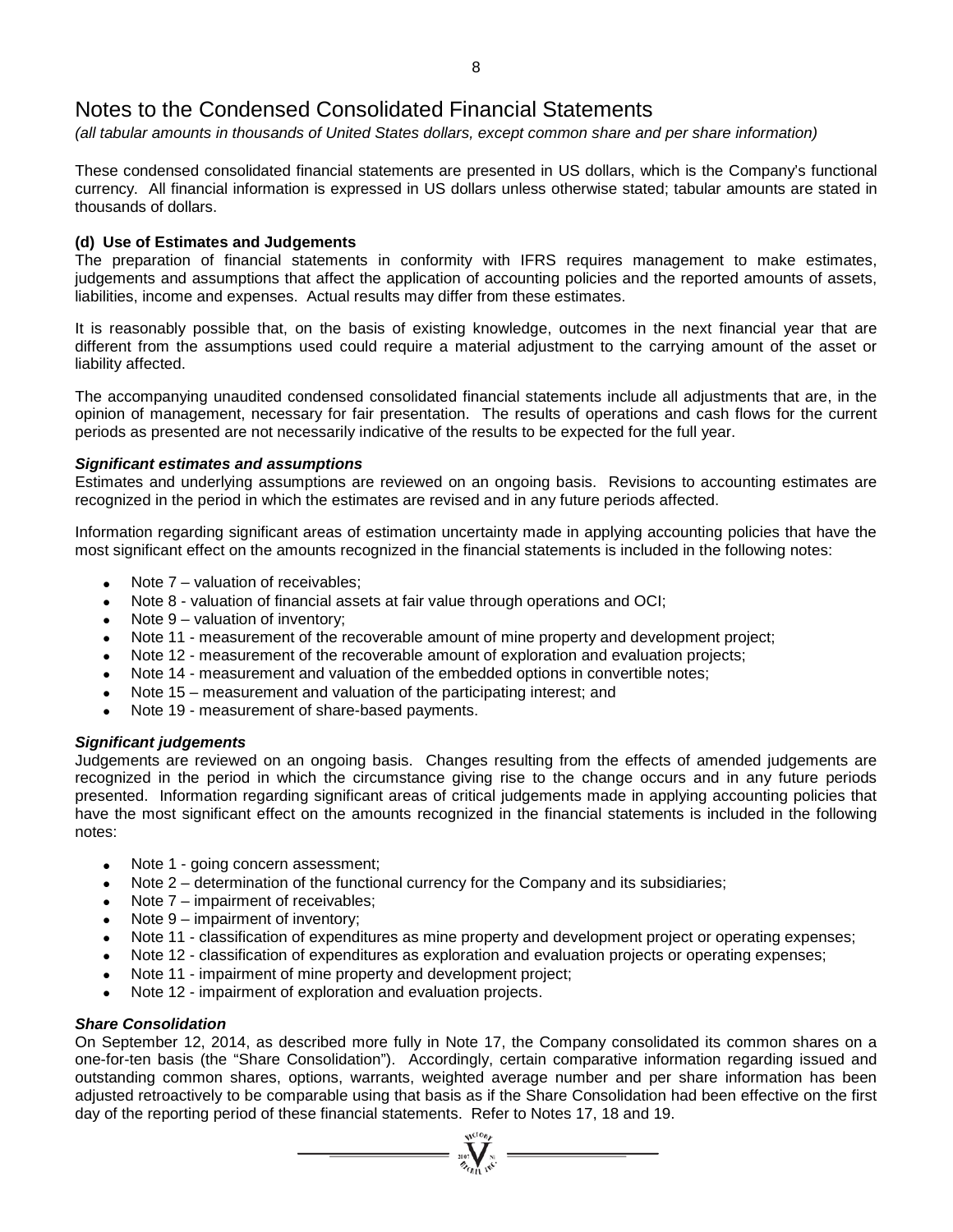*(all tabular amounts in thousands of United States dollars, except common share and per share information)*

### *Reclassifications*

Certain of the prior period balances have been reclassified to conform to the current presentation.

### **3. SIGNIFICANT ACCOUNTING POLICIES**

The accounting policies of the Company are set out in detail in Note 3 to the 2014 Audited Consolidated Financial Statements. Such policies have been applied consistently to all periods presented in these condensed consolidated financial statements, and have been applied consistently by Victory Nickel entities.

#### **(a) New Accounting Policies**

There have been no new accounting policies adopted by the Company, except as noted below.

#### **(b) New Standards and Interpretations Not Yet Adopted**

Since the issuance of the Company's 2014 Audited Consolidated Financial Statements, the IASB and International Financial Reporting Interpretations Committee ("IFRIC") have issued several new and revised standards and interpretations. However, the revised standards and interpretations are not applicable to the Company or are expected to have minimal impact.

#### **(c) Revenue Recognition**

Revenues from frac sand sales are recognized when legal title passes to the customer which may occur at the Company's production facility, rail origin or at the destination terminal or transload facility. At that point, delivery has occurred, evidence of a contractual arrangement exists and collectability is reasonably assured.

#### **(d) Inventory**

Finished products and raw materials inventories are valued at the lower of cost and net realizable value. Cost comprises all costs of purchase, costs of processing and other costs incurred in bringing inventories to their present location and condition. Net realizable value for finished products and raw materials is generally considered to be the selling price of the finished product in the ordinary course of business less the estimated costs of completion and estimated costs to make the sale. Inventory is reviewed to ensure the carrying value does not exceed net realizable value. A writedown is recognized when carrying cost exceeds net realizable value. The writedown may be reversed if the circumstances which caused it no longer exist.

#### **(e) Property, Plant and Equipment**

The 7P Plant has commenced operation mid-2014 and accordingly, amortization of plant equipment commenced during the period. Plant and equipment at the 7P Plant (other than mobile equipment) is being amortized on a straight-line basis based on estimated useful lives of between five and ten years.

### **4. FINANCIAL RISK MANAGEMENT AND CAPITAL MANAGEMENT DISCLOSURES**

#### **Overview**

The Company has exposure to the following risks from its use of financial instruments:

- credit risk;
- liquidity risk:
- market risk; and
- operational risk.

A complete description of the Company's financial risk management and capital management is included in Note 4 to the 2014 Audited Consolidated Financial Statements.

This note updates information about the Company's exposure to each of the above risks where there have been material or noteworthy changes. Further quantitative disclosures are included throughout these condensed consolidated financial statements.

#### **Capital Management Disclosures**

The Company's objective when managing capital is to safeguard its accumulated capital in order to provide an adequate return to shareholders by maintaining a sufficient level of funds to support continued project development

 $\sum_{n=1}^{\infty} \sum_{k=1}^{\infty}$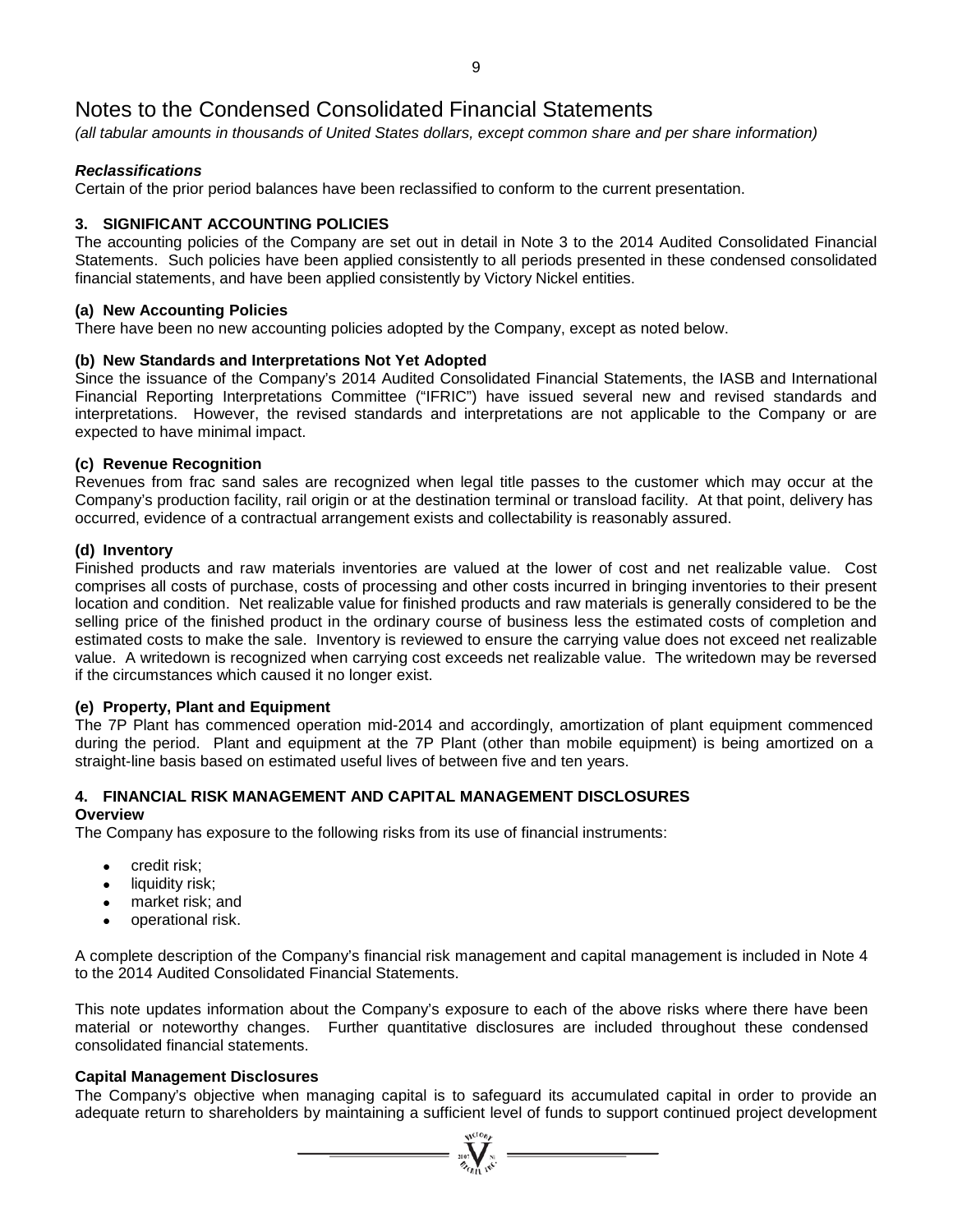*(all tabular amounts in thousands of United States dollars, except common share and per share information)*

and corporate activities. Capital is defined by the Company as the aggregate of its shareholders' equity as well as any long-term debt, equipment-based and/or project-based financing.

|                                          | March 31, | December 31, |
|------------------------------------------|-----------|--------------|
|                                          | 2015      | 2014         |
| Shareholders' equity                     | 43,658    | 43,810       |
| Loans and borrowings - long-term portion | 2,157     | 2,957        |
| Participating Interest                   | 2,133     | 3,548        |
| Lease obligations - long-term portion    | 239       | 275          |
|                                          | 48,187    | 50,590       |

Neither the Company, nor its subsidiary, are subject to externally-imposed capital requirements. There were no changes in the Company's approach to capital management during the year.

#### **5. DETERMINATION OF FAIR VALUES**

There have been no changes in how the Company determines fair value for both financial and non-financial assets and liabilities from the descriptions included in Note 5 to the Company's 2014 Audited Consolidated Financial Statements. When applicable, further information about the assumptions made in determining fair values is disclosed in the notes specific to that asset or liability.

#### **6. CASH AND CASH EQUIVALENTS**

|                                               | March 31, | December 31, |
|-----------------------------------------------|-----------|--------------|
|                                               | 2015      | 2014         |
| Bank balances                                 | 44        | 707          |
| Short-term deposits                           |           |              |
| Cash and Cash Equivalents in the Statement of |           |              |
| <b>Cash Flows</b>                             | 49        | 712          |

The Company has placed \$291,000 (December 31, 2014 - \$271,000) funds on deposit with a Canadian chartered bank to support letters of credit being used to facilitate business activity with certain vendors and are presented as restricted cash on the condensed consolidated balance sheet. The term deposits mature within one year and bear interest at either 0.35% or 0.95%.

#### **7. RECEIVABLES AND PREPAIDS**

|                               | March 31, | December 31. |
|-------------------------------|-----------|--------------|
|                               | 2015      | 2014         |
| Trade accounts receivable     | 619       | 2,725        |
|                               | 619       | 2,725        |
| Other receivables             | 99        | 48           |
| Prepaid expenses and deposits | 92        | 594          |
|                               | 809       | 3,367        |

The aging of trade accounts receivable is as follows:

|                           | March 31,                |      | December 31, |
|---------------------------|--------------------------|------|--------------|
|                           | 2015                     |      | 2014         |
| Trade accounts receivable |                          |      |              |
| Current                   | \$<br>278                | - \$ | 1,945        |
| Past due 0-30 days        | 220                      |      | 454          |
| Past due 31-60 days       | 121                      |      | 253          |
| Past due 61-90 days       | $\overline{\phantom{a}}$ |      | 42           |
| Past due > 90 days        | $\overline{\phantom{0}}$ |      | 31           |
|                           | 619                      | - \$ | 2,725        |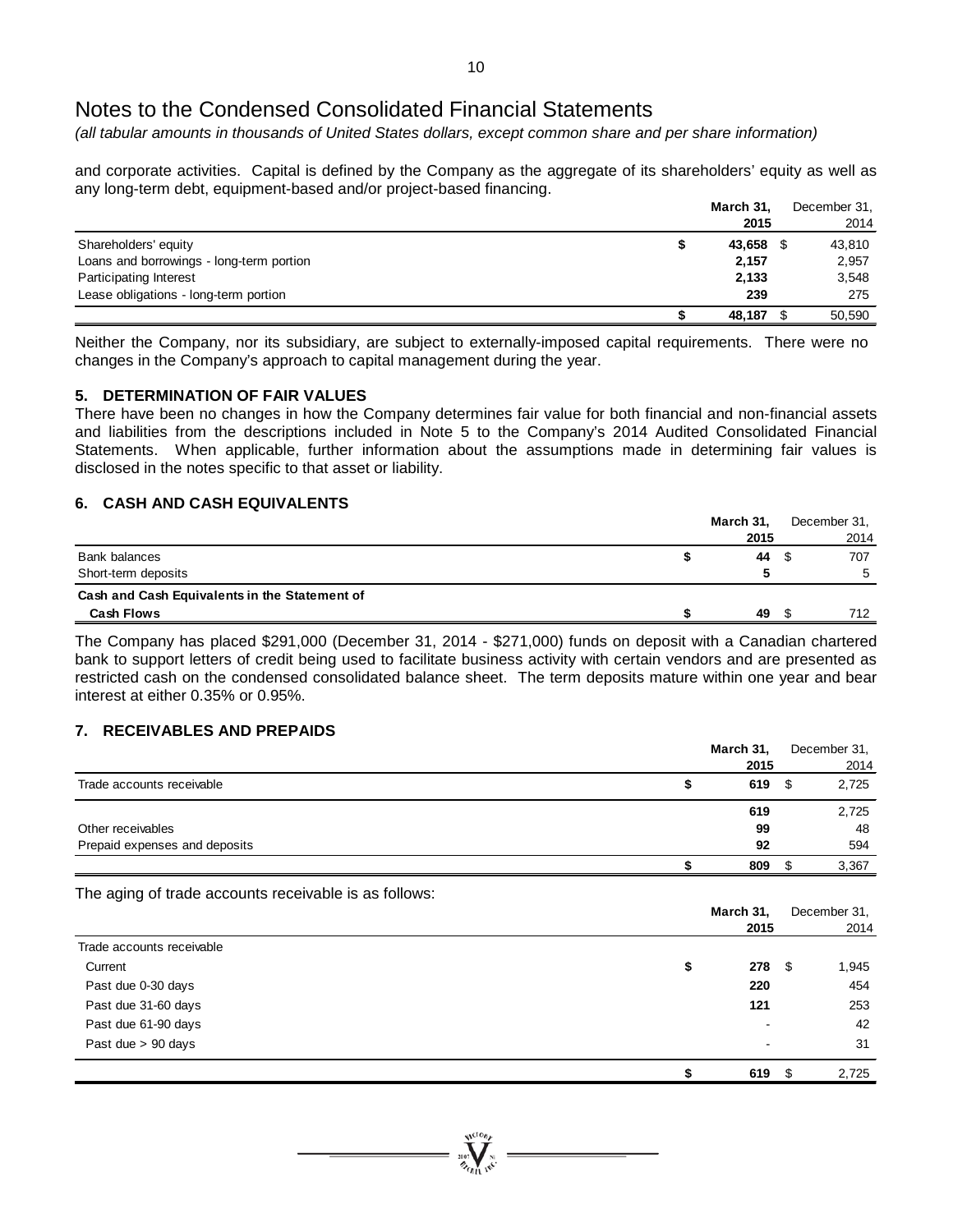*(all tabular amounts in thousands of United States dollars, except common share and per share information)*

As at March 31, 2015, the Company determined that it had no exposure to losses due to the quality of customers; 100% of the balances outstanding had been collected by the date of this report.

#### **8. MARKETABLE SECURITIES**

|                                             | March 31, | December 31, |      |
|---------------------------------------------|-----------|--------------|------|
|                                             | 2015      |              | 2014 |
| Financial assets at fair value through OCI: |           |              |      |
| Shares                                      | 159       |              | 153  |
|                                             | 159       |              | 153  |

The Company records its portfolio of shares at available market prices with any difference in fair value compared with acquisition cost being recorded as gain or loss on financial assets at fair value through OCI.

#### **9. INVENTORY**

|                             | March 31, | December 31, |
|-----------------------------|-----------|--------------|
|                             | 2015      | 2014         |
| Raw material                |           |              |
| At transload facility<br>\$ | 207       | 118<br>- \$  |
| In transit                  | 76        | 951          |
| Stored at 7P Plant          | 2,259     | 463          |
|                             | 2,542     | 1,532        |
| Finished goods              | 1,707     | 1,445        |
|                             | 4,249     | 2,977        |

### **10. PROPERTY, PLANT, AND EQUIPMENT**

|                                     |                 |                 | <b>Vehicles and</b> |                             |             |
|-------------------------------------|-----------------|-----------------|---------------------|-----------------------------|-------------|
|                                     | <b>Land and</b> |                 |                     | <b>Mobile Equipment and</b> |             |
| Balances as at January 1, 2014      | <b>Building</b> | <b>7P Plant</b> | Equipment           | <b>Furniture</b>            | Total       |
| Cost                                | \$<br>83        | \$<br>2,922     | \$<br>635           | \$<br>1,526                 | \$<br>5,166 |
| <b>Accumulated Amortization</b>     | (9)             |                 | (38)                | (28)                        | (75)        |
| Effect of Foreign Exchange (Note 2) | (16)            | (10)            | (3)                 | (99)                        | (128)       |
| <b>Carrying Amount</b>              | 58              | 2,912           | 594                 | 1,399                       | 4,963       |
| Additions                           |                 | 1,852           | 73                  | 115                         | 2,040       |
| Amortization                        | (2)             | (382)           | (168)               | (2)                         | (554)       |
| Balances as at December 31, 2014    |                 |                 |                     |                             |             |
| Cost                                | 83              | 4,774           | 708                 | 1,641                       | 7,206       |
| <b>Accumulated Amortization</b>     | (11)            | (382)           | (202)               | (30)                        | (625)       |
| Effect of Foreign Exchange (Note 2) | (8)             | (187)           | (47)                | (160)                       | (402)       |
| <b>Carrying Amount</b>              | 64              | 4,205           | 459                 | 1,451                       | 6,179       |
| Additions                           |                 | 7               |                     | 4                           | 11          |
| Amortization                        | (1)             | (129)           | (35)                | (2)                         | (166)       |
| Balances as at March 31, 2015       |                 |                 |                     |                             |             |
| Cost                                | 83              | 4,781           | 708                 | 1,645                       | 7,217       |
| <b>Accumulated Amortization</b>     | (12)            | (511)           | (233)               | (32)                        | (788)       |
| Effect of Foreign Exchange (Note 2) | (8)             | (196)           | (47)                | (160)                       | (402)       |
| <b>Carrying Amount</b>              | \$<br>64        | \$<br>4,074     | \$<br>428           | 1,453<br>\$                 | \$<br>6,018 |

Equipment and furniture includes deposits of \$1,544,000 related to the purchase of transformers and other electrical equipment; the equipment is not available for use and is not being depreciated. Vehicles and Mobile Equipment include \$666,000 (December 31, 2014 - \$666,000) of equipment acquired under leases (Note 16).

 $\sum_{i=1}^{N^{(10)}h}$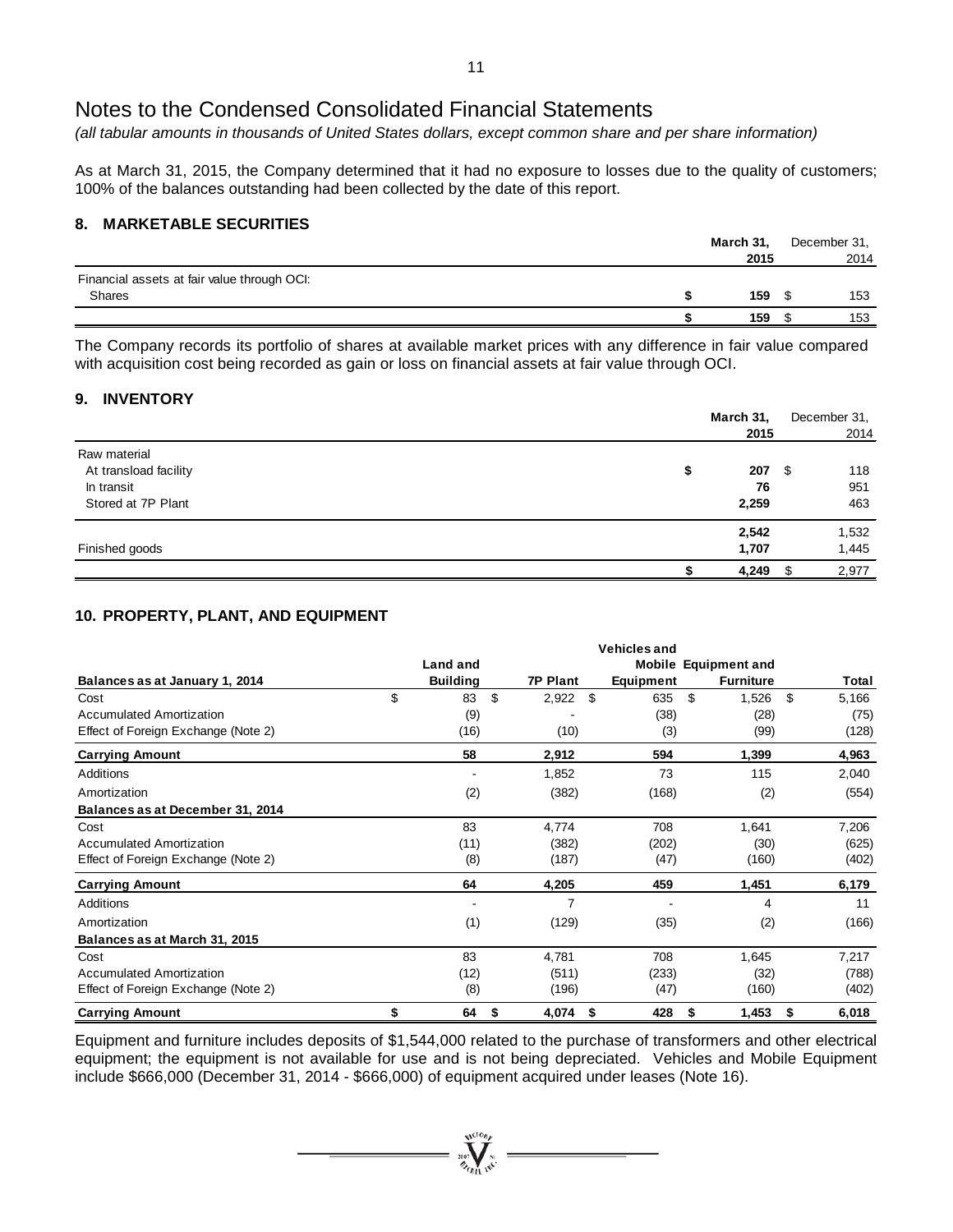*(all tabular amounts in thousands of United States dollars, except common share and per share information)*

## **11. MINE PROPERTY AND DEVELOPMENT PROJECT**

|        |    | January 1,<br>2015 |      | Effect of Foreign<br>Exchange<br>(Note 2) | Current<br>Expenditures |      | March 31,<br>2015 |
|--------|----|--------------------|------|-------------------------------------------|-------------------------|------|-------------------|
| Minago | \$ | 34,893 \$          |      | - \$                                      | 52                      | - \$ | 34,945            |
|        | S  | 34,893 \$          |      | ۰.                                        | \$<br>52                | - \$ | 34,945            |
|        |    |                    |      | Effect of Foreign                         |                         |      |                   |
|        |    | January 1,         |      | Exchange                                  | Current                 |      | March 31,         |
|        |    | 2014               |      | (Note 2)                                  | Expenditures            |      | 2014              |
| Minago | \$ | 36,357             | - \$ | $(1,377)$ \$                              | 94                      | -\$  | 35,074            |
|        | \$ | 36,357             | - \$ | $(1,377)$ \$                              | 94                      | - 5  | 35,074            |

#### **Minago**

The 100%-owned Minago project covers approximately 19,661 ha, through a combination of mining claims, mineral leases and a mineral exploration licence, on Manitoba's Thompson Nickel Belt. The property encompasses the Nose Deposit, which contains the entire current nickel mineral resource, and the North Limb, a zone of nickel mineralization with a known strike length of 1.5 kilometres located to the north of the Nose Deposit.

From 2006 to date, considerable work has been performed, including diamond drilling, metallurgical testing and engineering studies and all the studies required to complete the Environmental Impact Study which was filed in May 2010. As a result, in August 2011, the Company received its Environmental Act Licence ("EAL"). On April 30, 2014, the Company announced the filing of an Environmental Act Proposal ("EAP") to amend the EAL to allow for the relocation of the proposed tailings impoundment. Approval of the EAP is in progress; the EAL remains in good standing. The results of the Minago Feasibility Study ("FS") were announced in December 2009 and improvements thereto announced in June 2010 and July 2011.

Five mineral claims totalling 691 ha located at the north end of the Company's existing Minago property package are subject to a maximum 2% net smelter return royalty with a 50% back-in right; these claims represent approximately 2.4% of the total Minago project.

The Minago project is not in production. Accordingly, the Minago project is not being depreciated.

### **12. EXPLORATION AND EVALUATION PROJECTS**

Cumulative costs relating to the acquisition of mineral properties and E&E expenditures have been incurred on the following projects:

|            |                  | Effect of Foreign        |      |              |      |                          |           |
|------------|------------------|--------------------------|------|--------------|------|--------------------------|-----------|
|            | January 1,       | Exchange                 |      | Current      |      | Writedowns/              | March 31, |
|            | 2015             | (Note 2)                 |      | Expenditures |      | Recoveries               | 2015      |
| Lac Rocher | \$<br>$6,609$ \$ | $\sim$                   | - \$ |              | - \$ | - \$                     | 6,609     |
| Mel        | 6,771            | $\overline{\phantom{a}}$ |      |              |      | $\overline{\phantom{a}}$ | 6,778     |
| Lynn Lake  | $\blacksquare$   | $\overline{\phantom{a}}$ |      | 6            |      | (6)                      |           |
|            | 13,380 \$        | $\sim$                   |      | 13           |      | (6)                      | 13,387    |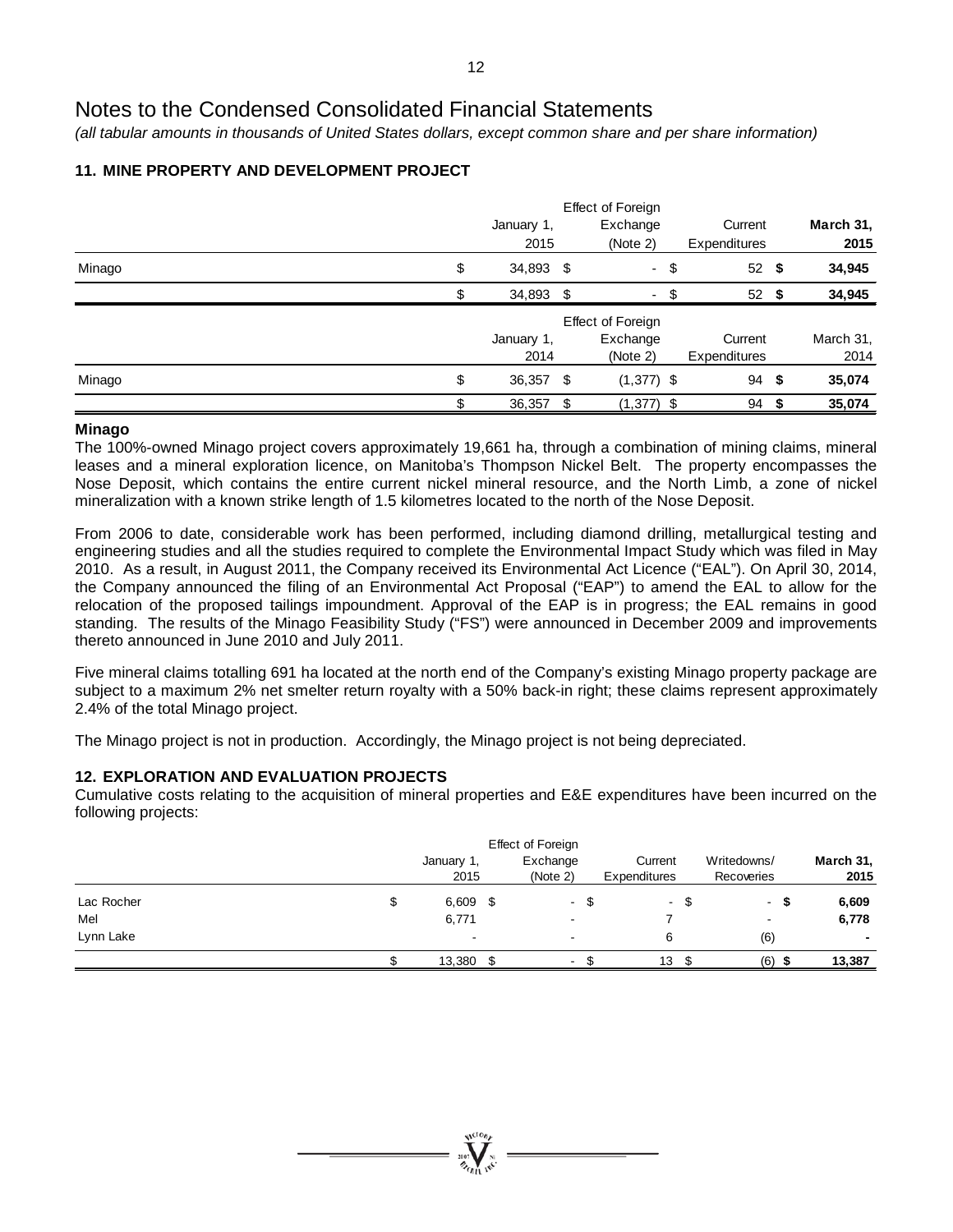*(all tabular amounts in thousands of United States dollars, except common share and per share information)*

|            |                          | Effect of Foreign        |              |      |                          |      |           |
|------------|--------------------------|--------------------------|--------------|------|--------------------------|------|-----------|
|            | January 1,               | Exchange                 | Current      |      | Writedowns/              |      | March 31, |
|            | 2014                     | (Note 2)                 | Expenditures |      | Recoveries               |      | 2014      |
| Lac Rocher | \$<br>$6,946$ \$         | $(264)$ \$               |              | - \$ |                          | - \$ | 6,682     |
| Mel        | 7,026                    | (265)                    | 22           | - \$ | $\overline{\phantom{a}}$ |      | 6,783     |
| Lynn Lake  | $\overline{\phantom{a}}$ | $\overline{\phantom{a}}$ | 14 \$        |      |                          |      | 14        |
| Other      | 4                        | $\blacksquare$           |              | - \$ | $\overline{\phantom{a}}$ |      | 4         |
|            | 13,976 \$                | $(529)$ \$               | 36           | - \$ | $\blacksquare$           | \$.  | 13,483    |

#### **Lac Rocher**

The Lac Rocher project, which is 100%-owned, is located 140 kilometres northeast of Matagami in northwestern Québec. The project is subject to a royalty of \$0.50 per ton on any ores mined and milled from the property and a 2% NSR described below.

The Lac Rocher property is subject to a discovery incentive plan (the "DIP") to reward certain individuals involved in the discovery of Lac Rocher with a 2% NSR for mines that were discovered on certain properties prior to the expiry of the DIP. The NSR is payable only on revenues earned after recovery of all development costs for any mine on the property. The terms of the DIP provide the Company with a right of first refusal on any proposed disposition of the NSR. In addition, the DIP contains put/call provisions under which the Company may be required to purchase, or may exercise an option to purchase, the NSR at the value of its discounted cash flows, as defined therein. The Lac Rocher property is the only property subject to the DIP. As the Lac Rocher property is not yet in production, no royalties are currently payable.

#### **Mel**

The Company purchased a 100% interest in the Mel Properties located near Thomson, Manitoba from Vale. Vale is entitled to a 10% royalty on "distributable earnings" defined as net revenue less operating expenses, before federal and provincial income taxes, after provincial mining taxes and less aggregate pre-production capital but before depreciation.

Vale has a contractual obligation to mill ore mined from the Mel deposit at its cash cost plus 5% provided that the product meets Vale specifications and that Vale has sufficient mill capacity.

Ongoing updating of Mel data is being conducted and applies to both the drilling data on the Mel deposit/lease as well as the 111 drill holes collared on the claims portion of the property. Additional modelling of the resource will be continued. No fieldwork has been conducted during 2015.

### **Lynn Lake**

The Company owns a 100% right, title and interest in the Lynn Lake nickel property ("Lynn Lake"), covering approximately 600 ha in northern Manitoba. As at December 31, 2013, the Lynn Lake property was subject to an option agreement with Wellgreen Platinum Ltd. ("Wellgreen") (formerly Prophecy Platinum Corp.).

On March 17, 2014, Wellgreen formally confirmed to the Company that it was relinquishing the Lynn Lake option.

On November 4, 2014, the Company announced that it had optioned the Lynn Lake property to Corazon Mining Ltd. ("Corazon") an Australian public company (ASX: CZN).

On April 6, 2015, the Company received 40,000,000 shares of Corazon Mining Limited valued at \$192,000 as part of the option agreement.

### **Other Projects**

In October 2014, the Company entered into an option to acquired a 100% interest in a frac sand land package totalling over 300 acres in south western Wisconsin, USA (the "Bear Coulee Property"). The option agreement provides for a cash payment on signing of the agreement, a second cash payment on delivery of permits and a third cash payment on exercise of the option. The option is valid for six months with two equivalent extensions available under certain circumstances. Prior to production, the Company will be required to pay \$40,000 per annum as

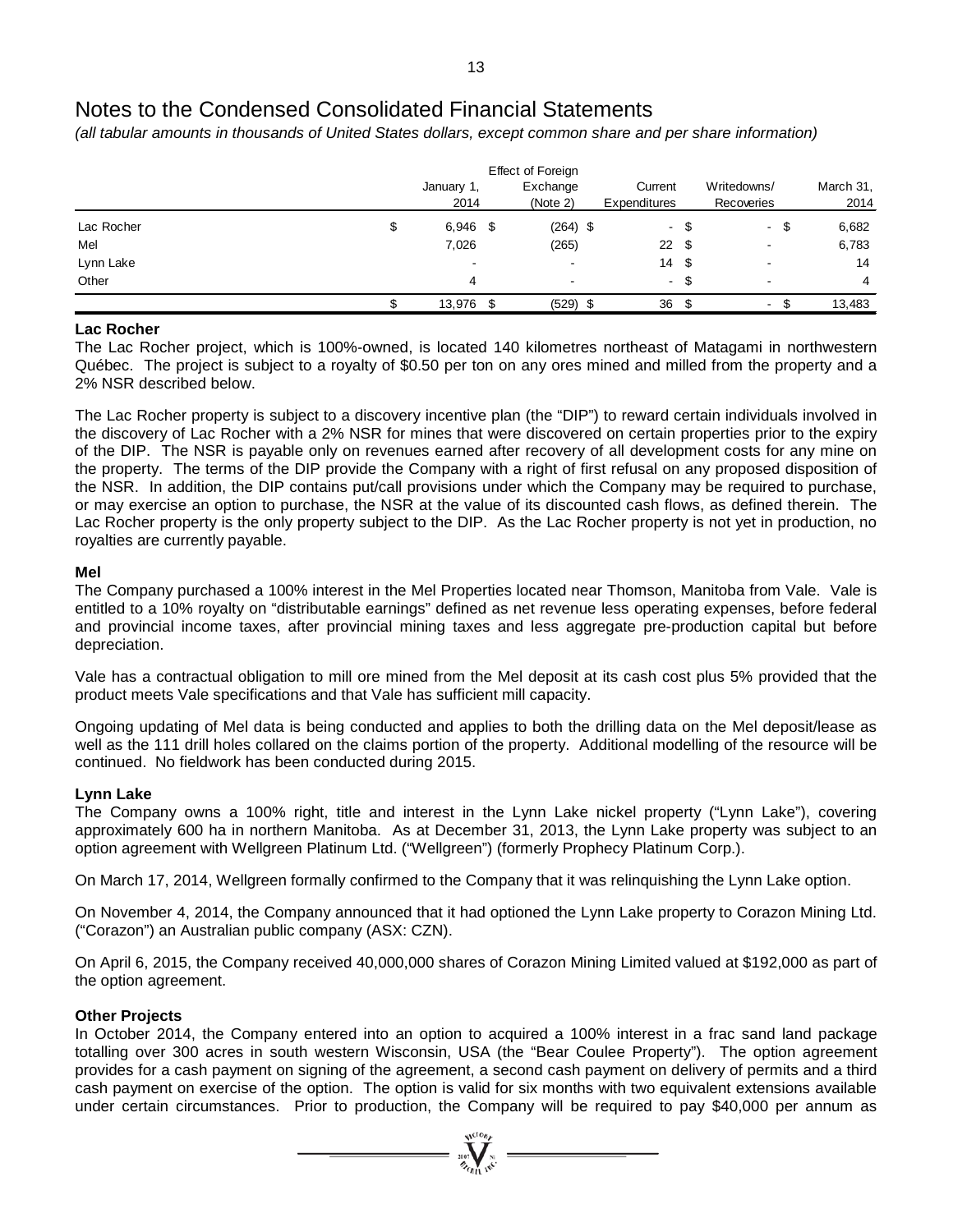*(all tabular amounts in thousands of United States dollars, except common share and per share information)*

advance royalites on the initial 20,000 tons of sand production. Once the Bear Coulee Proper is in production, the Company will be required to pay royalty of \$2.00 per ton of frac sand sold from the property.

In February 2015, the Company announced that a resource estimate of approximately 11 million tons of sand has been completed by Summit on the Bear Coulee Property and will be incorporate into a National Instrument 43-101 technical report. The Bear Coulee frac sand property is located in Trempeleau County, Wisconsin.

No expenditures have yet been made on the Bear Coulee Property.

The Company has incurred minimal expenditures on other properties in 2015 and 2014.

#### **13. TRADE AND OTHER PAYABLES**

|                                       |              | March 31, | December 31, |
|---------------------------------------|--------------|-----------|--------------|
|                                       | <b>Notes</b> | 2015      | 2014         |
| Accounts payable                      |              |           |              |
| Mine property and development project |              | \$<br>64  | 13<br>- \$   |
| Exploration and evaluation projects   |              | 4         |              |
| Property and equipment                |              | 323       | 402          |
| Other accounts payable                |              | 2,975     | 1,708        |
| <b>Accrued liabilities</b>            |              |           |              |
| Mine property and development project |              | 10        | 22           |
| Other accrued liabilities             |              | 442       | 683          |
| Other payables                        |              |           | 21           |
| Lease obligations - current portion   | 16           | 139       | 137          |
| Due to Nuinsco Resources Limited      |              |           |              |
| Under the Management Agreement        | 22           | 40        | 45           |
|                                       |              | 3,997     | 3,032<br>\$  |

### **14. LOANS AND BORROWINGS**

|                                    |              | March 31,        | December 31,  |
|------------------------------------|--------------|------------------|---------------|
|                                    | <b>Notes</b> | 2015             | 2014          |
| Current Ioans                      |              |                  |               |
| SPA Loan                           | (a)          | \$<br>$3,711$ \$ | 3,585         |
| Short-term loan                    | (b)          | 1,000            | 2,000         |
| Current portion of long-term loans | (c)          | 2,761            | 1,908         |
| <b>Total current loans</b>         |              | 7,472            | 7,493         |
| Long-term loans                    |              |                  |               |
| Promissory notes                   | (c)          | 2,157            | 2,957         |
| Total long-term loans              |              | 2,157            | 2,957         |
|                                    |              | 9,629            | 10,450<br>\$. |

|                                                              | March 31, | December 31, |
|--------------------------------------------------------------|-----------|--------------|
| (a) SPA Loan                                                 | 2015      | 2014         |
| Principal balance                                            | 4,000     | 4,000        |
| Add: fair value of warrants with a cashless exercise feature | 33        | 121          |
| Less: unamortized loan fees                                  | (322)     | (536)        |
| <b>SPA Loan</b>                                              | 3,711     | 3,585        |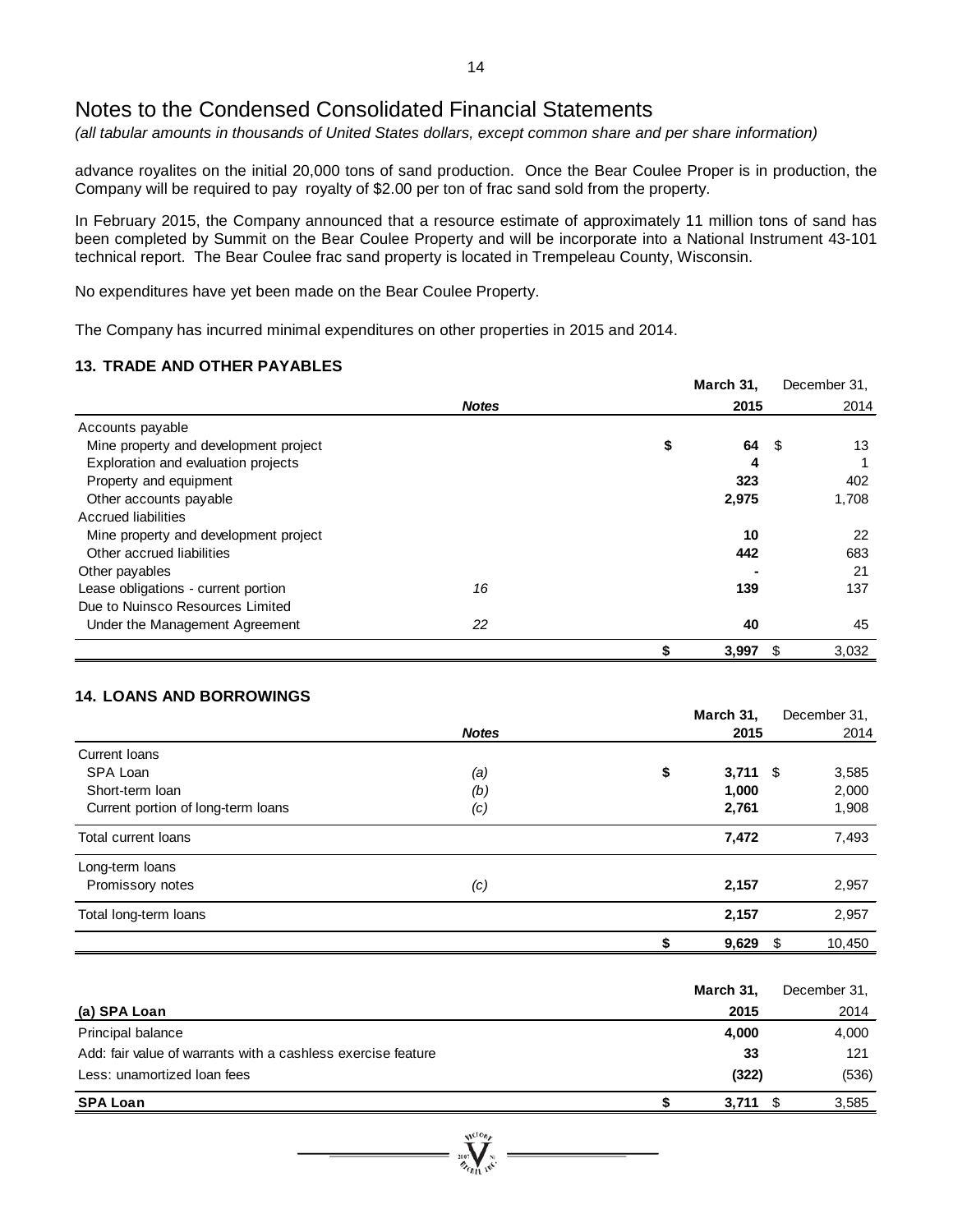*(all tabular amounts in thousands of United States dollars, except common share and per share information)*

On May 15, 2014, the Company announced that it had executed a securities purchase and line of credit agreement (the "SPA Loan") to issue and sell to the purchaser senior secured 14.8% notes in the aggregate principal amount of \$4,000,000 (each a "SPA Note"). The SPA Loan matures on July 30, 2015.

The Company has issued to the purchaser 2,000,000 common share purchase warrants (after giving retroactive effect to the Share Consolidation Note 17). The number of warrants is subject to an increase to 1,000,000 warrants (after giving retroactive effect to the Share Consolidation Note 17) for each \$1,000,000 Note issued if any of the Notes is prepaid and the closing price of the Company's common shares is C\$2.00 or lower (after giving retroactive effect to the Share Consolidation Note 17) on the trading day preceding the date of such prepayment. Given that there are costs associated with the prepayment right, the Company has valued the prepayment right at \$nil. Each warrant (after giving retroactive effect to the Share Consolidation Note 17) entitles the holder to purchase one common share of the Company at an exercise price of C\$1.00 (after giving retroactive effect to the Share Consolidation Note 17) for a period of 36 months from the Initial Closing Date. The warrants are subject to a cashless exercise provision and are therefore considered a component of debt rather than equity; the fair value at inception was calculated at C\$620,000 and was revalued at March 31, 2015 at \$33,000 with the aggregate change in fair value of \$551,000 being recorded in finance income, of which \$88,000 (2014 - \$463,000) was recorded in the three months ending March 31, 2015 (Note 20).

In the three months ended March 31, 2015, the Company paid \$148,000 in interest and amortized \$214,000 in loan fees into finance costs. There are no amounts remaining to be drawn under the SPA Loan.

The values of the warrants with a cashless exercise provision have been calculated using the Black-Scholes optionpricing model using the following parameters:

|                                                             | March 31. | December 31,             | May 15,                  |
|-------------------------------------------------------------|-----------|--------------------------|--------------------------|
| (after retroactive effect of Share Consolidation - Note 17) | 2015      | 2014                     | 2014                     |
|                                                             |           |                          | (At inception)           |
| Fair values                                                 | C\$0.02   | C\$0.07                  | C\$0.31                  |
| Share prices at valuation dates                             | C\$0.14   | C\$0.24                  | C\$0.60                  |
| <b>Assumptions</b>                                          |           |                          |                          |
| Exercise price                                              | C\$1.00   | C\$1.00                  | C\$1.00                  |
| <b>Expected volatilities</b>                                | 97%       | 111%                     | 101%                     |
| Expected remaining terms (years)                            | 2.13      | 2.37                     | 3.00                     |
| Expected dividends                                          |           | $\overline{\phantom{0}}$ | $\overline{\phantom{a}}$ |
| Risk-free interest rates                                    | 0.50%     | 1.00%                    | 1.12%                    |

#### **b) Short-term loan**

On October 1, 2014, the Company completed the arrangement of short-term financing by way of a promissory note amounting to \$2,000,000. The promissory note bears interest at an annual rate of 28% and was originally due on December 1, 2014. The lender has agreed to several monthly extensions of the short-term facility upon payment of extension fees, and penalties. During the first quarter ended March 31, 2015 the Company repaid \$1,000,000 and paid interest expense, extension fees, and penalties aggregating \$179,000. The outstanding balance of \$1,000,000 is now due on or before May 31, 2015.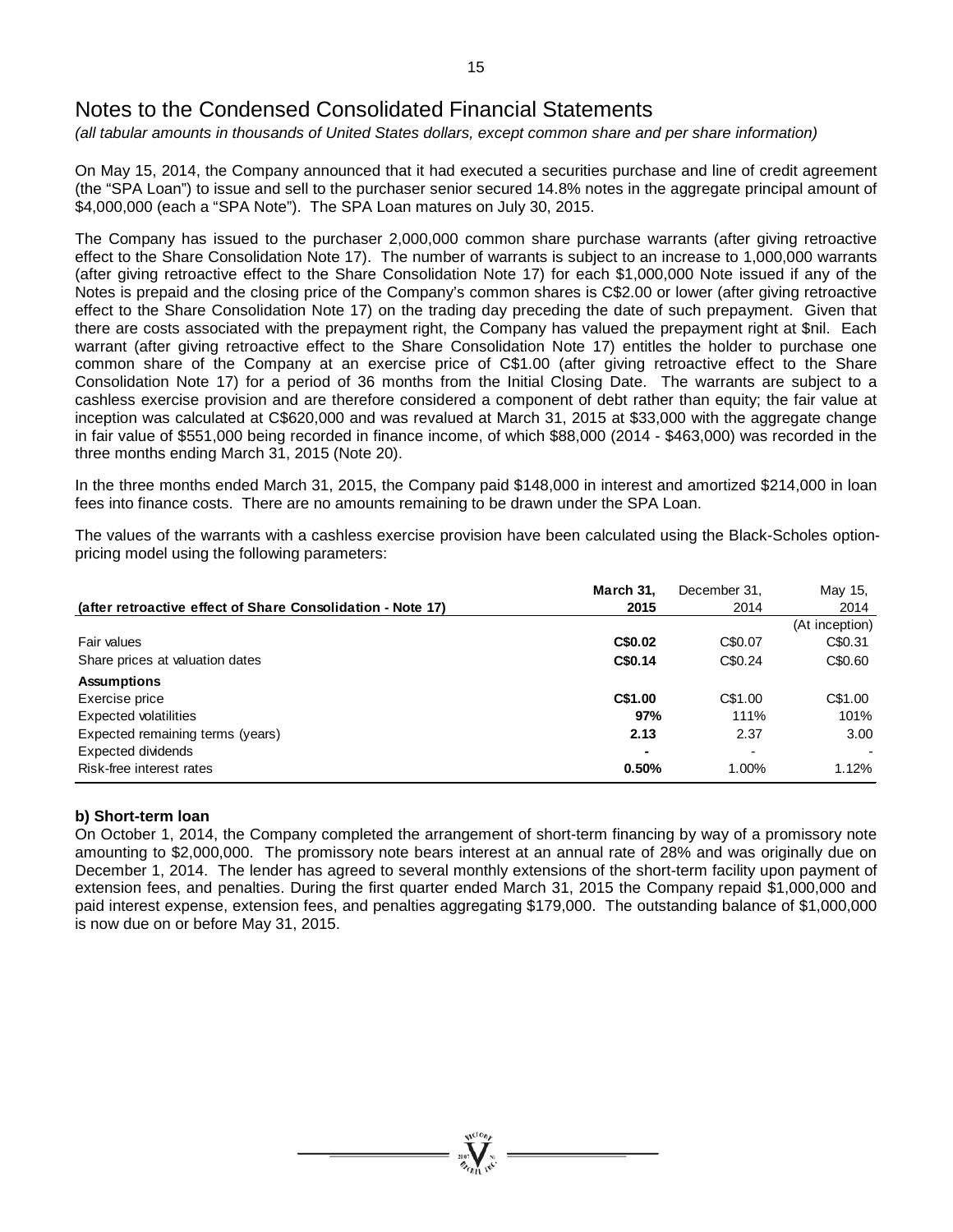*(all tabular amounts in thousands of United States dollars, except common share and per share information)*

| (c) Promissory Notes                           | <b>Notes</b> |          | March 31,<br>2015 |                | December 31,<br>2014 |
|------------------------------------------------|--------------|----------|-------------------|----------------|----------------------|
| <b>Total Principal Outstanding</b>             |              |          | 5,979             |                | 5,979                |
| Embedded option derivatives at inception       | \$           | (1,420)  |                   | \$<br>(1, 420) |                      |
| Less: effect of conversion to SPA Loan         |              | 417      |                   | 417            |                      |
| Less: accumulated amortization                 | 20           | 516      |                   | 339            |                      |
|                                                |              |          | (487)             |                | (664)                |
| Less: unamortized loan fees                    |              |          | (91)              |                | (108)                |
| Add: Effect of foreign exchange                |              |          | (18)              |                | 19                   |
| Less: Equity component of debt                 |              |          | (48)              |                | (48)                 |
| Net promissory notes                           |              |          | 5,335             |                | 5,178                |
| Embedded option derivatives at inception       |              | 1,420    |                   | 1,420          |                      |
| Less: effect of conversion to SPA Loan         |              | (417)    |                   | (417)          |                      |
| Change in value of embedded option derivatives | 20           | (1, 420) |                   | (1, 316)       |                      |
|                                                |              |          | (417)             |                | (313)                |
|                                                |              |          | 4,918             |                | 4,865                |
| Less: current portion of promissory notes      |              |          | (2,761)           |                | (1,908)              |
| Promissory Notes - long-term portion           |              | \$       | 2,157             |                | \$<br>2,957          |

On November 11, 2013 and during 2014, the Company entered into several unsecured convertible promissory notes for \$6,750,000 and C\$265,000 by way of private placements (the "Convertible Notes"); \$1,000,000 was converted into a SPA Note as referred to above. The Convertible Notes bear interest calculated and payable quarterly at 14.8% and are convertible at the option of the holder into the Company's shares at C\$1.00 (after retroactive effect of the Share Consolidation). All Convertible Notes have two-year terms.

In the three months ended March 31, 2015 the Company paid \$147,000 for interest in cash and accrued another \$73,000 on interest expense that was paid on April 1, 2015; amortization of \$17,000 in loan fees and \$177,000 for the embedded option derivatives at inception using the effective interest rate method (2014 - \$669,000, \$53,000 and \$328,000, respectively).

The embedded option derivatives have been calculated using the Black-Scholes option-pricing model using the following parameters:

|                                                             | March 31.    | December 31. | (Various         | November 11.             |
|-------------------------------------------------------------|--------------|--------------|------------------|--------------------------|
| (after retroactive effect of Share Consolidation - Note 17) | 2015         | 2014         | inception dates) | 2013                     |
|                                                             |              |              |                  | (At inception)           |
| Fair values                                                 | C\$.00       | C\$0.00 to   | C\$0.22 to       | C\$0.08                  |
|                                                             |              | C\$0.03      | C\$0.40          |                          |
| Share prices at valuation dates                             | C\$0.14      | C\$0.24      | C\$0.50 to       | C\$0.30                  |
|                                                             |              |              | C\$0.70          |                          |
| <b>Assumptions</b>                                          |              |              |                  |                          |
| Exercise price                                              | C\$1.00      | C\$1.00      | C\$1.00          | C\$1.00                  |
| <b>Expected volatilities</b>                                | 80% to 93%   | 82% to 109%  | 116%             | 103%                     |
| Expected remaining terms (years)                            | 0.61 to 1.27 | 0.86 to 1.52 | 2.00             | 2.00                     |
| Expected dividends                                          |              |              |                  | $\overline{\phantom{a}}$ |
| Risk-free interest rates                                    | 0.50%        | 1.00%        | 1.20%            | 1.20%                    |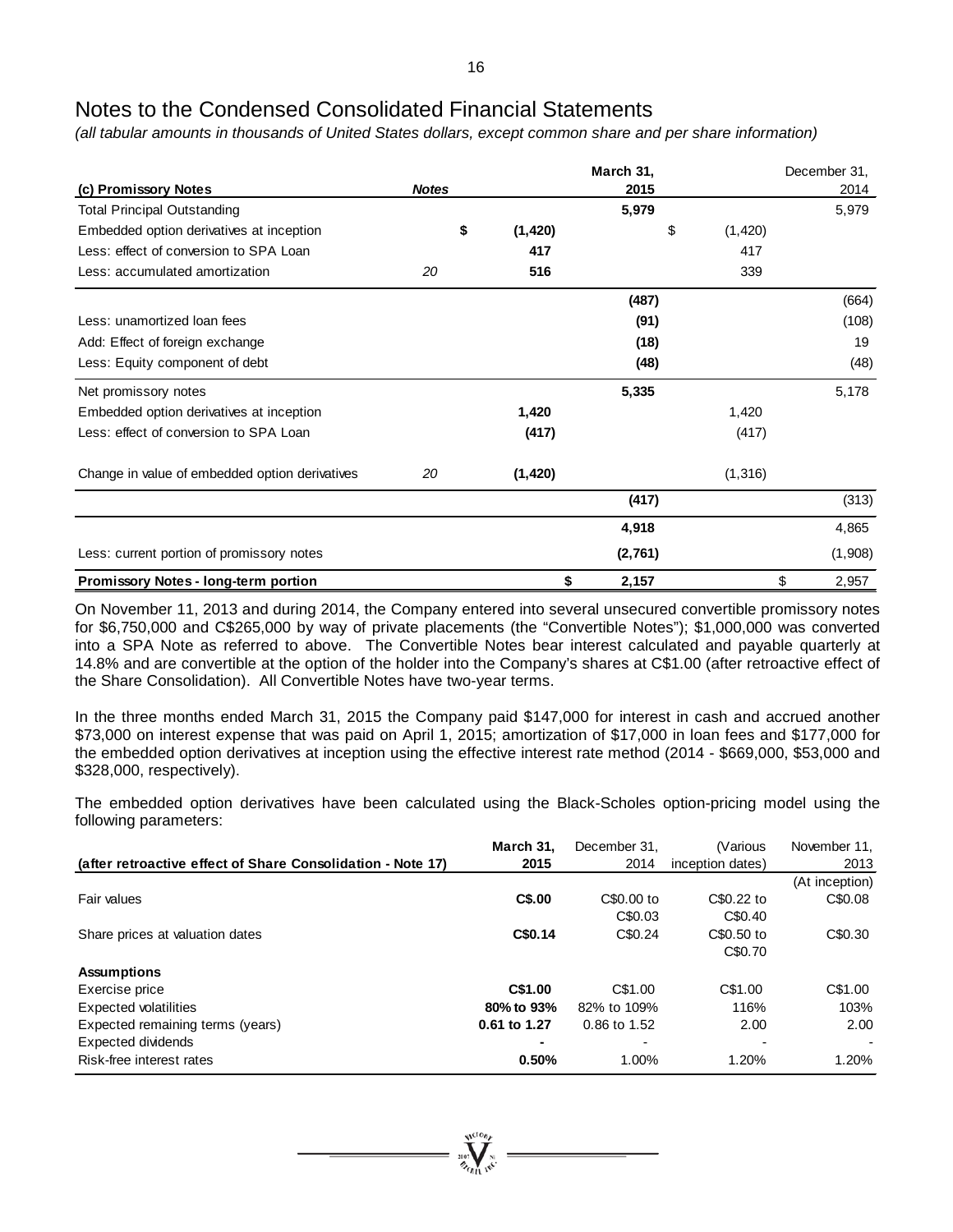*(all tabular amounts in thousands of United States dollars, except common share and per share information)*

### **15. PARTICIPATING INTEREST**

|                                                   |             | March 31, |          | December 31, |
|---------------------------------------------------|-------------|-----------|----------|--------------|
| <b>Participating Interest</b>                     | <b>Note</b> |           | 2015     | 2014         |
| Advance for working capital                       |             | \$        | ۰        | \$<br>940    |
| Advance under Amended Loan for standby commitment |             |           |          | 1,135        |
| Aggregate advances                                |             |           |          | 2,075        |
| Less: settled in Units of Victory Nickel          |             |           |          | (1, 135)     |
| Less: unamortized loan fees                       |             |           |          | (51)         |
| Opening balance                                   |             |           | 3,548    | 889          |
| Change in fair value                              | 20          |           | (1, 415) | 2,875        |
| Effect of foreign exchange                        |             |           |          | (216)        |
| <b>Participating Interest</b>                     |             |           | 2,133    | \$<br>3,548  |
|                                                   |             |           |          |              |
| Current portion - due within one year (1)         |             | \$        | ۰        | \$           |
| Long-term portion <sup>(2)</sup>                  |             |           | 2,133    | 3,548        |
| <b>Participating Interest</b>                     |             |           | 2,133    | \$<br>3,548  |

(1) Classified as loans and borrowings - current

(2) Classified as loans and borrowings - long-term

In 2012, the Company entered into a loan agreement for C\$1,000,000 with Nuinsco (the "Lender"). The loan was amended and restated on March 25, 2013 (the "Amended Loan") to up to C\$3,000,000 with the additional amount being available to fund capital expenditures relating to the 7P Plant. The Amended Loan bore interest at 12% per annum and was set to mature on January 31, 2015; the loan was secured by equipment and a general security agreement over the equipment of the Company.

Prior to June 1, 2014, the Lender had the right to convert the outstanding balance of the Amended Loan into a limited participating interest (the "Conversion") whereby the Lender is entitled to receive a share of cash flows earned from the sale of frac sand from the 7P Plant. The Lender's participation was capped at C\$10,000,000, with a minimum of C\$7,500,000, and was subject to adjustment under certain circumstances. On Conversion, the Amended Loan would be considered paid in full. Pursuant to the Amended Loan the Lender provided a backstop of C\$1,207,584 in cash to a rights offering which closed on July 30, 2013. This capped the Amended Loan at C\$2,707,584 and reduced the amount available to be drawn down to C\$500,000. Upon exercise of the backstop, the Lender increased its shareholding in the Company to approximately 12.24% on a non-diluted basis, thereby becoming a related party of the Company.

The Company was to pay, with shares, an arrangement fee of up to C\$300,000 plus a commitment fee of 1.5% per annum on unutilized balances. Commitment fees of C\$11,000 were accrued to December 31, 2013 and are included in *Finance costs* in Note 20; shares were issued in December 2014. Effective March 2013, the Company issued 5,681,818 shares in satisfaction of the arrangement fee at that time of C\$250,000; an additional 789,294 shares with a stated value of C\$20,758 were issued in August 2013 under the loan terms related to the backstop of the rights offering; this satisfies the arrangement fee in full. These amounts, along with other loan fees, are being amortized as interest expense using the effective interest rate method prior to conversion of loan into participating interest; in the three months ended March 31, 2015, there was no amortization of loan fees as interest expense and or interest paid to the Lender in cash (2014 - \$119,000 and \$46,000, respectively).

On February 4, 2014, both Nuinsco and Victory Nickel agreed to cancel the amount that remained available to be drawn down under the Amended Loan. This fixed the commitment fee to be paid in shares at C\$12,000 and also amended the range of the Company's participation in the net cash flows earned from the sale of frac sand to a maximum of C\$10,222,831 with a minimum of C\$7,667,124. As at March 31, 2015, these limits approximate \$8,071,000 and \$6,053,000.

 $\sum_{n=1}^{\infty} \sum_{n=1}^{\infty} n^n$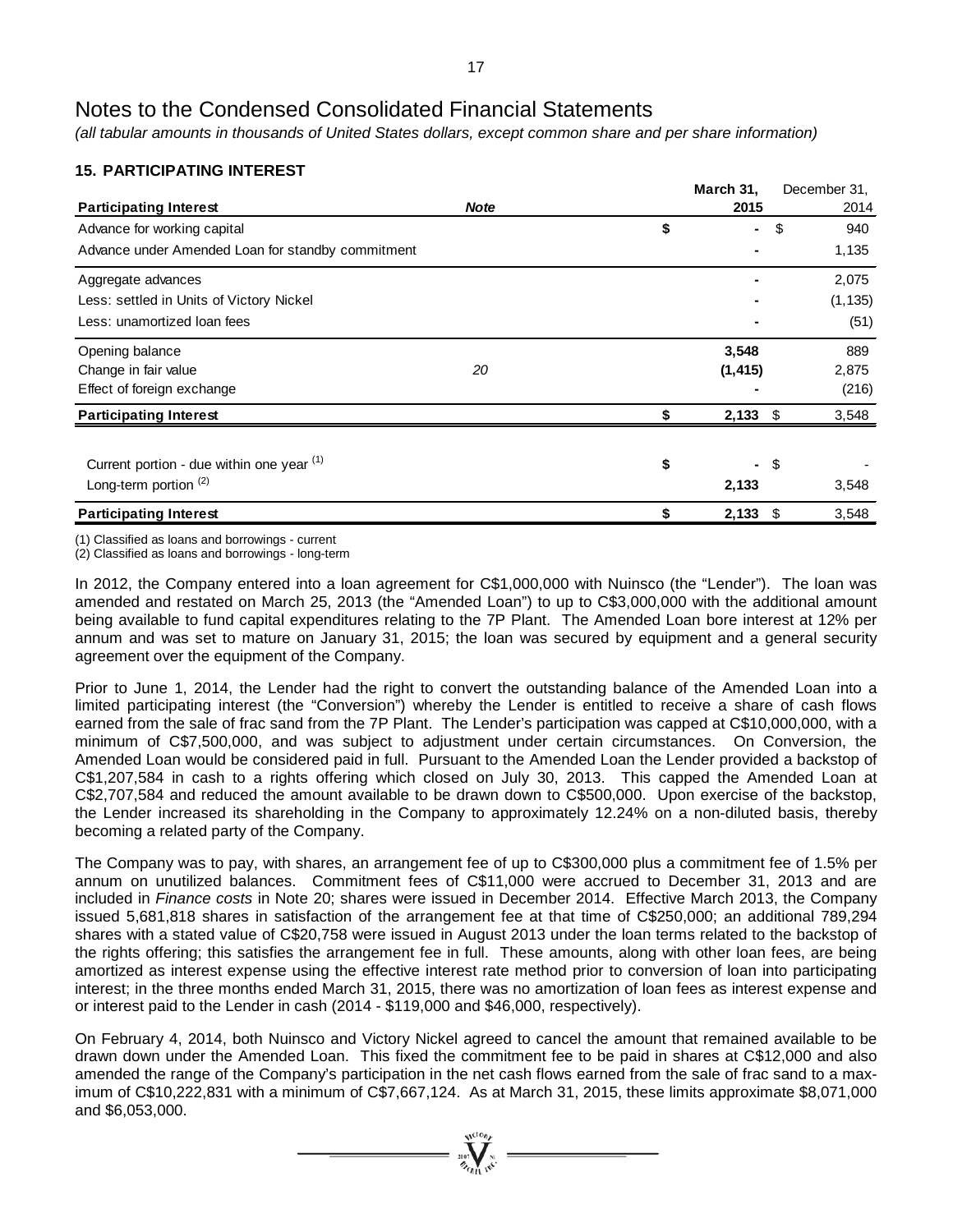*(all tabular amounts in thousands of United States dollars, except common share and per share information)*

The loan is classified as a financial liability carried at amortized cost and is defined as "Participating Interest". From recognition until the fourth quarter of 2013, the Company considered that there were no changes in estimated cash flows since Nuinsco had not converted its loan and the 7P Plant was not built and there were other significant uncertainties. During the fourth quarter of 2013, the plant construction was well underway and the probability of Conversion had increased substantially. Accordingly, the Company revised the estimated future cash flows and discounted these cash flows at 15%. The estimated future cash flows were determined using a probability-weighted estimation of future expected cash flow scenarios from the frac sand business based on current expectations of business results, capital costs and pre-operating expenditures. An assessment is made regarding the applicable ceiling for the cash flows which is dependent upon the phase attained by the Company when payments under the Participating Interest are anticipated. These cash flows were on the basis of Phase Two completion; the Company still expects to enter Phase Two before paying out the expected cash flows despite announcing a deferral of Phase Two during February, 2015. The Company also included probability weightings of 5%, 40% and 55% as risk factors applied to varying levels of expected cash flows – being zero, 50% and 100% of the applicable ceiling maximum of C\$10,222,831. As at March 31, 2015, the probability weightings used in the model were 5%, 40% and 55%; representing a probability-weighted average of 75% (December 31, 2014 – 75%).

As described earlier, the percentage participation in net cash flows is 52.16% and the applicable ceiling for Phase Two is C\$7,667,124 (Phase One - C\$10,222,831). These assumptions resulted in revised amortized cost carrying amount of the Participating Interest of \$2,133,000 and, accordingly \$1,415,000 was recorded as a *gain on adjustment of estimated cash flows* through the statement of operations. As at December 31, 2014, the Participating Interest was estimated to be \$3,548,000 with \$225,000 being recorded as a loss through the statement of operations. This is a Level 3 methodology and is subject to the highest level of uncertainty. The Company will continue to review and revise its estimates of expected future cash flows as the expectations of payments of the Participating Interest change. Changes in that estimate will be recorded through operations with appropriate adjustment for actual cash flows paid**.**

### **16. LEASE OBLIGATIONS**

|                                                         |             | March 31. | December 31. |
|---------------------------------------------------------|-------------|-----------|--------------|
|                                                         | <b>Note</b> | 2015      | 2014         |
| Vehicles and Mobile Equipment:                          |             |           |              |
| Total present value of minimum lease payments           |             | 517       | 570          |
| Principal payments                                      |             | (139)     | (158)        |
| Total present value of minimum lease payments remaining |             | 378       | 412          |
| Lease obligations - current portion                     | 13          | (139)     | (137)        |
| Lease obligations - long-term                           |             | 239       | 275          |

The Company has finance lease obligations for equipment in use at the 7P Plant. At the end of the lease obligations, ownership is transferred to the Company for all leases except one, whereby an election is to be made 60 days prior to the end of the lease term at the purchase option price of \$1.

The future minimum lease payments are as follows:

|                                                  | March 31, | December 31. |
|--------------------------------------------------|-----------|--------------|
|                                                  | 2015      | 2014         |
| Less than 1 year                                 | 160       | 160          |
| Between 1 and 5 years                            | 237       | 293          |
| Total minimum lease payments payable             | 397       | 453          |
| Future finance charges on minimum lease payments | 19        | 41           |
| Present value of minimum lease payments          | 378       | 412          |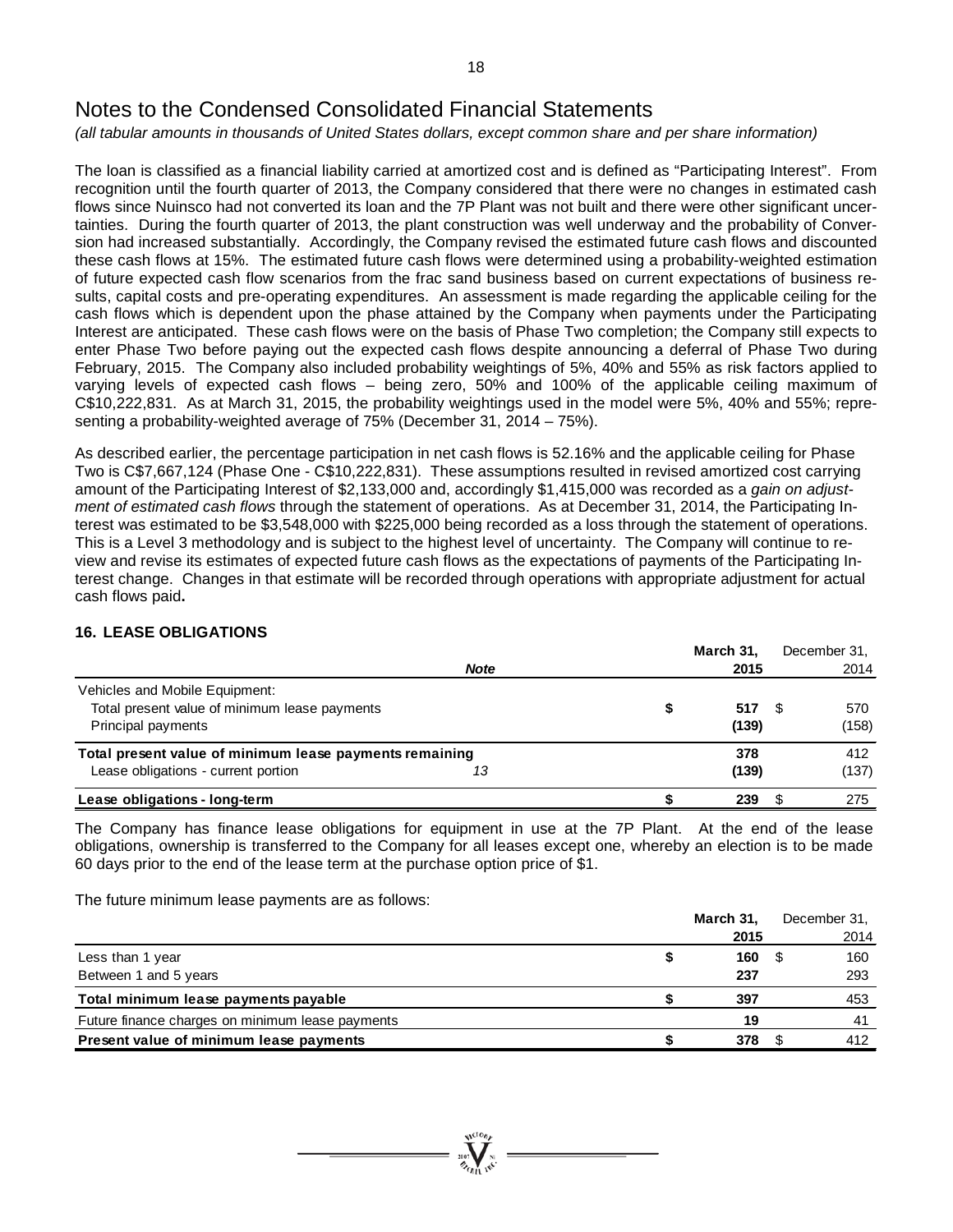*(all tabular amounts in thousands of United States dollars, except common share and per share information)*

#### **17. CAPITAL AND OTHER COMPONENTS OF EQUITY Share Capital**

#### *Authorized*

The Company is authorized to issue an unlimited number of common shares with no par value.

#### *Share Consolidation*

On September 12, 2014, pursuant to shareholder approval granted at the Company's Annual and Special Meeting of Shareholders held on May 29, 2014 (the "ASM"), the Company consolidated its common shares on a one-for-ten basis (the "Share Consolidation"). Accordingly, certain comparative information regarding issued and outstanding common shares, options, warrants, weighted average number and per share information has been adjusted retroactively to be comparable using that basis as if the Share Consolidation had been effective on the first day of these financial statements. Refer to Notes 2, 18 and 19.

#### *Number of shares issued and outstanding*

As at March 31, 2015, the Company had 57,634,578 (after giving retroactive effect to the Share Consolidation) shares outstanding. There were no common shares issued during the three months ended March 31, 2015. In January and February 2014, various officers, employees and consultants of the Company exercised 4,630,000 (after giving retroactive effect to the Share Consolidation) options generating aggregate cash proceeds of \$201,000; \$144,000 was transferred from contributed surplus. As at March 31, 2014, the number of shares outstanding was 57,166,082 (after giving retroactive effect to the Share Consolidation).

#### **Share Incentive Plan**

The Company has a Share Incentive Plan which includes a Share Purchase Plan and a Share Bonus Plan. Both are described fully in the Company's 2014 Audited Consolidated Financial Statements.

#### **Shareholder Rights Plan**

The Company has a Shareholder Rights Plan which is described fully in the Company's 2014 Audited Consolidated Financial Statements.

#### **Accumulated Other Comprehensive Income or (Loss) ("AOCI")**

AOCI is comprised of the following separate components of equity:

#### *Net change of financial assets at fair value through OCI*

This comprises the cumulative net change in the fair value of financial assets at fair value through OCI.

#### *Income tax on other comprehensive income*

This comprises the amount of income tax determined to be required on the cumulative net change in the fair value of financial assets at fair value through OCI.

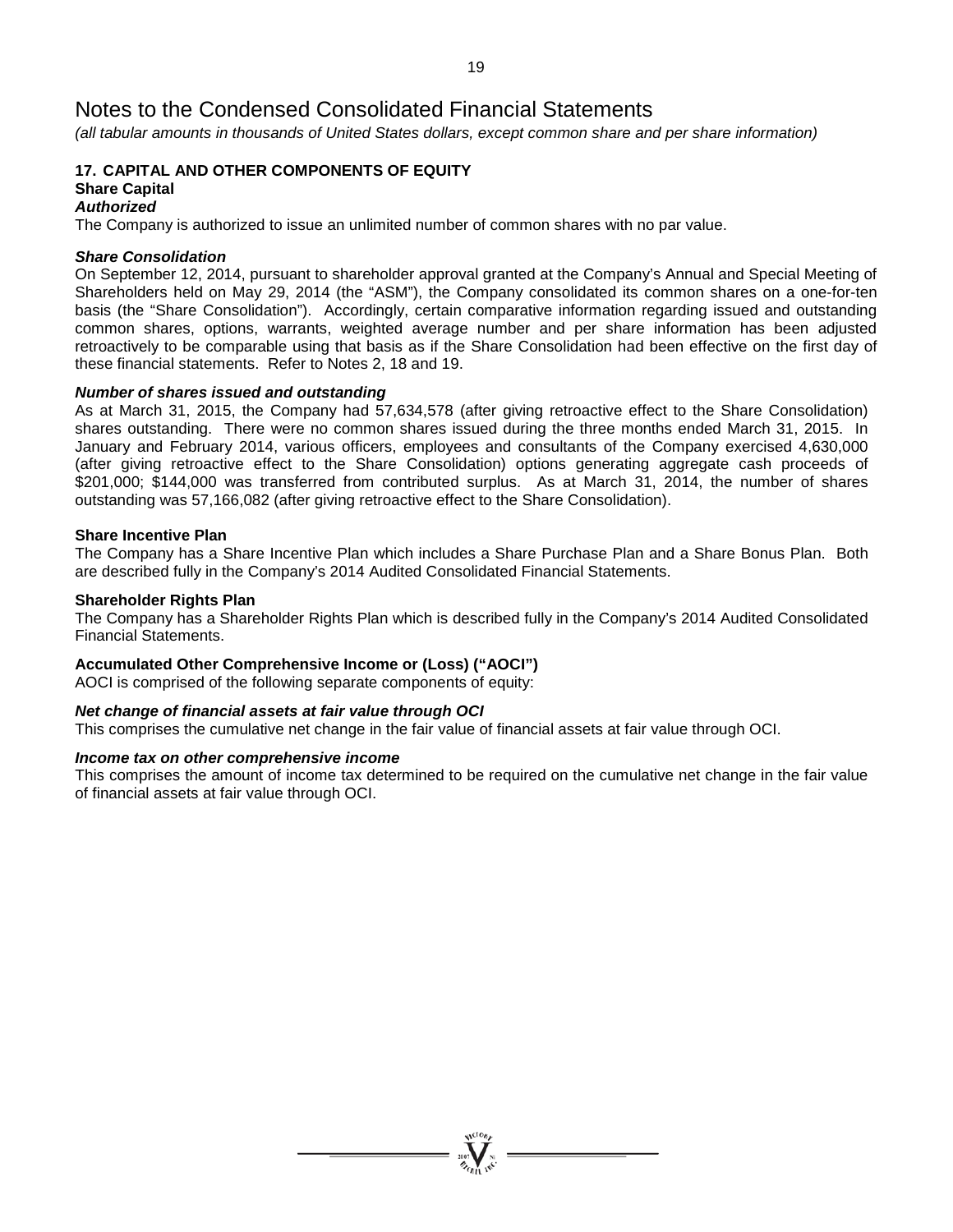*(all tabular amounts in thousands of United States dollars, except common share and per share information)*

### **18. EARNINGS (LOSS) PER SHARE**

The calculation of basic and diluted EPS for the three months ended March 31, 2015 and 2014 was based on the information in the table below.

|                                                                                                                            | Three months ended March 31,         |                                      |  |  |  |
|----------------------------------------------------------------------------------------------------------------------------|--------------------------------------|--------------------------------------|--|--|--|
| (after retroactive effect of Share Consolidation - Note 17)                                                                | 2015                                 | 2014                                 |  |  |  |
| Balance as at beginning of the period                                                                                      | 57,325,900                           | 56,703,100                           |  |  |  |
| Effect of options exercised                                                                                                |                                      | 391,700                              |  |  |  |
| Weighted average number of common shares<br>as at end of period - Basic and Diluted                                        | 57,325,900                           | 57,094,800                           |  |  |  |
| Effect of options granted and outstanding                                                                                  |                                      | 682,400                              |  |  |  |
| Weighted average number of common shares                                                                                   |                                      |                                      |  |  |  |
| as at end of the period - Diluted                                                                                          | 57,325,900                           | 57,777,200                           |  |  |  |
| Number of options excluded<br>Number of warrants excluded<br>Number of shares from conversion of promissory notes excluded | 3,036,000<br>12,799,935<br>6,935,575 | 2,136,350<br>11,250,000<br>4,409,875 |  |  |  |
| Net loss attributable to shareholders - Basic<br>Net loss attributable to shareholders - Diluted                           | \$<br>$(271)$ \$<br>$(271)$ \$       | (1, 446)<br>(1, 446)                 |  |  |  |
| Basic loss per share<br>Diluted loss per share                                                                             | \$<br>$(0.00)$ \$<br>$(0.00)$ \$     | (0.02)<br>(0.02)                     |  |  |  |

The disclosures in the table above are provided after giving retroactive effect to the share consolidation on a onefor-ten basis described in Note 17.

The effect of adjustments to the weighted average number of common shares would be anti-dilutive when the Company incurs losses. The table above provides the weighted average number of shares on a diluted basis for periods where losses are incurred for information only. The average market value of the Company's shares for purposes of calculating the dilutive effect of share options is based on quoted market prices for the respective periods during which the options were outstanding.

There have been no share issuances subsequent to the end of the period which would have had a significant effect on the EPS.

### **19. SHARE-BASED PAYMENTS**

#### **Description of the Share-based Payment Arrangements**

The Company's share-based payment arrangements are described in the Company's 2014 Audited Consolidated Financial Statements.

#### *Stock Option Plan (equity-settled)*

As at March 31, 2015, the Company had 5,609,187 common shares available for the granting of future options (December 31, 2014 – 5,125,187 common shares) after giving retroactive effect to the Share Consolidation in Note 17. Options are exercisable at the closing market price of the shares at the date prior to grant. The Company does not have any cash-settled transactions.

#### *Share purchase warrants (equity-settled)*

Pursuant to the rights offering which closed on July 30, 2013, the Company issued 10,000,000 warrants (after giving retroactive effect to the Share Consolidation in Note 17). The Company also issued 1,250,000 warrants (after giving retroactive effect to the Share Consolidation in Note 17) pursuant to a private placement on September 19, 2013. The 2,000,000 warrants (after giving retroactive effect to the Share Consolidation in Note 17) issued on May 15, 2014 pursuant to the SPA Loan may be settled without cash and are, accordingly, classified as debt (Note 14). The Company does not have any cash-settled transactions.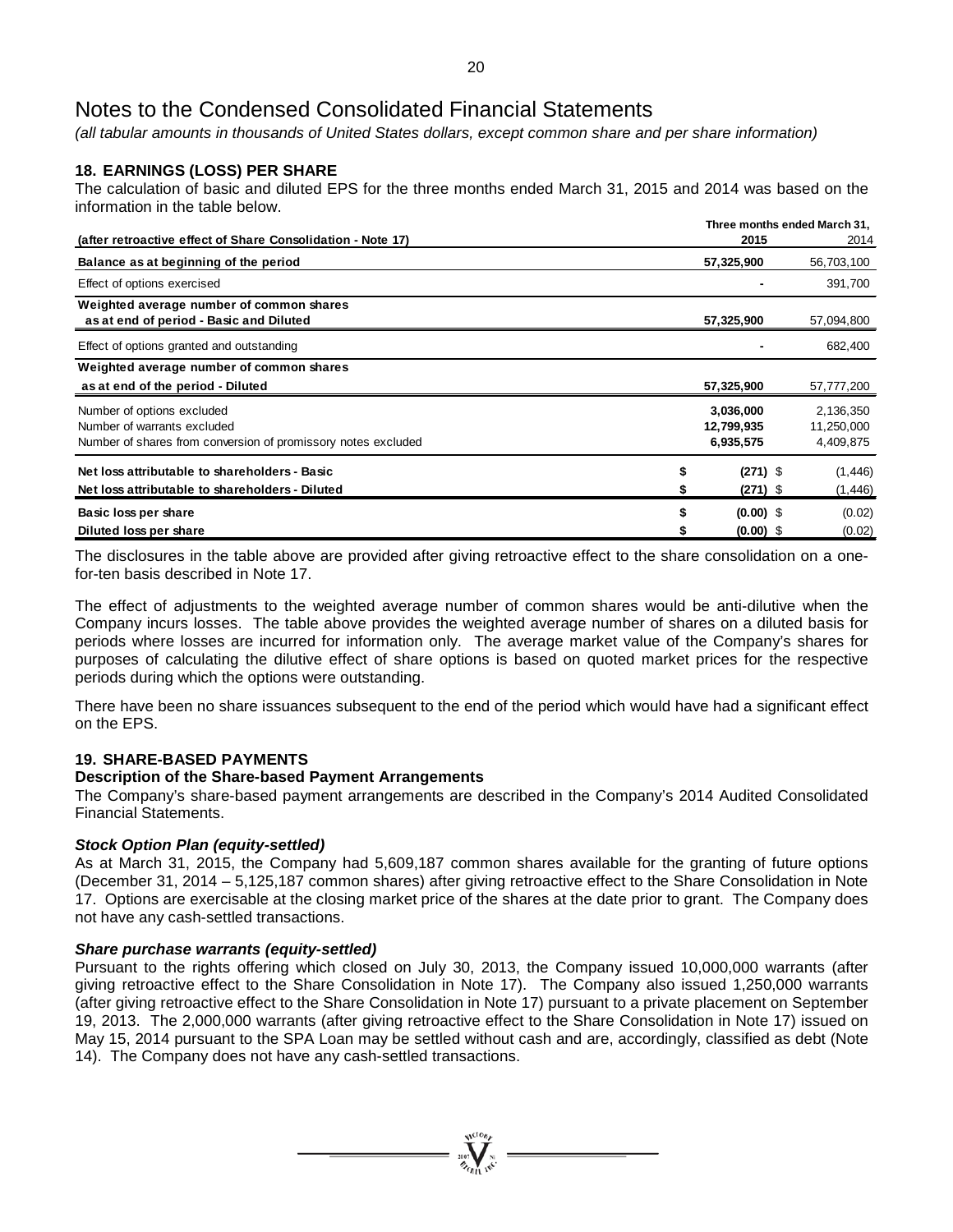*(all tabular amounts in thousands of United States dollars, except common share and per share information)*

#### *Share Bonus Plan*

The terms of the Share Bonus Plan are set out in Note 21 to the Company's 2014 Audited Consolidated Financial Statements.

# **Terms and Conditions of Share-based Payment Arrangements**

### *Stock Option Plan and Share purchase warrants*

The terms and conditions relating to the grants of the Company's Stock Option Plan are set out in Note 21 to the Company's 2014 Audited Consolidated Financial Statements. The warrants issued under the rights offering in 2013 are exercisable on July 31, 2014 and expire on July 31, 2015. The Company's share purchase warrants issued pursuant to the private placement are exercisable on issue and expire on September 19, 2015.

### **Disclosure of Share-based Payment Arrangements**

#### *Stock Option Plan*

The number and weighted average exercise prices of options are as follows:

|                                                             |                          |                 |  |                |                        | Weighted     |
|-------------------------------------------------------------|--------------------------|-----------------|--|----------------|------------------------|--------------|
| (after retroactive effect of Share Consolidation - Note 17) | <b>Number of options</b> |                 |  |                | average exercise price |              |
| (amounts in Canadian dollars)                               | March 31,                | December 31.    |  | March 31.      |                        | December 31, |
| As at and for the periods ended                             | 2015                     | 2014            |  | 2015           |                        | 2014         |
| Outstanding as at beginning of period                       | 3,555,000                | $3,204,125$ \$  |  | $0.72 \quad $$ |                        | 0.80         |
| Granted                                                     | $\blacksquare$           | 1,063,000 \$    |  | $\blacksquare$ | S                      | 0.66         |
| Exercised                                                   |                          | $(463,000)$ \$  |  | ۰.             | S                      | 0.46         |
| Expired or forfeit                                          | (519,000)                | $(249, 125)$ \$ |  | 1.60           | - \$                   | 1.70         |
| Outstanding as at end of period                             | 3.036.000                | $3,555,000$ \$  |  | 0.57           |                        | 0.72         |
| Exercisable as at end of period                             | 2,690,750                | $3,209,750$ \$  |  | $0.73$ \$      |                        | 0.73         |

|                                                             |           |                               |                          | Weighted average remaining |  |
|-------------------------------------------------------------|-----------|-------------------------------|--------------------------|----------------------------|--|
|                                                             |           | Number of options outstanding | contractual life (years) |                            |  |
| (after retroactive effect of Share Consolidation - Note 17) | March 31. | December 31.                  | March 31.                | December 31.               |  |
|                                                             | 2015      | 2014                          | 2015                     | 2014                       |  |
| Range of exercise prices (Canadian dollars)                 |           |                               |                          |                            |  |
| \$0.25 to \$0.50                                            | 1,587,000 | 1.587.000                     | 2.71                     | 2.96                       |  |
| \$0.55 to \$0.55                                            | 263.000   | 263.000                       | 3.85                     | 4.10                       |  |
| \$0.60 to \$1.40                                            | 1,186,000 | 1,186,000                     | 2.97                     | 3.22                       |  |
| \$1.50 to \$1.60                                            |           | 519.000                       | $\blacksquare$           | 0.01                       |  |
|                                                             | 3,036,000 | 3.555.000                     | 3.18                     | 2.61                       |  |

#### Additional disclosures relating to the Company's options are as follows:

| (after retroactive effect of Share Consolidation - Note 17)                     | Three months ended March 31, |             |  |         |  |
|---------------------------------------------------------------------------------|------------------------------|-------------|--|---------|--|
|                                                                                 |                              | 2015        |  | 2014    |  |
| Number of options granted during the period                                     |                              |             |  | 263.000 |  |
| Weighted average fair value of options granted at grant date (Canadian dollars) |                              | $n/a \quad$ |  | 0.60    |  |
| Number of options subject to vesting as at end of period                        |                              | 345.250     |  | 375,000 |  |
| Share-based payment expense - vesting options                                   |                              | 26S         |  | 58      |  |
| Unvested options not yet charged to operations                                  |                              | 28S         |  | 40      |  |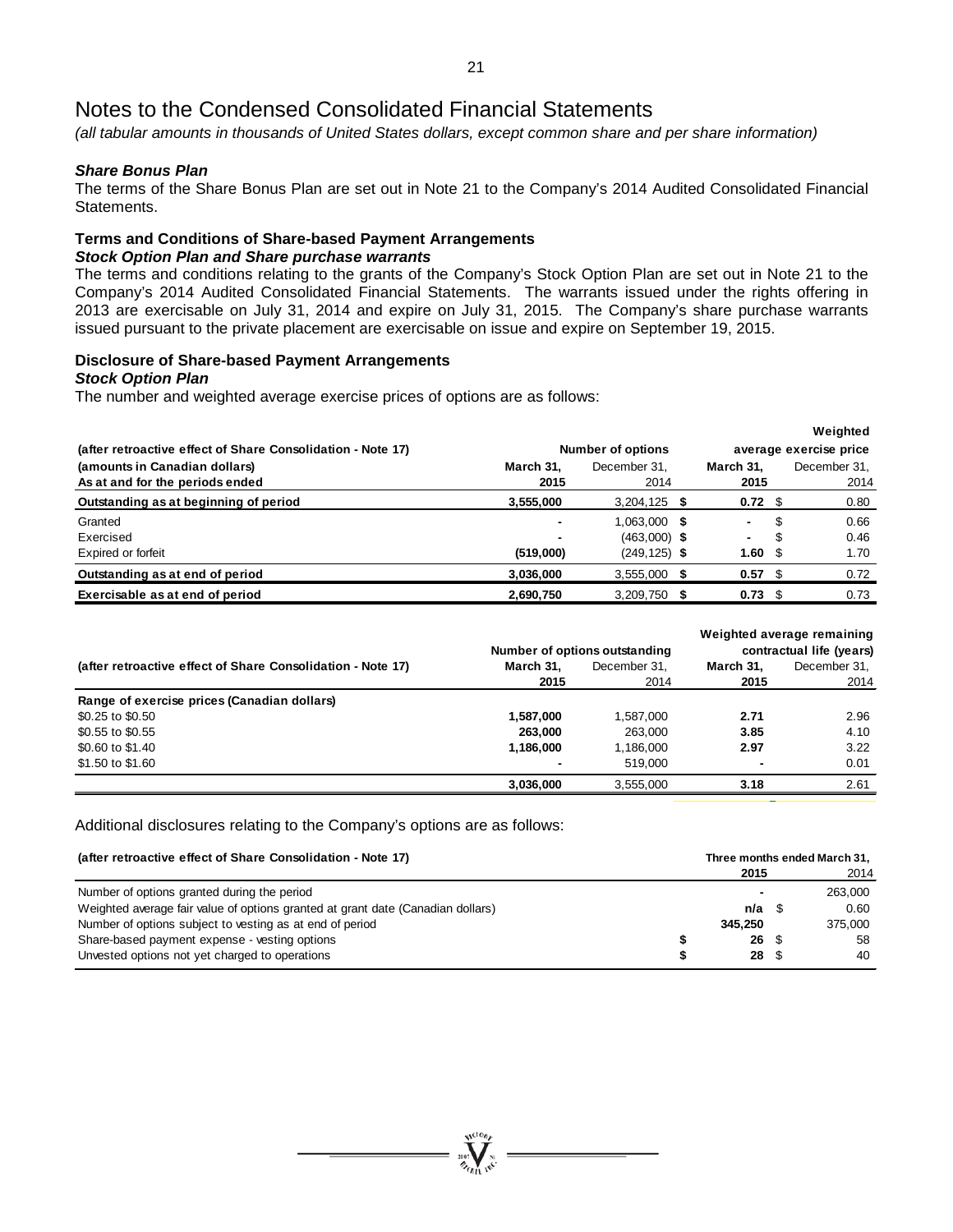*(all tabular amounts in thousands of United States dollars, except common share and per share information)*

#### *Share purchase warrants*

The number and weighted average exercise prices of warrants are as follows:

| (after retroactive effect of Share Consolidation - Note 17) |                |            |            | Number of warrants |                 | Weighted<br>average exercise price |
|-------------------------------------------------------------|----------------|------------|------------|--------------------|-----------------|------------------------------------|
| (amounts in Canadian dollars)                               |                |            | March 31.  | December 31.       | March 31,       | December 31,                       |
| As at and for the periods ended                             | Date Issued    | Life       | 2015       | 2014               | 2015            | 2014                               |
| Issued pursuant to rights offering                          |                |            |            |                    |                 |                                    |
| Unit warrants                                               | July 30, 2013  | $12^{(a)}$ | 9,549,935  | 10.000.000 \$      | $0.35 \quad$ \$ | 0.35                               |
| Exercised                                                   |                |            |            | (450,065)          |                 |                                    |
| Issued pursuant to private placements                       |                |            |            |                    |                 |                                    |
| Unit warrants                                               | Sept. 19, 2013 | 24         | 1.250.000  | $1.250.000$ \$     | $0.35$ \$       | 0.35                               |
| <b>SPA</b> warrants                                         | May 15, 2014   | 36         | 2,000,000  | $2.000.000$ \$     | 1.00 S          | 1.00                               |
| Outstanding as at end of the period                         |                |            | 12,799,935 | 12.799.935         | $0.45 \quad$ \$ | 0.45                               |

(a) The life of warrants is shown in number of months from issue date, except for those issued pursuant to the rights offering which became exercisable 12 months from issue.

(b) The SPA warrants may be settled without cash and are, accordingly, classified as debt rather than as a component of contributed surplus.

(c) The number of warrants and weighted average exercise prices are disclosed after giving retroactive effect to the Share Consolidation in Note 17.

#### **Inputs for Measurement of Grant-Date Fair Values**

The grant-date fair values of share-based payments were measured based on the Black-Scholes option-pricing model. Expected volatility is estimated by considering historic average share price volatility.

The inputs used in the measurement of the fair values at grant date of the share-based payments granted, modified or issued during the years are as follows:

| (after retroactive effect of Share Consolidation - Note 17)        |           | <b>Options</b>    | Warrants  |              |  |
|--------------------------------------------------------------------|-----------|-------------------|-----------|--------------|--|
| (amounts in Canadian dollars)                                      | March 31, | December 31,      | March 31, | December 31, |  |
|                                                                    | 2015      | 2014              | 2015      | 2014         |  |
| Fair values at grant dates                                         | n/a       | \$0.31 and \$0.42 | n/a       | n/a          |  |
| Fair values of options modified                                    | n/a       | n/a               | n/a       | n/a          |  |
| Share prices at grant and modification dates<br><b>Assumptions</b> | n/a       | \$0.70 and \$0.50 | n/a       | n/a          |  |
| Exercise prices                                                    | n/a       | \$0.70 and \$0.55 | n/a       | n/a          |  |
| Expected volatilities                                              | n/a       | 93% and 91%       | n/a       | n/a          |  |
| Life (years)                                                       | n/a       | 4                 | n/a       | n/a          |  |
| Expected dividends                                                 | n/a       | ٠                 | n/a       | n/a          |  |
| Risk-free interest rates                                           | n/a       | 1.23% and 1.01%   | n/a       | n/a          |  |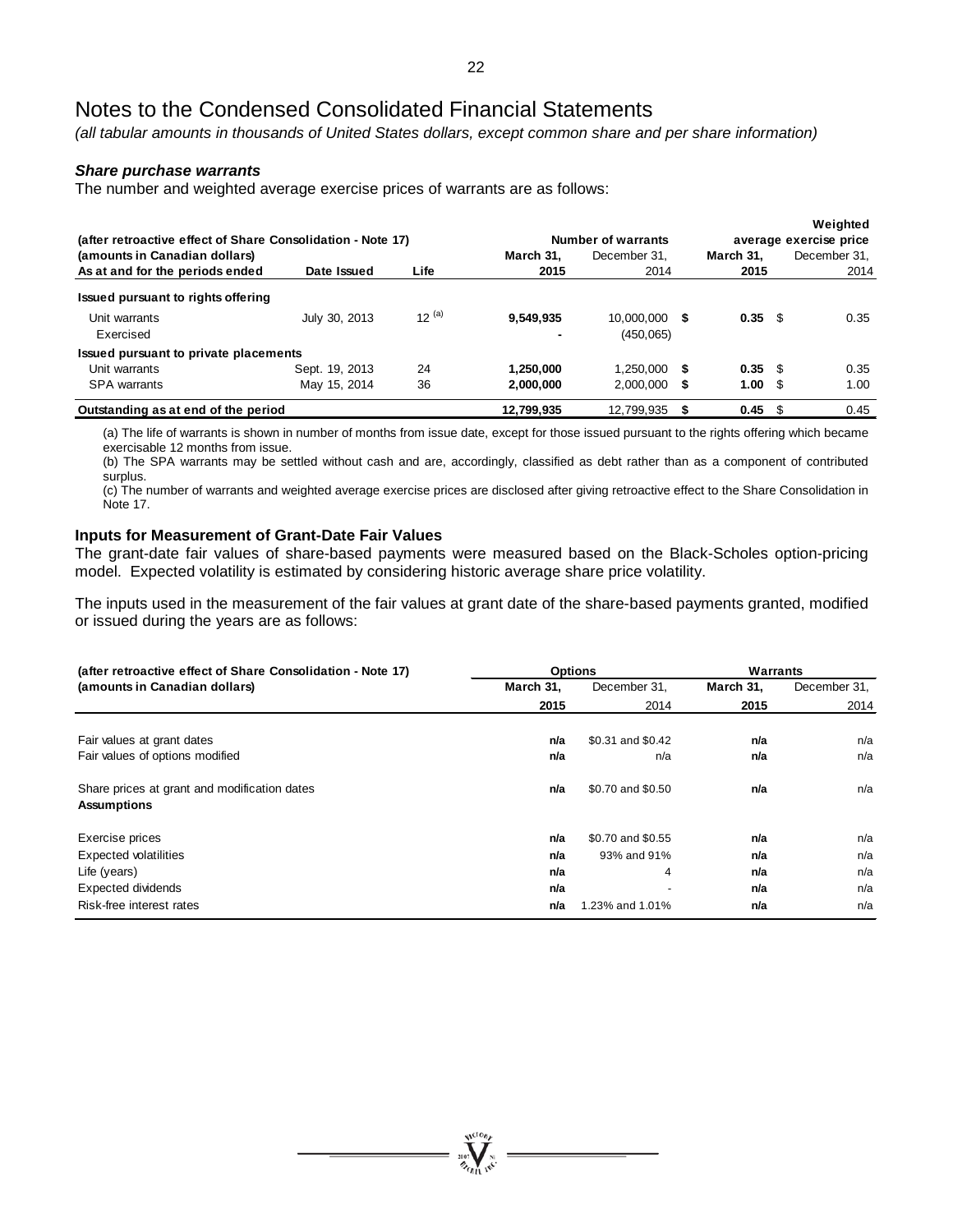*(all tabular amounts in thousands of United States dollars, except common share and per share information)*

### **20. FINANCE INCOME AND FINANCE COSTS**

|                                                      |              |    | Three months ended March 31, |       |
|------------------------------------------------------|--------------|----|------------------------------|-------|
|                                                      | <b>Notes</b> |    | 2015                         | 2014  |
| Interest income on bank deposits                     |              | \$ | -\$<br>$\blacksquare$        |       |
| Net change in fair value of financial liabilities at |              |    |                              |       |
| fair value through operations                        | 14, 15       |    | 194                          |       |
| Gain on adjustment of estimated cash flows           | 15           |    | 1,415                        |       |
| Net foreign exchange gain                            |              |    | 44                           |       |
| <b>Finance income</b>                                |              |    | 1,653                        |       |
| Interest expense on loans                            |              |    |                              |       |
| Cash settled                                         | 14           |    | 551                          | 130   |
| Amortization of loan fees                            | 14           |    | 230                          | 43    |
| Amortization of embedded option derivatives          | 14           |    | 159                          | 51    |
| Commitment fee                                       | 15           |    |                              |       |
| Loss on adjustment of estimated cash flows           | 15           |    |                              | 97    |
| Net change in fair value of financial liabilities at |              |    |                              |       |
| fair value through operations                        | 14, 15       |    |                              | 494   |
| Net foreign exchange loss                            |              |    |                              | 56    |
| <b>Finance costs</b>                                 |              |    | 940                          | 872   |
| <b>Net Finance Income</b>                            |              | \$ | 713<br>S                     | (871) |

### **21. OPERATING SEGMENT**

#### **Reporting Segments**

The Company is engaged in the exploration, evaluation and development of properties for the mining and production of nickel and associated products; since January 1, 2014, it also is a producer and supplier of premium frac sand from its 7P Plant. Accordingly, the Company has three reporting segments: Corporate, Exploration and Development, and Frac Sand. Prior to January 1, 2014, there were no formal operating segments; for comparative purposes, the Company estimated the assets involved in each segment and has reported them in the table below.

The Corporate segment operates to support the Company's activities, including exploration and development projects and the frac sand business. The Company will continue to share services with Nuinsco (Note 22) to do so.

Senior management makes decisions with respect to Exploration and Development by considering exploration and development potential and results on a project basis. The exploration and development projects are all located in Canada. Any applicable amounts relating to such projects will continue to be capitalized to the relevant project as either *Exploration and evaluation projects* or *Mine property and development project* on the consolidated balance sheets.

The Frac Sand segment is managed and operated by Victory Silica's executives and employees although the business and operating assets are part of Victory Nickel (refer also to Note 23). The segment is located in Canada although raw materials purchases are sourced from the US.

There have been no changes in the reportable segment or the treatment of segmented assets and revenues year over year.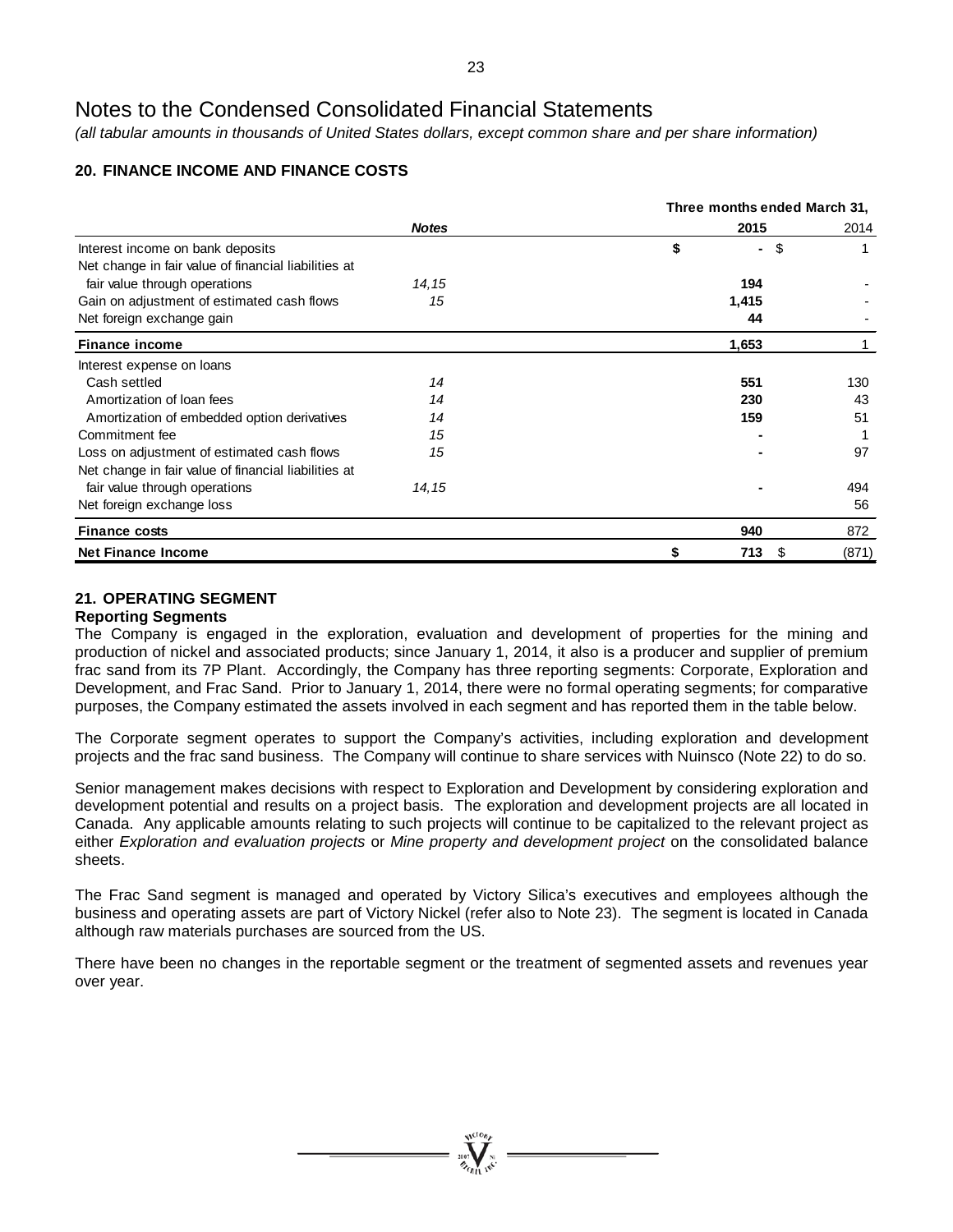*(all tabular amounts in thousands of United States dollars, except common share and per share information)*

The following tables provide information on the Company's segments.

|                                                          |                |                                       |                  |                                            |                | March 31, |               | December 31,            |
|----------------------------------------------------------|----------------|---------------------------------------|------------------|--------------------------------------------|----------------|-----------|---------------|-------------------------|
|                                                          |                |                                       |                  |                                            |                | 2015      |               | 2014                    |
| Canada                                                   |                |                                       |                  |                                            |                |           |               |                         |
| Corporate                                                |                |                                       |                  | \$                                         |                | 1,233     | \$            | 1,860                   |
| <b>Exploration and Development</b>                       |                |                                       |                  |                                            |                | 49,792    |               | 49,734                  |
| Frac Sand                                                |                |                                       |                  |                                            |                | 9,750     |               | 11,300                  |
| Intersegment elimination                                 |                |                                       |                  |                                            |                | (912)     |               | (962)                   |
| <b>Total Assets</b>                                      |                |                                       |                  | \$                                         |                | 59,863    | \$            | 61,932                  |
| Three months ended March 31, 2015                        | Corporate      | <b>Exploration and</b><br>Development |                  | Intersegment<br>Frac Sand Reclassification |                |           | Total         | March 31, 2014<br>Total |
| <b>Revenues</b>                                          | \$             | \$                                    | $1,522$ \$<br>\$ |                                            |                | \$        | 1,522         | \$                      |
| Cost of goods sold                                       |                |                                       | (1,769)          |                                            |                |           | (1,769)       |                         |
| Gross margin                                             | $\blacksquare$ | $\blacksquare$                        | (247)            |                                            | $\blacksquare$ |           | (247)         |                         |
| <b>Operating expenses</b>                                |                |                                       |                  |                                            |                |           |               |                         |
| General and administrative                               | (426)          | (3)                                   | (80)             |                                            |                |           | (509)         | (491)                   |
| Share-based payments:                                    |                |                                       |                  |                                            |                |           |               |                         |
| Options<br>Amortization of property, plant and equipment | (26)<br>(1)    | (1)                                   | (164)            |                                            |                |           | (26)<br>(166) | (58)<br>(44)            |
| Writedown of E and E projects                            |                | (6)                                   |                  |                                            |                |           | (6)           |                         |
| Pre-exploration costs                                    |                |                                       |                  |                                            |                |           |               |                         |
| Net frac sand pre-operating costs                        |                |                                       |                  |                                            |                |           |               | (194)                   |
| Non-recurring plant costs (1)                            |                |                                       | (600)            |                                            |                |           | (600)         |                         |
| <b>Operating loss</b>                                    | (453)          | (10)                                  | (1,091)          |                                            | $\blacksquare$ |           | (1, 554)      | (787)                   |
| Finance income                                           | 1,671          |                                       | $\mathbf 2$      |                                            | (20)           |           | 1,653         | 1                       |
| Finance costs                                            | (937)          |                                       | (23)             |                                            | 20             |           | (940)         | (872)                   |
| Net finance income (costs)                               | 734            | $\overline{\phantom{a}}$              | (21)             |                                            | $\blacksquare$ |           | 713           | (871)                   |
| Loss before income taxes                                 | 281            | (10)                                  | (1, 112)         |                                            | $\blacksquare$ |           | (841)         | (1,658)                 |
| Income tax recovery                                      | 570            |                                       |                  |                                            |                |           | 570           | 212                     |
| Net Loss for the Period                                  | \$<br>851      | -\$<br>$(10)$ \$                      | $(1, 112)$ \$    |                                            | $\blacksquare$ | \$        | (271)         | \$<br>(1, 446)          |

(1) Costs of \$361,000 was incurred relating to 7P Plant being placed on care and maintenance as a result in reduced production from unexpected decline in sales during the first quarter of 2015. Another \$131,000 was incurred relating to railcar storage costs and one-time preparation costs for railcars to be leased that was later cancelled. Furthermore, \$108,000 was incurred relating to additional equipment rental and casual labour to move frozen sand as a result of the unexpected spring break-up.

### **22. RELATED PARTIES AND MANAGEMENT AGREEMENT**

#### **Related Party Balances and Transactions**

Short-term employee benefits provided by the Company to key management personnel include salaries, directors' fees, statutory benefit contributions, paid annual vacation and paid sick leave as well as non-monetary benefits such as medical care. The Company's non-monetary benefit package for key management personnel is the same as that available to all full-time employees. In addition to short-term employee benefits, the Company may also issue options and shares as part of the Stock Option Plan and Share Bonus Plan (Notes 17 and 19).

Balances and transactions with related parties as at March 31, 2015 and December 31, 2014 and for the three months ended March 31, 2015 and 2014 are shown in the following tables:

|                                     | March 31, | December 31, |
|-------------------------------------|-----------|--------------|
|                                     | 2015      | 2014         |
| <b>Balances Outstanding</b>         |           |              |
| Payable to key management personnel | 169       | 251          |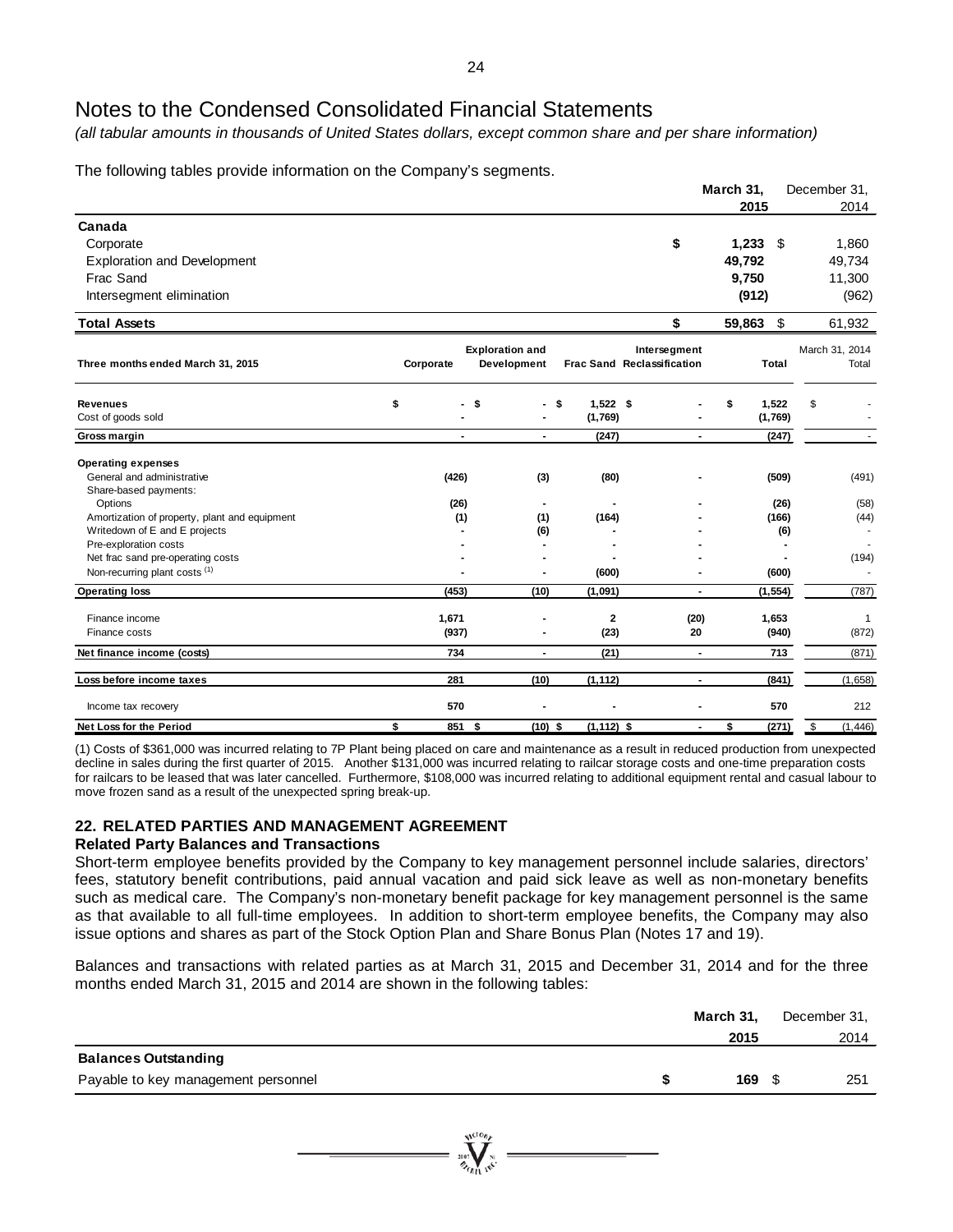*(all tabular amounts in thousands of United States dollars, except common share and per share information)*

Key management personnel compensation comprises:

|                                |      | Three months ended March 31, |      |  |  |
|--------------------------------|------|------------------------------|------|--|--|
|                                | 2015 |                              | 2014 |  |  |
| Short-term employee benefits   | 206  |                              | 221  |  |  |
| Share-based payments - options |      |                              | 64   |  |  |
|                                | 206  |                              | 285  |  |  |

### **Balances and Transactions with Nuinsco Resources Limited under the Management Agreement**

The Company shares management, administrative assistance and facilities with Nuinsco pursuant to a management agreement; management operates under the supervision of the respective board of directors of each respective company; there is only one common director. As described in Note 15, Nuinsco became a related party of the Company effective July 30, 2013. The costs charged by Nuinsco are recorded at the cost to Nuinsco of such services plus 10 per cent. The management agreement commenced February 1, 2007 and is terminable by the Company upon 180 days' notice and by Nuinsco upon 90 days' notice. The Company served notice of termination on September 5, 2014; accordingly, the management agreement ceased in March 2015. The Company has continued to share resources and costs with Nuinsco under a cost sharing arrangement.

Balances and transactions with Nuinsco under the management agreement as at March 31, 2015 and December 31, 2014 and for the three months ended March 31, 2015 and 2014 are shown in the following tables:

|                                                            | March 31,                    |   | December 31, |  |
|------------------------------------------------------------|------------------------------|---|--------------|--|
|                                                            | 2015                         |   | 2014         |  |
| <b>Balances Outstanding under the Management Agreement</b> |                              |   |              |  |
| Payable to Nuinsco Resources Limited                       | 40                           | 2 | 45           |  |
|                                                            | Three months ended March 31, |   |              |  |
|                                                            | 2015                         |   | 2014         |  |
| <b>Transaction Values under the Management Agreement</b>   |                              |   |              |  |
| Overhead charges from Nuinsco Resources Limited            | 154 <sup>5</sup>             |   | 182          |  |
| Project costs charged to Nuinsco Resources Limited         | 6                            |   | -5           |  |
| Project recoveries charged by Nuinsco Resources Limited    | 16                           |   | 12           |  |

Amounts due to or from Nuinsco under the management agreement are unsecured, non-interest bearing and due on demand. Amounts due to or from Nuinsco thereby are settled on a regular basis. Payables to key management personnel generally relate to directors' fees, consulting fees and expense reimbursements.

### **Balances and Transactions with Nuinsco Resources Limited under the Amended Loan**

The terms of the Amended Loan with Nuinsco and the balances and transactions related thereto are described in Note 15.

### **23. COMPANY ENTITY**

#### **Significant Subsidiary - Victory Silica**

On June 19, 2012, the Company announced a new initiative through the creation of Victory Silica. The objective is to establish the Company as a supplier of premium frac sand prior to commencing frac sand sales from the Minago project. Victory Silica's executives and employees manage the frac sand business on behalf of the Company. Until the end of the first quarter of 2014, most costs of the frac sand business related either to pre-operating costs which have been expensed through operations or to plant commissioning and mobile equipment which have been capitalized. In the first three months of 2014, sales of frac sand produced during the pre-operating stage amounted to \$248,000; these have been netted against the pre-operating expenditures recorded in the first quarter of 2014 resulting in *Net frac sand pre-operating costs* recorded in the statement of operations of \$194,000.

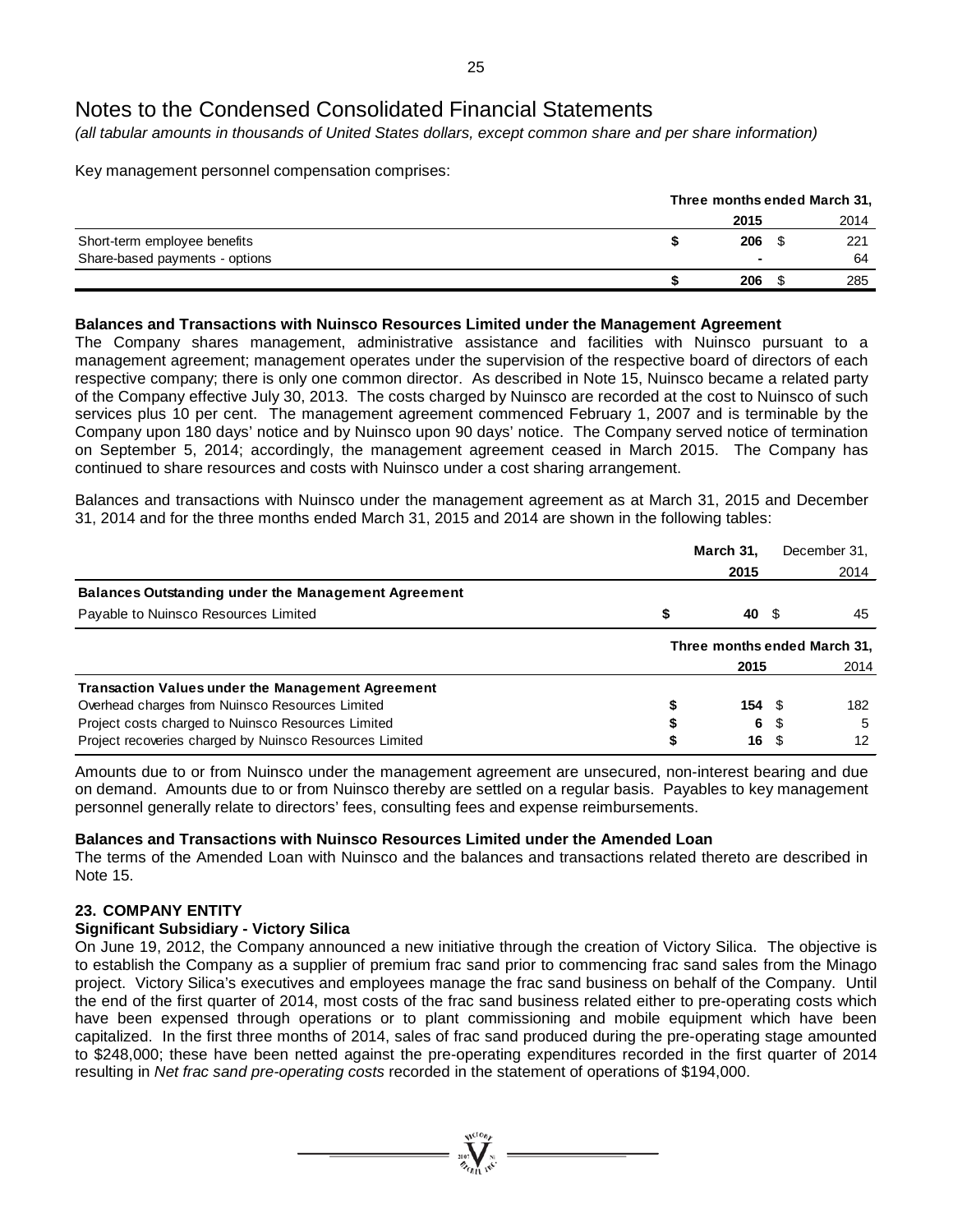*(all tabular amounts in thousands of United States dollars, except common share and per share information)*

Significant production and sales volumes were achieved during the second quarter of 2014 thus the 7P Plant was no longer considered to be pre-operating. Consequently, operating results commenced being reported and amortization of the 7P Plant commenced in the second quarter of 2014. Full commissioning of the 7P Plant occurred in August, 2014.

|                            | March 31, |            | December 31, |
|----------------------------|-----------|------------|--------------|
|                            | 2015      |            | 2014         |
| Victory Silica Ltd.        |           |            |              |
| Current assets             | S         | $28 \quad$ | 46           |
| <b>Current liabilities</b> | 149<br>S  | - \$       | 143          |
| Pre-operating costs        |           | - \$       | 194          |

### **24. COMMITMENT**

#### **Transformer Equipment**

On May 10, 2010, the Company entered into an agreement to purchase equipment for the Minago project. The total price is US\$2,840,000. The Company has made aggregate deposits of \$1,544,000 as at March 31, 2015.

#### **25. SUBSEQUENT EVENT**

#### **Extension of short-term loan**

On April 30, 2015, the Company agreed on an additional extension of the short-term loan with the lender. The balance outstanding is \$1,000,000 and is now due on or before May 31, 2015 under similar terms.

#### **Receipt of Payment for Lynn Lake Project Option**

On April 6, 2015, Corazon Mining Ltd. ("Corazon") issued 40,000,000 Corazon shares to Victory Nickel as part of the terms of the agreement between the two companies covering the Lynn Lake nickel project in northern Manitoba. Corazon's shares are listed on the Australian Stock Exchange under the symbol CZN and have traded in the range of A\$0.004 and A\$0.014 per share during the past year.

#### **Temporary Suspension of Frac Sand Operation**

On April 14, 2014, the Company announced that as a result of first quarter of 2015 sales being slower than anticipated, sales decreased monthly from January to March 2015 and, as a result of the current market conditions, production at the 7P Plant has been temporarily suspended.

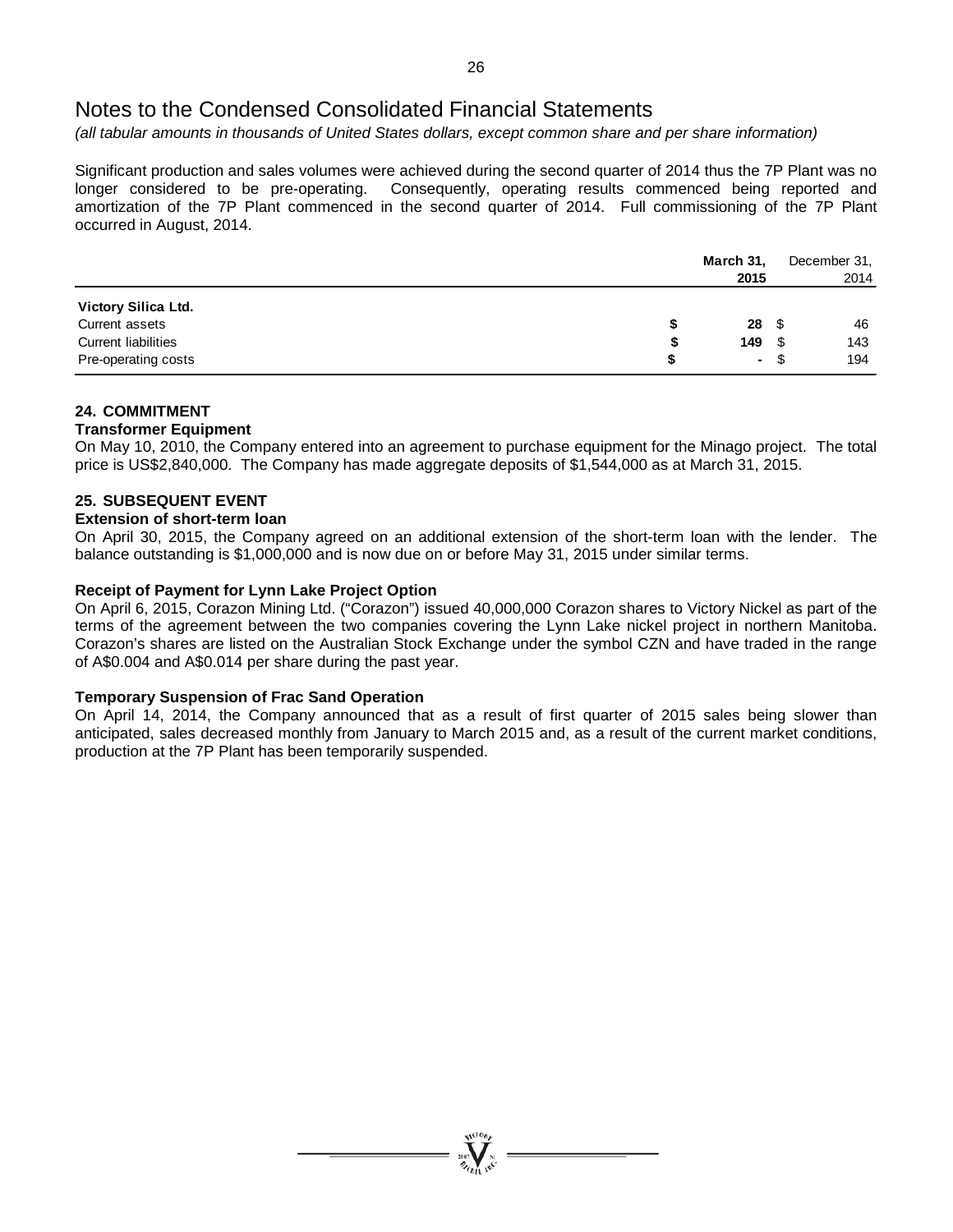

# **VICTORY NICKEL INC.**

# **MANAGEMENT'S DISCUSSION AND ANALYSIS FOR THE THREE MONTHS ENDED MARCH 31, 2015**

**DATED May 11, 2015**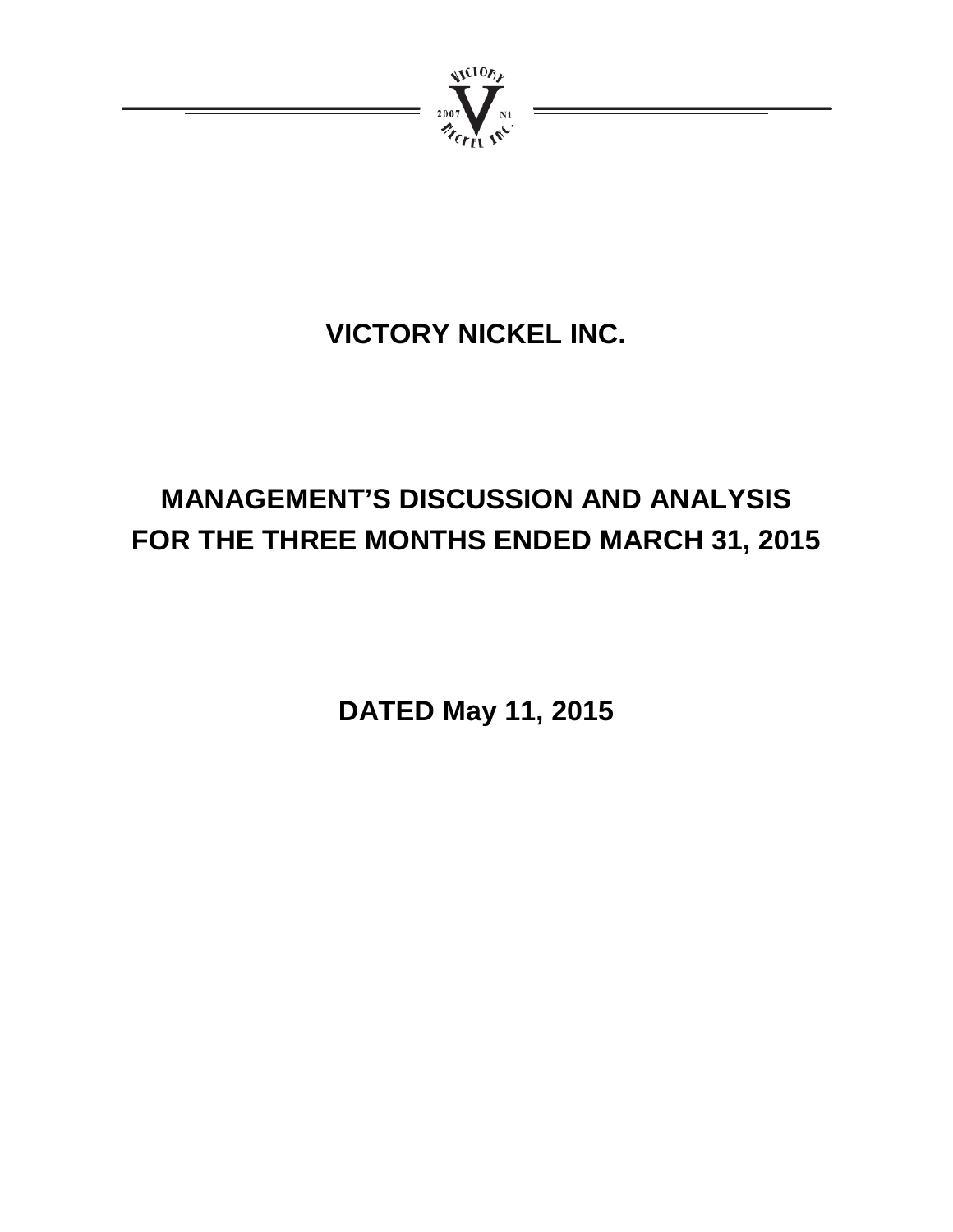## **VICTORY NICKEL INC. MANAGEMENT'S DISCUSSION AND ANALYSIS For the Three Months ended March 31, 2015**

The following discussion of the results of operations, financial condition and cash flows of Victory Nickel Inc. ("Victory Nickel" or the "Company") prepared as of May 11, 2015 consolidates management's review of the factors that affected the Company's financial and operating performance for the three months ended March 31, 2015, and factors reasonably expected to impact on future operations and results. This discussion is intended to supplement and complement the Company's unaudited condensed consolidated financial statements for the three months ended March 31, 2015 ("Unaudited Condensed Consolidated Financial Statements") and the notes thereto.

Certain information and discussion included in this management's discussion and analysis ("MD&A") constitutes forwardlooking information. Readers are encouraged to refer to the cautionary notes contained in the section Forward-Looking Statements at the end of this MD&A.

Readers are also encouraged to consult the audited consolidated financial statements for the years ended December 31, 2014 and 2013 ("2014 Audited Consolidated Financial Statements") which were prepared in accordance with International Financial Reporting Standards ("IFRS" or "GAAP"). The Unaudited Condensed Consolidated Financial Statements and the 2014 Audited Consolidated Financial Statements are available at www.sedar.com and at the Company's website www.victorynickel.ca. All amounts disclosed are in United States dollars ("US\$" or "US dollars") unless otherwise stated. All tabular amounts are in thousands of US dollars.

#### **Change in Functional and Presentation Currency**

Effective October 1, 2014, the Company changed its functional currency to the US dollar from the Canadian dollar ("C\$"). This change in accounting treatment is applied prospectively. Concurrently, the Company determined that it would change its presentation currency to the US\$. Refer to Note 2 (c) to the 2014 Audited Consolidated Financial Statements for additional information.

#### **COMPANY OVERVIEW**

Victory Nickel is a Canadian producer of high-quality "Northern White" frac sand sourced from Wisconsin, USA, through its wholly-owned subsidiary Victory Silica Ltd. ("VSL" or "Victory Silica"). Northern White occurs predominantly in the US Mid-West and generally exceeds American Petroleum Institute ("API") specifications. For this reason, it is a highlydesirable and preferred frac sand. Frac sand is used as a proppant in the oil and gas industry which enhances the recovery from oil and gas wells. The Company's frac sand processing facilities are located in Seven Persons, Alberta and comprise a wet plant with capacity of approximately 120,000 tons per annum ("tpa") and a fully-operational dry plant with a nominal capacity of 500,000 tpa (the "7P Plant"). In April 2015 the Company announced the temporary suspension of production at its 7P Plant as demand for frac sand dropped off during the spring break-up season and due to the decrease in activity related to the sudden drop in the price of oil.

In addition to the significant sand resource at its Minago project in Manitoba, in October 2014, the Company entered into an option to acquire a 100% interest in a frac sand land package totalling over 300 acres in south western Wisconsin, USA (the "Bear Coulee Property"). The option agreement provides for a cash payment on signing of the agreement, a second cash payment on delivery of permits and a third cash payment on exercise of the option. The option is valid for six months from receipt of permits with two equivalent extensions available under certain circumstances. Prior to production the Company will be required to pay \$40,000 per annum as advance royalties on the initial 20,000 tons of sand production. Once the Bear Coulee Property is in production, the Company will be required to pay a royalty of \$2.00 per ton of frac sand sold from the property. The Bear Coulee frac sand property is located in Trempeleau County, Wisconsin. In February 2015, the Company announced that a resource estimate of approximately 11 million tons of sand has been completed by Summit Envirosolutions Inc. ("Summit") on the Company's Bear Coulee Property and was incorporated into a National Instrument 43-101 technical report.

The Company has considered constructing a wet plant in Wisconsin or Minnesota and is also completing preliminary studies to build a second 1,000,000 tpa dry plant in or near Winnipeg, Manitoba. Market conditions necessitate the deferral of construction until more certainty returns to the oil and gas sector.

Crucial to the success of its frac sand operations is the Company's ability to build a solid customer base within an economic distance of its production facilities. To date, the Company has been able to establish itself as a preferred supplier in the areas around Medicine Hat, Alberta through spot-market sales and short term contracts. The Company's 7P Plant is located in close proximity to drilling activity in Alberta, BC, Saskatchewan and North Dakota, allowing

 $=\prod_{\mathcal{M}\in\mathcal{M}_{\mathcal{M}}\atop \mathcal{M}\in\mathcal{M}_{\mathcal{M}}}\mathcal{M}_{\mathcal{N}_{\mathcal{M}}\atop \mathcal{M}_{\mathcal{M}}\mathcal{M}_{\mathcal{M}}\mathcal{M}_{\mathcal{M}}\mathcal{M}_{\mathcal{M}}\mathcal{M}_{\mathcal{M}}$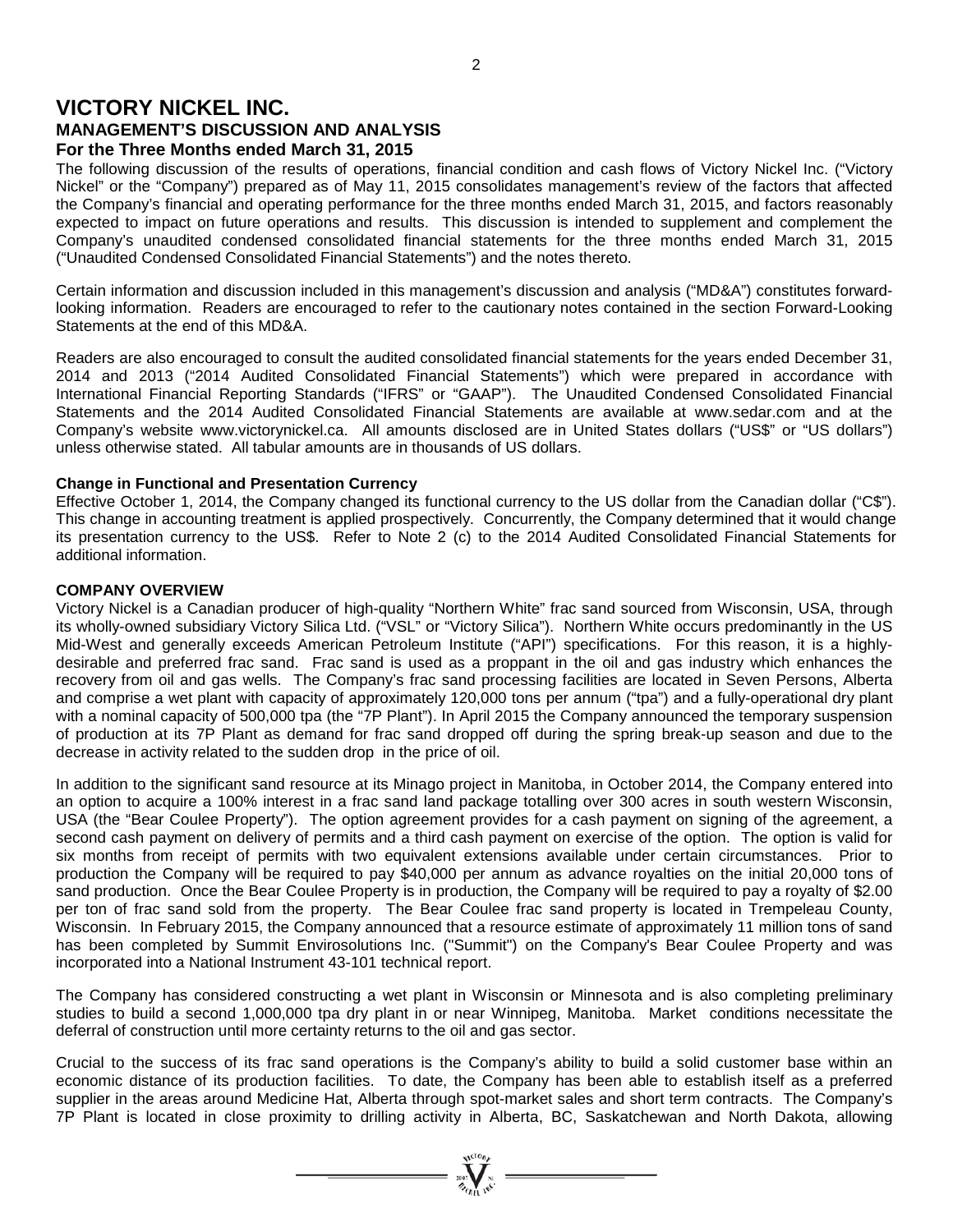customers to purchase sand FOB the 7P Plant and use their own trucks to deliver to the wellhead or, alternatively, to have the Company deliver frac sand directly to the wellhead. A small portion of finished sand is delivered by rail.

The Company was formed on February 1, 2007 as exploration and development mineral resource company and, until recently, was primarily engaged in the acquisition, exploration, evaluation and development of nickel projects and associated products in Canada. Victory Nickel owns 100% of four advanced sulphide nickel projects: the Minago, Lynn Lake (under option with Corazon Mining Ltd. ("Corazon") an Australian public company (ASX: CZN) refer below) and Mel projects in Manitoba and the Lac Rocher project in Québec. The results of a feasibility study on the Minago Project ("FS") were announced in December 2009, the Environmental Impact Study ("EIS") was filed in May 2010 with subsequent improvements to the project announced in June 2010 and July 2011. Receipt of the Environmental Act Licence ("EAL") was announced in August 2011. In April 2014 the Company announced the filing of an amendment to the EAL. A preliminary economic assessment of Lac Rocher ("PEA") was announced in November 2008. Baseline environmental studies are ongoing at Mel in preparation for permit applications should the economics support development.

In November 2014, Corazon optioned Lynn Lake. Under the terms of the agreement, Corazon can acquire a 100% interest by issuing to Victory Nickel 40 million Corazon shares upon closing and incurring A\$3,500,000 in exploration expenditures or in payments (in cash or Corazon shares at Corazon's option) to Victory Nickel over five years. In addition, Victory Nickel will retain a 1.5% net smelter royalty on production from the Lynn Lake nickel project, and receive a payment of A\$1,000,000 (in cash or Corazon shares at Corazon's option) within 30 days of the commencement of ore processing activities at the Lynn Lake nickel project. The Company received 40,000,000 shares of Corazon in April 2015.

The Company's decision to enter the frac sand business was initially based on the need to highlight the value of the frac sand as a co-product at its Minago nickel project in Manitoba. Based on the FS, approximately 11 million tonnes of frac sand exist within the Minago pit footprint. The frac sand is a significant contributor to the economics of the Minago project. On June 19, 2012, the Company announced the creation of Victory Silica a wholly-owned subsidiary that has been established to manage the Company's entry into frac sand production and distribution. The Company has established itself as a frac sand producer by acquiring concentrated sand in Wisconsin, USA and processing it into four main categories of finished frac sand products at the 7P Plant. This strategy is expected to generate cash flow for Victory Nickel prior to development and sale of frac sand from its Minago project. The 7P Plant processed its first sand during the week commencing March 24, 2014. The plant was considered out of commissioning in early August 2014.

#### **Going Concern**

The Company's Unaudited Condensed Consolidated Financial Statements have been prepared using the going concern assumption which contemplates the realization of assets and settlement of liabilities in the normal course of business as they come due. As at March 31, 2015, the Company had a working capital deficiency of \$5,912,000. Of the deficiency, \$7,472,000 represents debt due within twelve months.

During the second quarter of 2014, the Company began producing and selling frac sand from the 7P Plant; on August 11, 2014, the Company announced that the 7P Plant was commissioned. The Company generated operating cash flow during the second half of 2014 but not at levels sufficient to wholly fund its activities. In the first quarter ended March 31, 2015 the Company did not generate operating cash flow as the market softened as a result of the rapid drop in the price of oil and also due to the typically slow period during spring break-up when road restrictions are in place.

During the fourth quarter of 2013 and into the third quarter of 2014, Convertible Notes aggregating \$5,979,000 were issued to fund working capital and the construction of the 7P Plant. In July 2014 the Company entered into a bridge loan facility of \$4,000,000 (the "SPA Loan") which was fully drawn in August, 2014 and is due on July 30, 2015.

A one-month short-term facility of \$2,000,000 to fund working capital was fully drawn down by October, 2014. The shortterm facility has been paid down to \$1,000,000. The loan due date has been renewed on a monthly basis and the \$1,000,000 balance is now due May 31, 2015. – refer to the Liquidity and Capital Resources section. Of the \$11 million of debt, the SPA Loan of \$4,000,000 is due in July, 2015; seven Convertible Notes in the amount of \$2,979,000 is due prior to March, 2016, and a \$1,000,000 short-term note for receivables financing now due May 31, 2015 which are classified as current liabilities.

The Company recognizes the imminent cash requirement to repay debt and is actively negotiating restructuring of its debt to term it out for several years. To date, the Company has not received acceptable expressions of interest and has not completed any debt restructuring. Without an injection of capital until the demand for frac sand returns to allow the Company to sell its inventory, the Company's funds will be depleted in June.

=  $\sum_{y_0, y_1, y_2, \ldots, y_n \neq y_n}^{y_0(10y)}$  =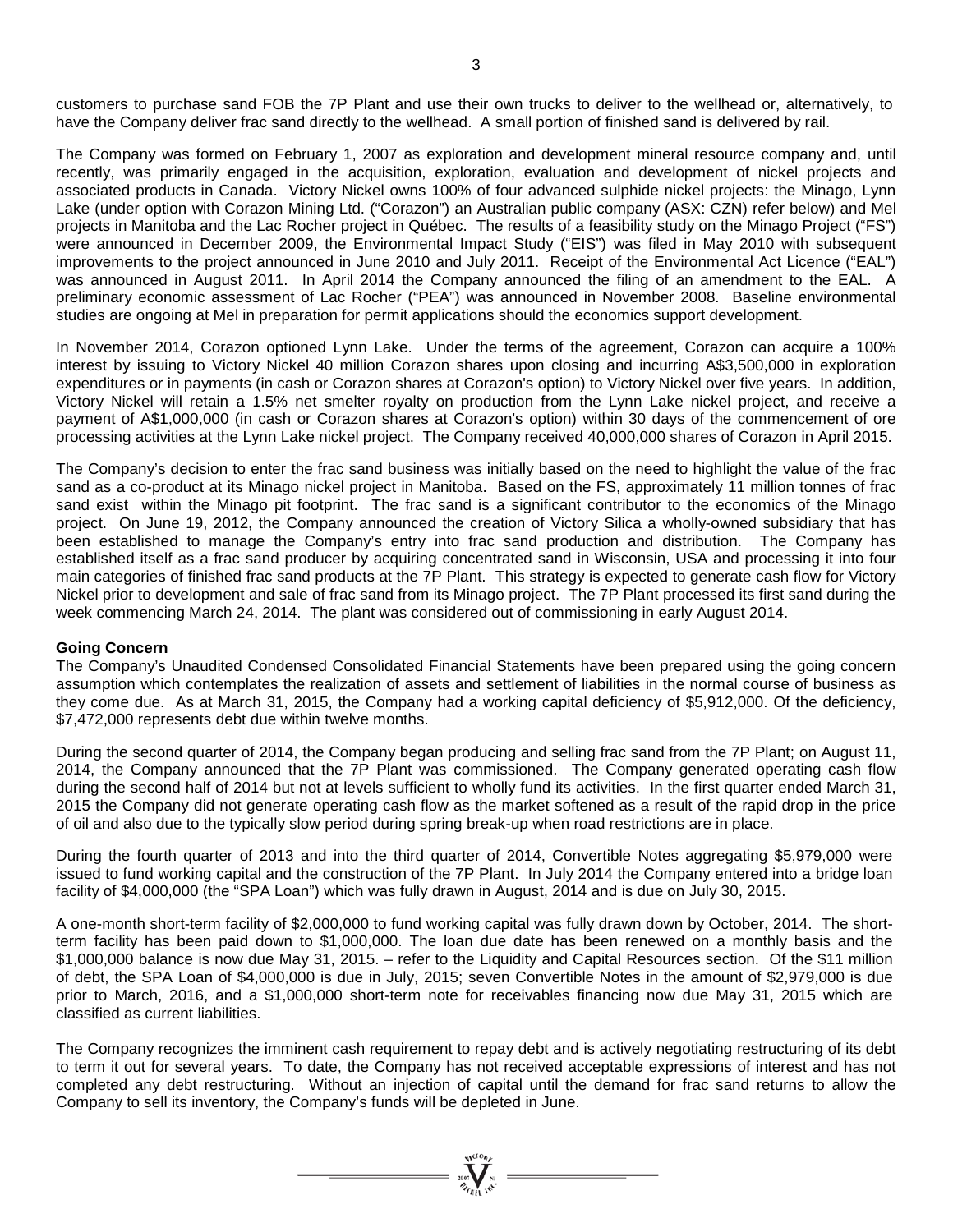The Company is subject to the risks and challenges experienced by other companies at a comparable stage. These risks include, but are not limited to, continuing losses, an unexpected change in the frac sand market which would limit the Company's ability to generate cash flow from the 7P Plant, dependence on key individuals and the ability to secure adequate financing or to complete corporate transactions to meet the minimum capital required to successfully complete its projects and fund other operating expenses. Development of the Company's current nickel mining projects to the production stage will require significant financing. Given the current economic climate, the ability to raise funds to finance nickel projects may prove difficult. Refer to the Risks and Uncertainties and Liquidity and Capital Resources sections for additional information.

None of the Company's nickel mining projects has commenced commercial production and, accordingly, the Company is dependent upon debt or equity financings, and the optioning and/or sale of resource or resource-related assets such as royalty interests and/or the ability to generate sufficient cash flow from its other operating activities for its funding and ultimately continue as a going concern. The Company's 7P Plant completed commissioning in August, 2014. During the start-up period, the Company experienced various events which prevented it from reaching the designed capacity of 500,000 tpa at its 7P Plant. Although steps have been taken to reduce the impact of these events, there is no certainty that operations will not be affected by similar events in the future. The recent drop in the price of oil has caused confusion in the frac sand business and it is not known when business will return to normal. The timing of future cash flow will be sufficient to meet operating requirements with the ultimate potential to advance the Company's mining interest, the timing of this is not certain.

The recoverability of the carrying value of exploration and evaluation projects and the mine property and development project, and ultimately the Company's ability to continue as a going concern, is dependent upon either exploration results which have the potential for the discovery of economically-recoverable reserves and resources and the Company's ability to finance exploitation of its projects through debt or equity financings and the optioning and/or sale of resource or resource-related assets such as royalty interests for its funding or the success of the frac sand business referred to above.

Should the Company not be able to reach successful cash flow generation and achieve profitable operations from frac sand business or continue to achieve favourable exploration results, obtain the necessary financing or achieve future profitable production or sale of properties, the carrying value of the Company's assets could be subject to material adjustment and, in addition, other adjustments may be necessary to the financial statements should such adverse events impair the Company's ability to continue as a going concern as contemplated under GAAP. There is no certainty, especially in the present environment, that the Company's initiatives to improve working capital will be successful or that working capital generated thereby will be sufficient to fund the Company's activities including project expenditures and corporate costs. These conditions indicate the existence of a material uncertainty that may cast significant doubt about the Company's ability to continue as a going concern.

### **OUTLOOK**

As a typical junior resource company with superior nickel projects but little to no access to financial and capital markets necessary to move these projects forward, the Company had to find an alternative. Waiting for the resource markets to turn around was not considered to be an acceptable option. So in June 2012, the Company announced its intention to enter the frac sand business with a plan that was certainly considered very aggressive and a vision at best. With the efforts of the talented team that was put together under the leadership of Ken Murdock, CEO of Victory Silica, that vision is now a reality. Victory Nickel, through its wholly owned subsidiary Victory Silica is now a producer and distributor of high-quality northern white frac sand for sale into the northern markets of Canada and the U.S. Victory Silica's product has received universal acceptance in the oil and gas service industry and the Company now boasts a list of leading companies in the industry.

Choosing to enter the frac sand business was not without reason. The strong market fundamentals for frac sand suggested continuing growth of the industry and new public information and strong peer group valuations indicated the availability of near-term cash flow. Suddenly, towards the end of 2014 and apparently to everyone's surprise, the bottom fell out of the oil industry and the price of oil crashed from in excess of \$100 per barrel to the mid \$40s but has recently recovered to the \$60 per barrel range. In the United States, 2014 production of 9.42 million barrels was the highest since 1983, presumably aided by fracking and the United States was on its way to becoming self-sufficient. One can only assume that the U.S. would rather provide their own oil than have to be dependent on other nations.

During the first quarter of 2015 we saw demand for frac sand come to a full stop as E&P companies cancelled or deferred capital programs. To further exaggerate the slowdown caused by a decline in drilling due to the price drop, this all happened during the typical slow period while road restrictions are in place due to spring breakup. We are now in May

=  $\sum_{i=1}^{n} \sum_{j=1}^{n} x_i^{(i)}$  =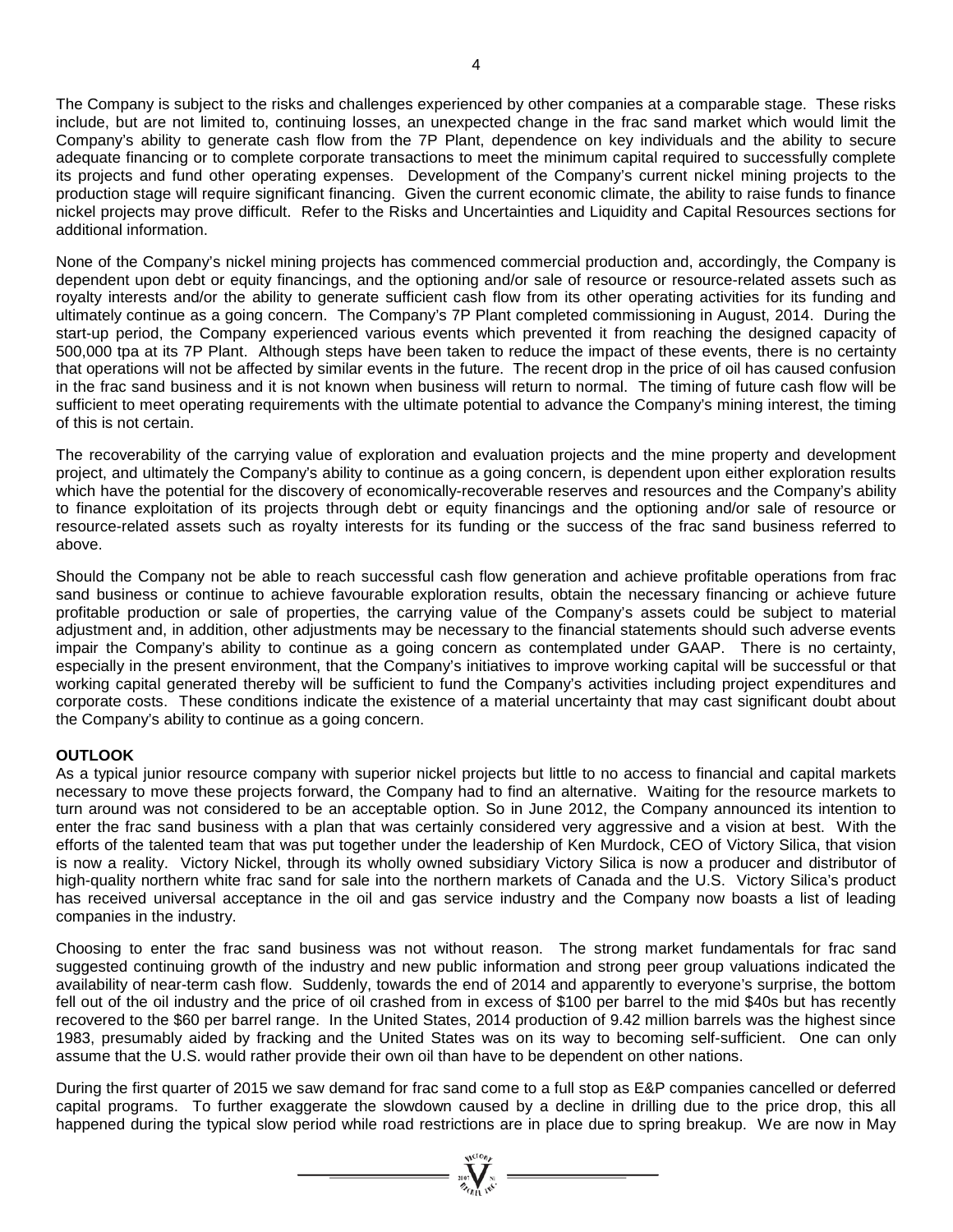and the reduced demand for sand is continuing into the second quarter. However, we are seeing signs of returning demand as oil service companies are looking for pricing and availability of frac sand in preparation for anticipated increased activity. The price of oil necessary to create a resurgence of demand is yet to be understood. Major suppliers of frac sand have said that the long-term fundamental trends for sand demand remain favorable and that price discounts experienced during the first quarter are temporary.

The sudden negative turn of events could not have come at a more crucial time in our development and entry into the frac sand industry. Production was ramping up but the sudden slowdown in demand required that the Company temporarily suspend production at its Seven Person plant. Once demand returns, the Company has in excess of 40,000 tons of sand at various stages of completion to enable the Company to immediately respond to customer needs.

The 7P plant is Phase One of the Company's three-phased plan to enter the frac sand business. During the ongoing temporary suspension of production at the 7P plant, small plant improvements are being made which should reduce or eliminate issues experienced during the commissioning and startup stages.

The Company has reduced staffing but kept a core group of employees to ensure that the plant can be reactivated without delay. The Company has reduced its fixed costs by returning equipment under lease such as rail cars and unloaders. In addition, our marketing and logistics team are developing programs which should allow the Company to better compete in the Canadian market when exchange rates make domestic sand more competitive.

Our business plan has not changed; it is only deferred. Having completed Phase One, the board of directors approved moving forward to Phase Two of the Company's business plan. With the recent decline caused by the drop in the price of oil, Phase Two will be difficult to finance in a non-dilutive manner. However, this is a desirable next step which would not only make the Company more competitive but also provide significant flexibility to target certain markets which often require different grades of sand.

Phase Two of the Company's three phase plan is to build a wash plant on a Wisconsin sand resource. Frac sand production is a two-stage process; the wet stage and the dry stage. The Company now contracts out the wet stage which is completed in Wisconsin prior to shipping the wet sand to its plant in Alberta. The wet stage removes the fines and clays, allowing transport of only the coarser fractions. The dry stage, where the sand is dried and separated into four products of different sizes, is completed at the Company's 7P Plant a 500,000 tpa dry processing facility. This is of great advantage in maintaining the high quality of the sand. By dry processing and finishing close to markets, where customers can ship directly to the wellhead by truck, Victory Nickel's finished product is only handled once rather than five or six times as is the case with most Wisconsin sand. Every time finished product is handled, the quality deteriorates. Our customers have recognized the need to maintain the high quality which, importantly, makes quality one of Victory Nickel's key competitive advantages.

The three-phase approach to entry into the business was designed to minimize risk to Victory Nickel shareholders. The cost of entry with Phase One was approximately \$6,000,000, or less than \$12 per ton of annual plant production capacity. This represents approximately 30% of the expected capital required to build a new plant. The capital recovery period is generally in excess of two years with a new plant; In Victory Nickel's case, this period is approximately six months at full production levels.

Phase Three of the business plan is to build a second dry processing facility in or around Winnipeg, Manitoba capable of producing 1,000,000 tpa. The Company is targeting a site which is serviced by multiple rail carriers. This gives the Company more flexibility in accessing only the highest quality sand from the Wisconsin/Minnesota region. The ultimate plan is to provide customers with a variety of qualities which would include domestic sand, possibly from the Company's Minago project in Manitoba which has been permitted and is ready for development when the price of nickel recovers. The Minago project is a nickel project overlain by overburden which includes sand meeting the frac sand specs. The Winnipeg formation sand located at Minago is the highest-quality domestic sand and would be a welcome addition to the Company's mix of products. Not all of our customers' applications require Wisconsin sand.

The Minago FS completed in 2009 indicated that the frac sand component of the Minago open pit contributed approximately \$2.90 per pound of nickel; a very significant co-product. The sand resource at Minago is not restricted to the footprint of the open pit but extends beyond the pit limit such that it is not unreasonable to expect that there is sufficient sand to last in excess of 100 years at the million ton per year rate of extraction; this would be a new industry for Manitoba

 $\sum_{\substack{i=0\\ \text{and}\quad i\in I}}^{\text{Nt(10)}_{\text{N}}}=$ 

We cannot change the market. All we can do is work with it and within it.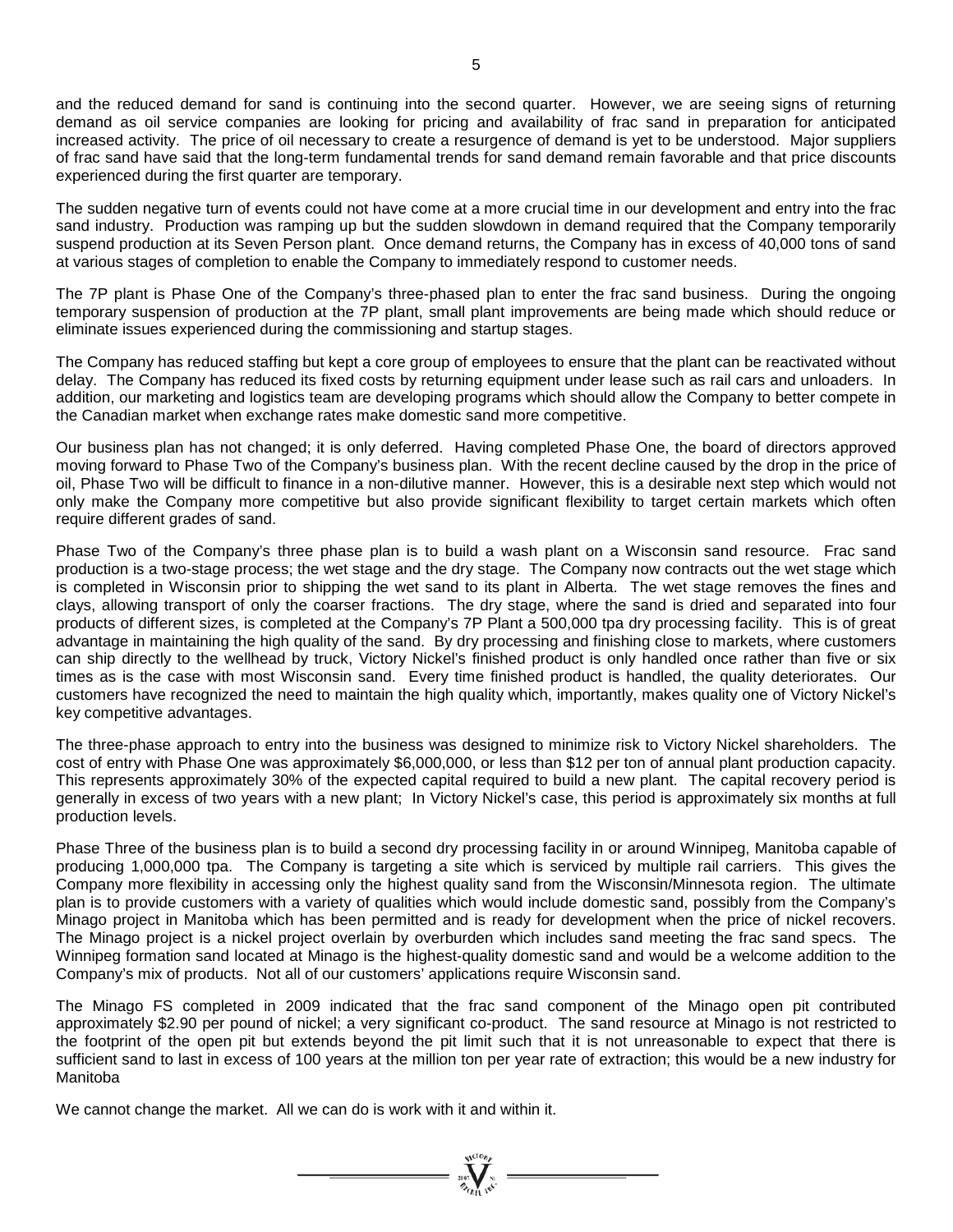E&P companies continue to squeeze oil services companies to reduce costs. Oilfield service companies in return push suppliers including frac sand suppliers to reduce costs. The uncertainty is causing panic selling in some cases. Conversely, there are indications that oilfield services companies are being opportunistic and stocking up on cheap sand. This is not sustainable.

The Company must now focus on managing liquidity until markets settle down. A significant portion of staff and management salaries and director's fees currently due are being deferred until the demand for frac sand returns. In addition, there will be no discretionary expenditures. We will manage the current downturn. To this end we thank our employees and many suppliers who are showing patience.

| Three Months Ended March 31, 2015 Compared with Three Months Ended March 31, 2014<br><b>Exploration and</b> |    |           |             |                                   |                      |                  |                         |
|-------------------------------------------------------------------------------------------------------------|----|-----------|-------------|-----------------------------------|----------------------|------------------|-------------------------|
| Three months ended March 31, 2015                                                                           |    | Corporate | Development | <b>Frac Sand Reclassification</b> | Intersegment         | <b>Total</b>     | March 31, 2014<br>Total |
| <b>Revenues</b><br>Cost of goods sold                                                                       | \$ | \$<br>٠   | - \$<br>۰   | $1,522$ \$<br>(1,769)             |                      | 1,522<br>(1,769) | \$                      |
| Gross margin                                                                                                |    |           | ۰.          | (247)                             | ۰.                   | (247)            |                         |
| <b>Operating expenses</b>                                                                                   |    |           |             |                                   |                      |                  |                         |
| General and administrative<br>Share-based payments:                                                         |    | (426)     | (3)         | (80)                              |                      | (509)            | (491)                   |
| Options                                                                                                     |    | (26)      |             |                                   |                      | (26)             | (58)                    |
| Amortization of property, plant and equipment                                                               |    | (1)       | (1)         | (164)                             |                      | (166)            | (44)                    |
| Writedown of E and E projects                                                                               |    |           | (6)         |                                   |                      | (6)              |                         |
| Pre-exploration costs                                                                                       |    |           |             |                                   |                      |                  |                         |
| Net frac sand pre-operating costs                                                                           |    |           |             |                                   |                      |                  | (194)                   |
| Non-recurring plant costs                                                                                   |    |           |             | (600)                             |                      | (600)            |                         |
| <b>Operating loss</b>                                                                                       |    | (453)     | (10)        | (1,091)                           | ۰.                   | (1, 554)         | (787)                   |
| Finance income                                                                                              |    | 1,671     |             | 2                                 | (20)                 | 1,653            | 1                       |
| Finance costs                                                                                               |    | (937)     |             | (23)                              | 20                   | (940)            | (872)                   |
| Net finance income (costs)                                                                                  |    | 734       |             | (21)                              | ۰.                   | 713              | (871)                   |
| Loss before income taxes                                                                                    |    | 281       | (10)        | (1, 112)                          | $\blacksquare$       | (841)            | (1,658)                 |
| Income tax recovery                                                                                         |    | 570       |             |                                   |                      | 570              | 212                     |
| Net Loss for the Period                                                                                     | \$ | 851<br>\$ | $(10)$ \$   | $(1, 112)$ \$                     | \$<br>$\blacksquare$ | (271)            | (1, 446)<br>\$.         |

# **RESULTS OF OPERATIONS**

#### **Overall**

For the three months ended March 31, 2015, the Company had a net loss of \$271,000, or a loss of \$0.00 per share (March 31, 2014 - \$1,446,000 or \$0.02 per share. The following narrative discusses the relevant operations of the Frac Sand and Exploration and Development segments first, and then addresses more general and Corporate activities.

#### **Frac Sand**

The Company's 7P Plant produced 13,721 tons of various grades of frac sand during the first quarter ended March 31, 2015. Due to the recent sudden decline in the price of oil combined with the spring break up period when road restrictions are in place, demand for frac sand basically came to a full stop in the first quarter of 2015. The Company accumulated inventory of in excess of 40,000 tons at various stages of the process. Until inventories are drawn down through sales, the Company temporarily suspended production. The 7P Plant was in the pre-operating stage during the first quarter of 2014 therefore there are no comparative numbers.

#### *Revenues*

During the first quarter ended March 31, 2015, revenue was \$1,522,000 or \$149.54 per ton on sales of 10,178 tons resulting in a gross loss of \$247,000 or loss of \$24.27 per ton sold. This period was not a typical sales period as the sudden and material drop in the price of oil caused such uncertainty in the market that exploration and production ("E&P") companies basically stopped activities in our market area. This was compounded by the spring breakup period which typically results in a slowdown of activity while road restrictions are in place. During the prior year comparative quarter, sales revenue of \$274,000 was generated but netted against pre-operating costs.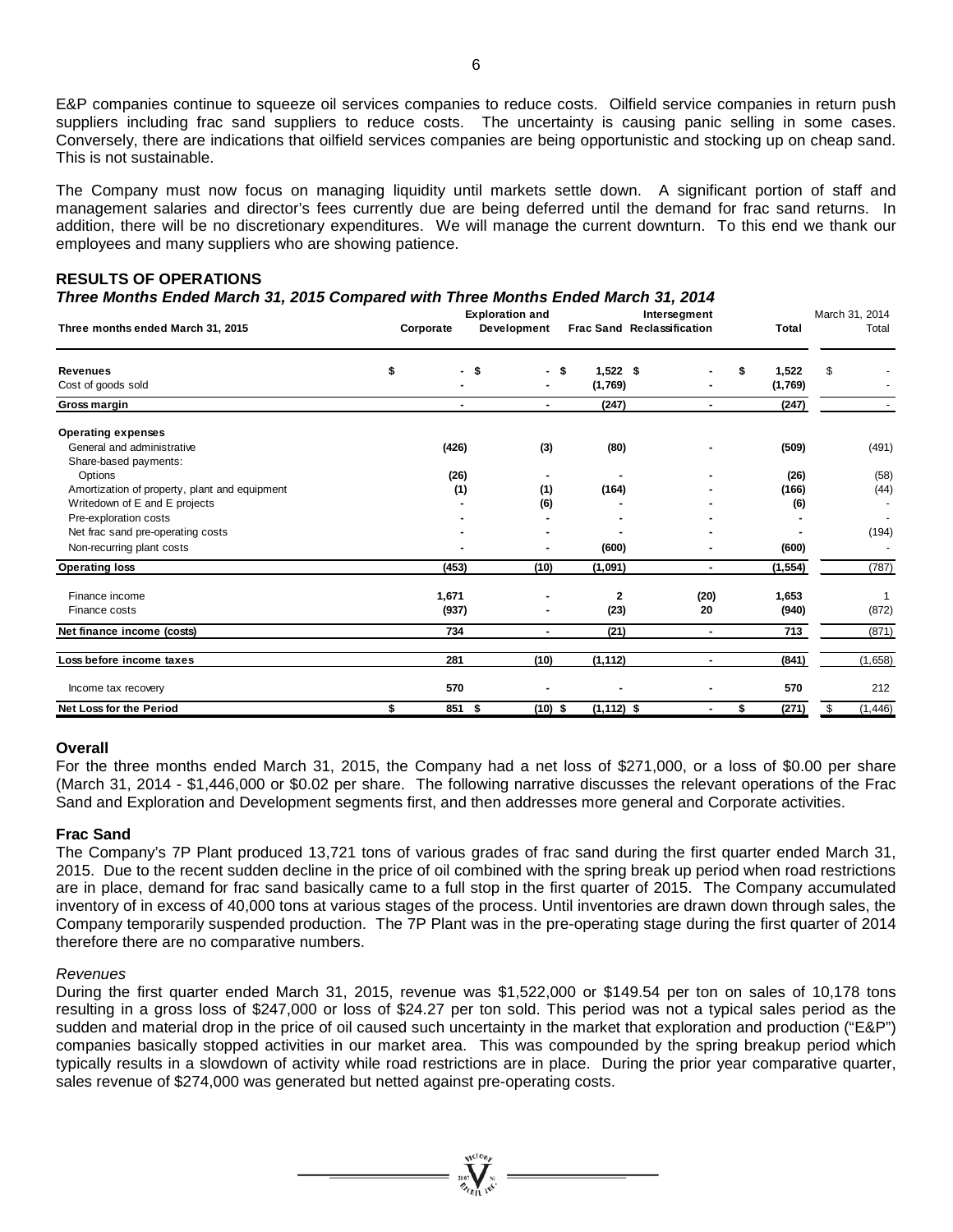#### *Cost of goods sold*

The cost of goods sold includes the cost of concentrated sand purchased in Wisconsin, the cost of delivery to the 7P Plant including handling and transloading costs and the operating cost to dry and screen the concentrated sand into four main dry products. These costs are capitalized as a component of inventory on a normalized basis and are charged to cost of goods sold when title to the product passes to the customer.

The cost of goods sold, including freight to some customers, was \$1,769,000, or \$173.81 per ton of frac sand sold for the three months ended March 31, 2015; a portion of the sales are priced on a delivered basis and include transportation costs to the customer. During the first quarter the plant operated a minimum number of days to build inventory such that product will be available once demand returns. Costs incurred from temporary suspension are included in *Non-recurring plant costs* and do not form part of the cost of sales or inventory. The Company has now reduced manpower to a skeleton crew of sufficient to start production as demand returns.

Costs per ton are stated as costs per dry ton unless otherwise stated.

Concentrated wet sand is purchased through long-term supply agreements with third parties at specified prices per ton. For the three months ended March 31, 2015 the cost of washed concentrated sand delivered to rail and included as a component of inventory was \$33.85 per ton. Transportation costs including freight charges and fuel surcharges when transporting sand from Wisconsin to the 7P Plant, transload costs at the source and at the 7P Plant, as well as railcar lease payments were \$64.65 per ton for the three months ended March 31, 2015. Other elements of cost of goods sold were \$26.20 per ton during the three months ended March 31, 2015 and were primarily operating expenditures at the plant and mobile equipment lease payments. This adds to a finished goods inventory cost of \$124.70 per ton. Finished goods inventory does not include freight for sales sold delivered to the customer. The difference from that to the cost of goods sold per ton of \$49.11 essentially represents a combination of transportation costs to the customer's specified location which is included in cost of goods sold but not included in inventory cost.

#### *Gross margin*

The 7P Plant generated a negative gross margin of \$247,000 or \$24.27 per ton for the three months ended March 31, 2015 on sales revenue of \$1,522,000. The gross loss is due to a combination of price reductions and cost increases due to the low production level during the first quarter. The drop in the price of oil is putting pressure on the price of frac sand as producers sell excess inventory at unsustainably low prices.

#### *General and administrative and other costs*

General and administrative ("G&A") costs for the segment amounted to \$80,000 for the three months ended March 31, 2015. These costs include Victory Silica administration, marketing and logistics management.

Amortization of property, plant and equipment of \$164,000 was recorded for the quarter compared with \$44,000 for the same period of 2014 for items in use at the 7P Plant including owned and leased equipment. The 7P Plant assets came into use primarily in the second quarter of 2014, at which time amortization commenced.

#### *Non-recurring plant costs*

As a result of the aforementioned temporary suspension of production, the Company incurred \$600,000 in non-recurring plant costs. The plant was placed in care and maintenance at a cost of \$361,000. Another \$131,000 was incurred relating to railcar storage costs and one-time preparation costs for railcars to be leased (such lease not completed) due to slowdown in activity. Furthermore, \$108,000 was incurred relating to additional equipment rental and casual labour to move frozen sand as a result of unexpected spring break-up.

#### *Net income/(loss)*

All of the above items combined to produce a net loss for the frac sand segment of \$1,112,000 for the three months ended March 31, 2015, after interest expense relating to equipment leases of \$3,000 and foreign exchange loss of \$20,000 that is re-classed to finance income.

#### **Exploration and Development**

There were no write-downs necessary for impairment of projects and no pre-exploration expenditures for the three months ended March 31, 2015 and 2014. On November 4, 2014, the Company announced it had optioned the Lynn Lake project to Corazon. As part of that transaction, the Company received 40,000,000 shares of Corazon in April 2015.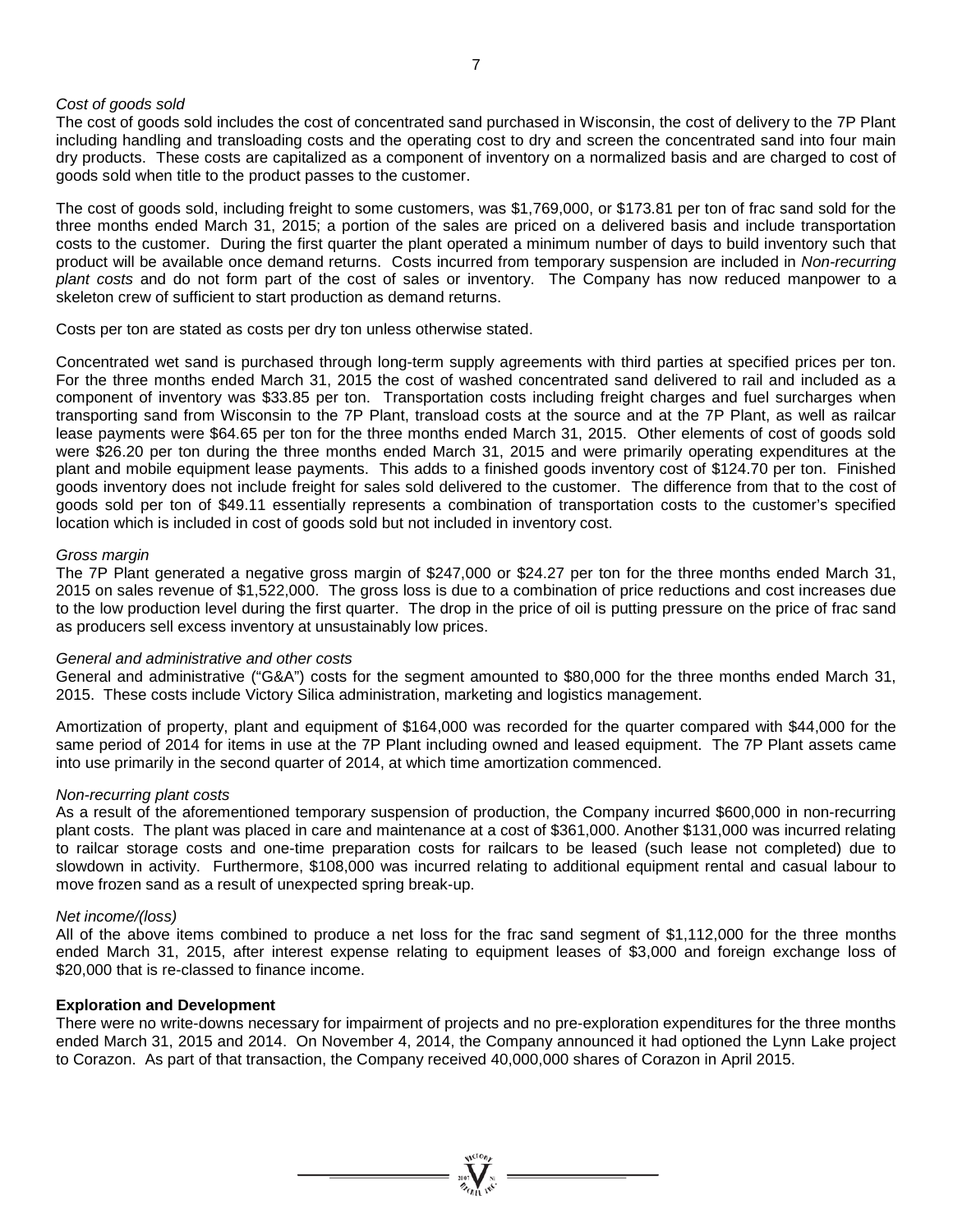#### **Net Loss for the period – Corporate and Total**

The net loss for the three months ended March 31, 2015 was \$271,000, compared with \$1,446,000 for the same period of 2014, after operating expenses of \$1,554,000 (2014 - \$787,000), net finance income of \$713,000 (net finance costs 2014 – \$871,000) and an income tax recovery of \$570,000 (2014 - \$212,000).

G&A expenses of \$509,000 remained fairly consistent compared with \$491,000 in the first three months of 2014. The costs attributable to the Company's frac sand business with G&A of \$80,000 along with indirect costs attributed to frac sand business incurred at Corporate.

G&A costs include: statutory costs incurred as a public company, general investor relations expenses, consulting, travel costs, health benefits and director costs. G&A expenses include costs charged by Nuinsco for administrative services described under Transactions with Related Parties and Management Agreement with Nuinsco below; which amounted to \$154,000 (2014 - \$182,000), respectively. Effective March 2015, the Management Agreement has been terminated by Victory Nickel but the Company will continue to share resources and costs with Nuinsco under a cost sharing arrangement.

The costs of public company compliance were mitigated by sharing arrangements under the Management Agreement with Nuinsco but are still significant. For the three months ended March 31, 2015 they are estimated to be \$240,000, compared with \$230,000 for the same period of 2014. The increase is due to higher audit fees and insurance costs directly attributable to the frac sand business.

The share-based payment expense for options for the three months ended March 31, 2015 of \$26,000 reflects partial vesting of 1,063,000 options with a weighted average fair value of C\$0.39. There were no options granted during the current quarter. In the prior comparative period, share-based payment expense of \$58,000 reflects the grant and partial vesting of 263,000 options with a weighted average fair value of C\$0.31.

*Net finance income (costs)*

|                                                      | Three months ended March 31, |        |    |       |
|------------------------------------------------------|------------------------------|--------|----|-------|
|                                                      |                              | 2015   |    | 2014  |
| Interest income on bank deposits                     | \$                           | $\sim$ | \$ |       |
| Net change in fair value of financial liabilities at |                              |        |    |       |
| fair value through operations                        |                              | 194    |    |       |
| Gain on adjustment of estimated cash flows           |                              | 1,415  |    |       |
| Net foreign exchange gain                            |                              | 44     |    |       |
| <b>Finance income</b>                                |                              | 1,653  |    |       |
| Interest expense on loans                            |                              |        |    |       |
| Cash settled                                         |                              | 551    |    | 130   |
| Amortization of loan fees                            |                              | 230    |    | 43    |
| Amortization of embedded option derivatives          |                              | 159    |    | 51    |
| Commitment fee                                       |                              |        |    |       |
| Loss on adjustment of estimated cash flows           |                              |        |    | 97    |
| Net change in fair value of financial liabilities at |                              |        |    |       |
| fair value through operations                        |                              |        |    | 494   |
| Net foreign exchange loss                            |                              |        |    | 56    |
| <b>Finance costs</b>                                 |                              | 940    |    | 872   |
| <b>Net Finance Income/(Costs)</b>                    | \$                           | 713    | \$ | (871) |

For the three months ended March 31, 2015 and 2014, net finance income was \$713,000 compared with net finance costs of \$871,000 respectively. The Company considers financing activities, other than those related to equipment leased in the frac sand segment, to be part of the Corporate segment.

Finance income increased to \$1,653,000 from \$1,000 in the corresponding prior year quarter primarily due to the reduction in the value of the embedded option derivatives related to the Company's convertible debt of \$105,000 since the end of 2014 combined with a \$89,000 reduction in the fair value of the warrants issued in connection with the SPA Loan which have a cashless exercise feature. Both of these instruments and their accounting are described below. In addition, revisions to assumptions to the estimated cash flows related to the Participating Interest resulted in a gain of \$1,415,000 for the three months ended March 31, 2015. The recent slowdown in demand and the losses incurred during the first quarter necessitated deferral for payment of the Participating Interest and resulted in a gain. The Company

 $\sum_{\alpha}$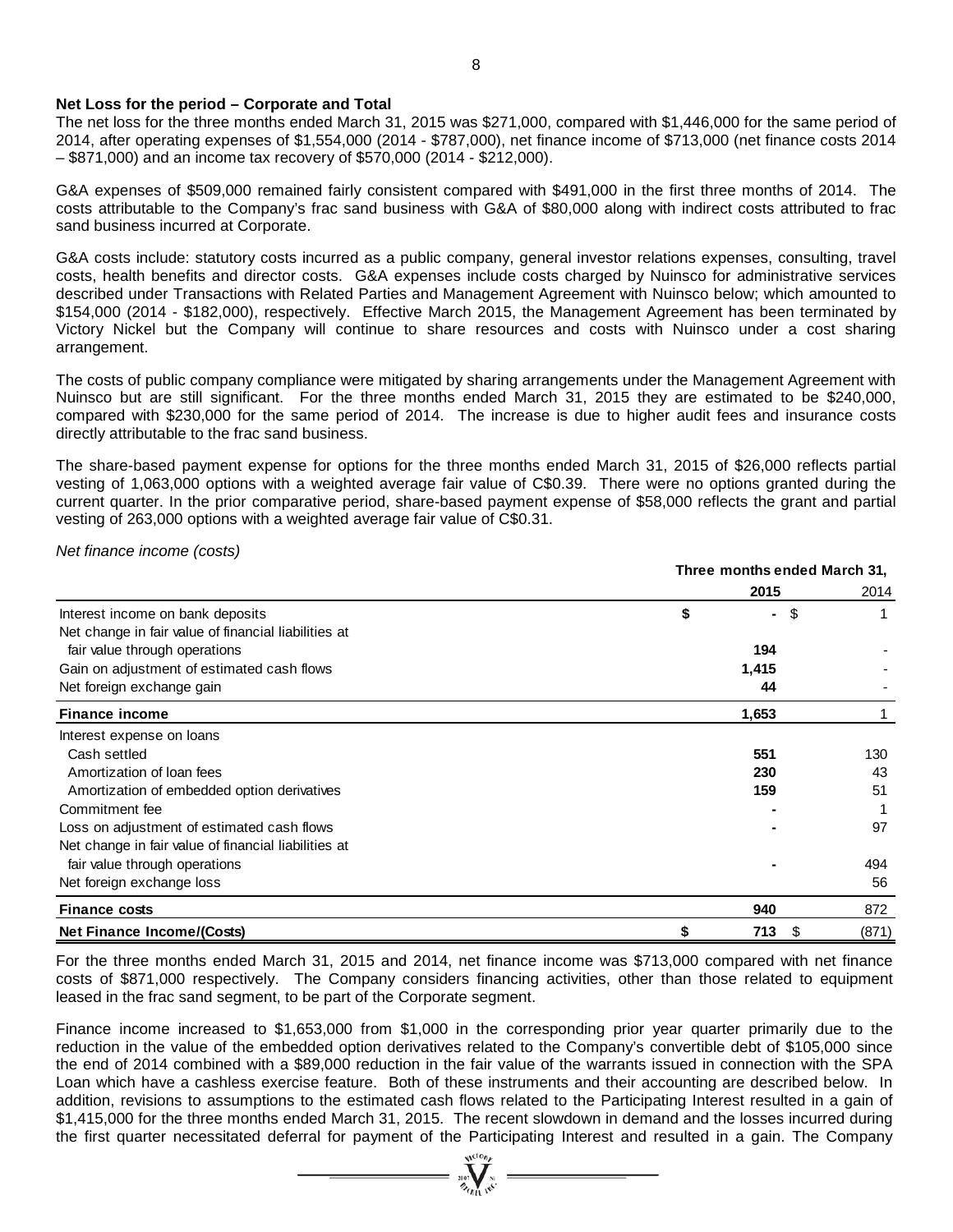applied probability weightings of 5%, 40% and 55% as risk factors to varying levels of expected cash flows. The probability weighted average cash flows has remained at 75% as at March 31 2015 (2014 – 75%) The percentage participation in net cash flows under the Participation Interest is 52.16%. As well, the Company incurred \$44,000 in net foreign exchange gain on transactions and balances denominated in the Canadian dollar, compared with a foreign exchange loss \$56,000 in the prior period.

There is no comparative balance as the conversion of loan to Participating Interest occurred in April 2014 (refer to Note 15.)

Finance costs were \$940,000 for the three months ended March 31, 2015, compared with \$872,000 for the same period of 2014. The components were quite different when comparing the quarters. Cash interest expense was \$551,000 for the quarter ended March 31, 2015 (2014 - \$130,000). The increase in interest expense during 2015 was primarily attributable to interest on the SPA Loan, an additional Convertible Note issued in July 2014, and another short-term loan issued to fund the construction and working capital for the frac sand business (trade accounts receivable and inventory attributable to the frac sand business amounted to an aggregate of \$4,868,000 as at March 31, 2015).

The Company has issued several tranches of convertible notes. There are several elements of finance expense associated with these: cash-settled interest expense paid on a calendar quarter basis, non-cash amortization of loan fees, non-cash amortization of the embedded derivative related to the value of the convertibility feature at inception and the change in the value of that embedded derivative at the end of a reporting period. All amortizable elements are calculated using the effective interest rate method. Convertible notes were issued in 2013 and 2014 with similar terms and requiring similar accounting treatments. Collectively, these are termed the "Convertible Notes". The aggregate outstanding principal value of the Convertible Notes as at March 31, 2015 is \$5,979,000 (March 31, 2014 - \$3,990,000) of which \$2,979,000 are due at various times over the next twelve months.

Aggregate interest settled in cash for the three months ended March 31, 2015 amounted to \$551,000, of which \$220,000 relates to Convertible Notes, \$148,000 relates to the SPA Loan, and \$179,000 relates to the short-term facility**.** The balance of interest is on leased mobile equipment and other items. In the quarter ended March 31, 2014, interest was \$130,000 of which \$27,000 related to the Amended Loan prior to its conversion to a Participating Interest and \$96,000 related to the Convertible Notes outstanding at that time. The balance of interest relates to leased mobile equipment.

Amortization of cash-settled loan fees in the quarter ended March 31, 2015 amounted to \$230,000 with an additional \$159,000 for amortization of a portion of the embedded option derivatives related to the Convertible Notes remaining of \$1,003,000 calculated at inception (\$878,000 of which was recorded in 2014). The value of the embedded option derivatives at March 31, 2015 decreased by \$1,420,000 due to reductions in the value of the embedded option derivatives from their inception values and, accordingly, \$105,000 was credited through operations as finance income during the first quarter of 2015.

The embedded option derivatives are calculated using the Black-Scholes option-pricing methodology and are a function of share price, the C\$1.00 conversion price (after the retroactive effect of the Share Consolidation), risk-free interest rate, length of time to expiry and share price volatility as well as the US dollar exchange rate for loans denominated in US dollars but convertible using a Canadian dollar price. All other things being equal, one would expect the value of the option to decline as time approaches the expiry date. However, because of the volatility of exchange rates and the Company's share price, this may not always be the case. Further, since one Convertible Note was exchanged into a portion of the SPA Loan in the second quarter of 2014, a portion of the embedded option derivative was de-recognized. The SPA Loan does not contain an embedded option derivative feature; however, the warrants which were issued therewith may be exercised on a cashless basis. The value of the warrants is considered to be debt rather than equity and changes in the fair value of the warrants is also recorded through net finance income. For the three months ended March 31, 2015, this amounted to \$88,000 in finance income.

#### *Income tax recovery*

The Company does not allocate income taxes between segments. In the first quarter ended March 31, 2015, the Company recorded an income tax recovery of \$570,000, compared to as income tax recovery of \$212,000 for the same period of 2014. This is primarily a function of higher taxable losses.

#### *Other comprehensive income/(loss)*

Other comprehensive income ("OCI") for the quarter ended March 31, 2015 relates to an increase of \$6,000 compared with an increase of \$87,000 in the market value of the Company's financial assets at fair value through OCI along with an income tax expense recorded through OCI of \$3,000 in 2015 and \$12,000 in the same period of 2014. These changes are a result of net market value changes in the Company's marketable securities. Furthermore, foreign exchange gain in

 $\sum_{i=1}^{n} \sum_{j=1}^{n} \sum_{j=1}^{n}$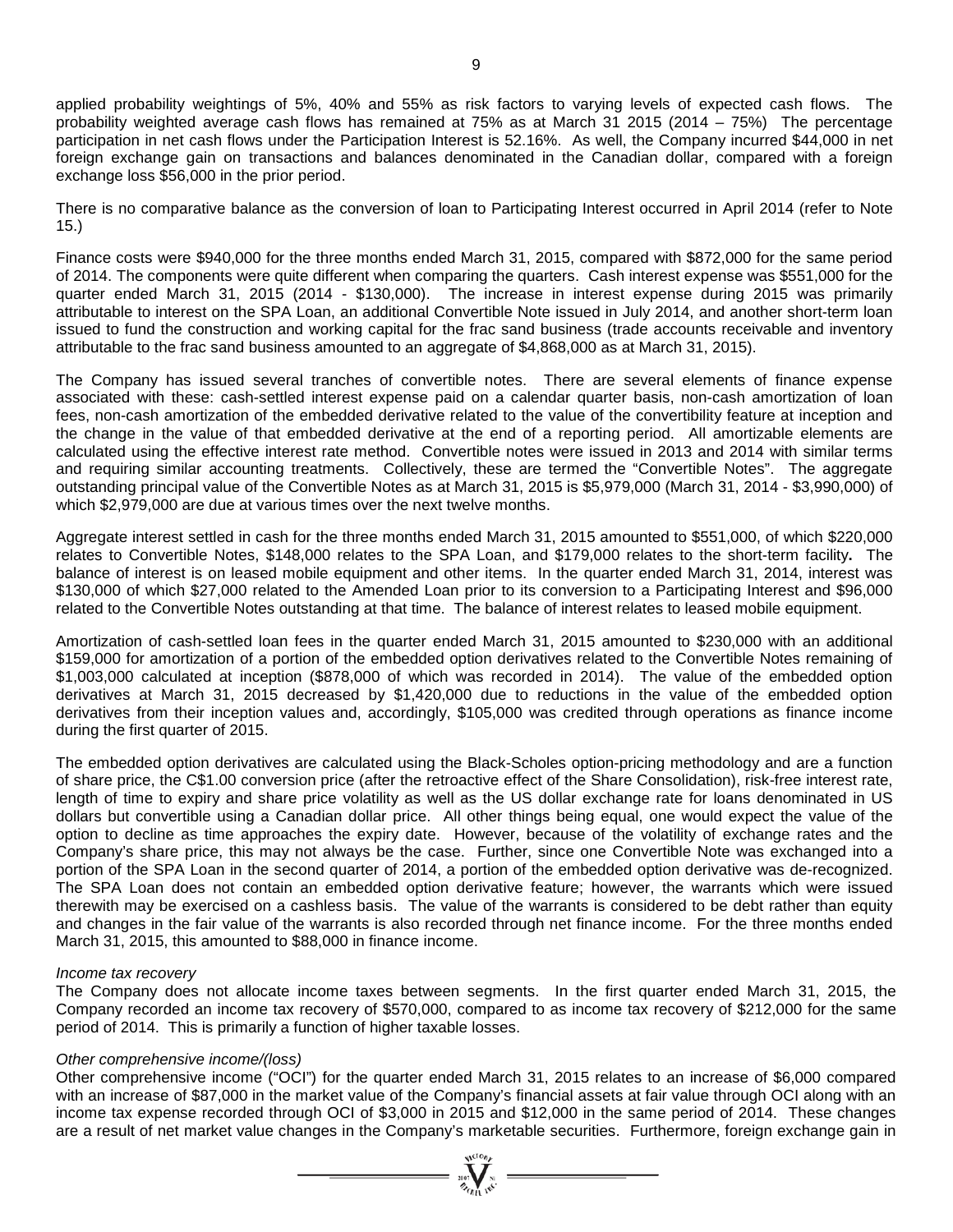OCI of \$90,000 was incurred compared with foreign exchange loss of \$1,812,000 in the comparative quarter of 2014 due to the change in functional and presentation currency to the US\$ from the C\$, as described earlier.

#### *Other significant changes*

The changes in other balances not specifically addressed in other sections of this MD&A are described herein.

Cash and cash equivalents have decreased from \$712,000 to \$49,000 excluding restricted deposits of \$291,000 which support several letters of credit provided to one equipment supplier. The Liquidity and Capital Resources section describes the cash flows for the period in detail.

Receivables and prepaids decreased from \$3,367,000 to \$809,000 during the three months ended March 31, 2015. The decrease of \$2,106,000 to \$619,000 in trade accounts receivable from frac sand sales reflects the slowdown in demand. While some balances are in excess of 30-day terms, we do not expect to experience any losses given the quality of our customers. The Company has received payments to date for 100% of the trade accounts receivable outstanding as at March 31, 2015. Prepaids include \$50,000 of deposits to sand suppliers as at March 31, 2015 (December 31, 2014 - \$555,000).

Marketable securities as at March 31, 2015 increased by \$6,000 from December 31, 2014 as a result of improvements in market prices of shares. No sales occurred during 2015 or 2014.

Inventory of \$4,249,000 comprises various grades of finished product and concentrated sand at various locations from the transload facilities in Wisconsin and Minnesota, in transit to Seven Persons and at the 7P Plant itself. Valuation of the inventory is based on normalized costs anticipated during normal production levels.

Property, plant and equipment decreased to \$6,018,000 at the end of March 2015 from \$6,179,000 as at December 31, 2014 primarily due to amortization. The mobile equipment is in use and is being depreciated; amortization on the plant commenced in the second quarter 2014 given its availability for use in production. The first sand was processed through the 7P Plant in March, 2014 and commissioning occurred in early August 2014.

Project expenditures are described below in Mine Property and Development Activities and Exploration and Evaluation Activities.

The increase in trade and other payables of \$965,000 to \$3,997,000 relates primarily to an increase in outstanding trade payables of \$1,267,000 for supplies, transportation and property, plant and equipment for the 7P Plant offset by a decrease in accrued liabilities of \$241,000 related to the frac sand business. With the slowdown in sales and the resulting impact on cash availability, the Company has had to defer payments to suppliers.

As previously described, Victory Nickel has several loans and borrowings due within one year amounting to \$7,472,000 and long-term loans aggregate \$2,157,000; a total decrease of \$821,000 over the loans and borrowings as at December 31, 2014 of \$10,450,000. Changes in the embedded option derivatives described earlier, account for the remaining changes in loans and borrowings.

Note 14 to the Unaudited Condensed Consolidated Financial Statements includes an analysis of the loans and borrowings balances. Refer to the Liquidity and Capital Resources section for additional discussion.

The Company has entered into several finance leases to purchase mobile equipment with a total fair value of \$666,000 at various acquisition dates; the long-term portion of the related obligation is \$239,000 at the end of March 2015 (December 31, 2014 - \$275,000) and the short-term lease obligation of \$139,000 (December 31, 2014 - \$137,000) is included in *Trade and other payables*. Note 16 to the Unaudited Condensed Consolidated Financial Statements includes an analysis of the lease obligation.

The Participating Interest is a financial liability carried at amortized cost. The valuation thereof is determined by a model of estimated cash flows. As at March 31, 2015, the estimated value of the Participating Interest was \$2,133,000, a decrease of \$1,415,000 compared with \$3,548,000 as at December 31, 2014. This is a result of changes in amortized loan fees combined with changes in the effect of foreign exchange.

The deferred tax liability balance amounts to \$251,000 as at March 31, 2015 (December 31, 2014 - \$817,000). The main components of the balance relate to the tax effects of E&E projects and the MP&D project, offset by the tax value of net operating tax losses carried forward. The deferred tax liability amount reflects a rate of 25%.

 $\sum_{\substack{1007 \text{ VU} \\ \text{with } 10^{k'} }}^{\text{NUCD}} =$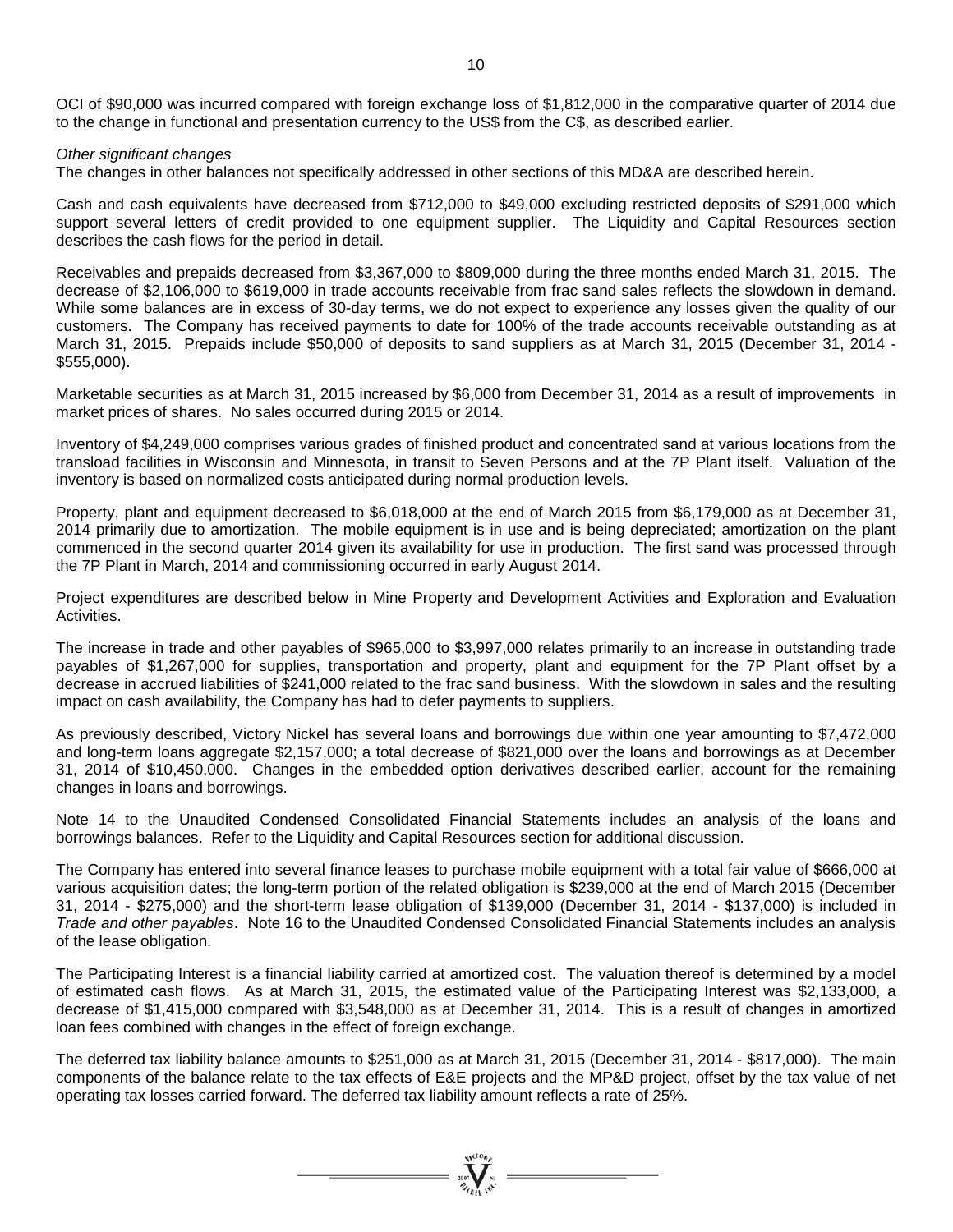The share capital balance has not changed as at March 31, 2015 (December 31, 2014 - \$52,570,000). On September 12, 2014, the Company consolidated its common shares on a one-for-ten basis (the "Share Consolidation"); any reference to the number of common shares, options and warrants, weighted average number and per share information has been adjusted retroactively to be comparable using that basis as if the Share Consolidation had been effective on the first day of the reporting period referred to in this MD&A. In 2014, the increase in share capital of \$522,000 was primarily due to the exercise of 463,000 options (after giving retroactive effect to the Share Consolidation) in the first quarter of 2014 generating cash of \$201,000 and requiring a transfer from contributed surplus to share capital of \$144,000.

Contributed surplus has increased to \$5,670,000 from \$5,644,000 as at March 31, 2015 primarily as a result of options vesting during the current quarter of \$26,000.

#### **SUMMARY OF QUARTERLY RESULTS**

Selected financial information for each of the last nine quarters ended March 31, 2015 is as follows:

| Fiscal year 2015                                   |                         |      |                         |                         |      |                 | 1 <sup>st</sup> Quarter |  |
|----------------------------------------------------|-------------------------|------|-------------------------|-------------------------|------|-----------------|-------------------------|--|
| Revenue                                            |                         |      |                         |                         |      |                 | $1,522$ (1)             |  |
| Gross margin (loss)                                |                         |      |                         |                         |      |                 | $(247)$ <sup>(2)</sup>  |  |
| Net finance income (costs)                         |                         |      |                         |                         |      |                 | 713 $(3)$               |  |
| Net income (loss)                                  |                         |      |                         |                         |      |                 | $(271)$ <sup>(4)</sup>  |  |
| Total comprehensive loss                           |                         |      |                         |                         |      | \$              | (178)                   |  |
| Earnings (loss) per share - basic and diluted (16) |                         |      |                         |                         |      | \$              | (0.00)                  |  |
| Fiscal year 2014                                   | 4 <sup>th</sup> Quarter |      | 3 <sup>rd</sup> Quarter | $2nd$ Quarter           |      | 1 <sup>st</sup> | Quarter                 |  |
| Revenue                                            | 7,203                   | (1)  | \$<br>(1)<br>5,463      | \$<br>1,310             | (1)  | \$              |                         |  |
| Gross margin (loss)                                | \$<br>670               | (2)  | (2)<br>689              | \$<br>(146)             | (2)  | \$              |                         |  |
| Net finance income (costs)                         | \$<br>714               | (5)  | (7)<br>(255)            | \$<br>(47)              | (9)  |                 | $(872)$ <sup>(11)</sup> |  |
| Net income (loss)                                  | 96                      | (6)  | (8)<br>(373)            | \$<br>(693)             | (10) |                 | $(1,446)$ (12)          |  |
| Total comprehensive loss                           | \$<br>(2, 287)          |      | \$<br>(464)             | \$<br>(724)             |      | \$              | (1, 371)                |  |
| Earnings (loss) per share - basic and diluted (16) | \$<br>0.00              |      | \$<br>(0.01)            | \$<br>(0.01)            |      | \$              | (0.02)                  |  |
| Fiscal year 2013                                   | 4 <sup>th</sup> Quarter |      | 3 <sup>rd</sup> Quarter | 2 <sup>nd</sup> Quarter |      |                 | 1 <sup>st</sup> Quarter |  |
| Net finance costs                                  | \$<br>(3, 443)          | (13) | (66)                    | \$<br>(73)              |      | \$              | (37)                    |  |
| Net loss                                           | \$<br>(3,656)           | (14) | (503)                   | \$<br>(417)             |      | \$              | (313)                   |  |
| Total comprehensive loss                           | \$<br>$(3,628)$ $(15)$  |      | \$<br>(518)             | \$<br>(493)             |      | \$              | (436)                   |  |
| Loss per share - basic and diluted (16)            | \$<br>(0.07)            |      | \$<br>(0.01)            | \$<br>(0.01)            |      | \$              | (0.01)                  |  |

(1) Revenue represents sales of frac sand (first sales were recognized in the second quarter of 2014).

(2) Gross margin (loss) includes cost of goods sold which include operating costs for a full period despite production being at less-than-full capacity. Net finance income include \$194,000 change in the fair value of the embedded option derivatives related to the Convertible Notes, \$89,000 reduction in fair value of warrants issued in connection with SPA Loan, and \$1,415,000 gain on adjustment of estimated cash flows for the Participating Interest, offset by amortization of embedded derivatives and loan fees of \$389,000.

(4) Includes the effects noted above.<br>(5) Net finance costs include \$708,0

Net finance costs include \$708,000 change in the fair value of the embedded option derivatives related to the Convertible Notes partly offset by \$493,000 gain on adjustment of estimated cash flows for the Participating Interest.

(6) Includes the effects noted in (1), (2), and (5).

(7) Net finance costs include \$827,000 change in the fair value of the embedded option derivatives related to the Convertible Notes as well as \$20,000 loss on adjustment of estimated cash flows for the Participating Interest.

- (8) Includes the effects noted in (1), (2), and (7).
- $(9)$  Net finance costs include \$450,000 change in the fair value of the embedded option derivatives related to the Convertible Notes as well as \$135,000 loss on adjustment of estimated cash flows for the Participating Interest.
- (10) Includes the effects noted in (1), (2), and (9).

(11) Net finance costs include \$505,000 change in the fair value of the embedded derivatives related to the Convertible Notes as well as \$97,000 loss on adjustment of estimated cash flows for the Long-term liability with Nuinsco.

(12) Includes the effects noted above combined with increased costs relating to the frac sand business and net frac sand pre-operating costs of \$194,000.

(13) Net finance costs for the period includes \$3,133,000 for the loss on adjustment of estimated cash flows for the Long-term liability with Nuinsco and \$154,000 for the increase in value of the embedded derivative related to the convertible promissory note.

(14) Net loss for the period includes \$229,000 for costs charged under the Management Agreement with Nuinsco and cost sharing arrangement and reflects increased activity on the frac sand business and an income tax recovery of \$532,000.

- (15) Total comprehensive loss for the period includes the effects noted above.
- (16) After the retroactive effect of the Share Consolidation.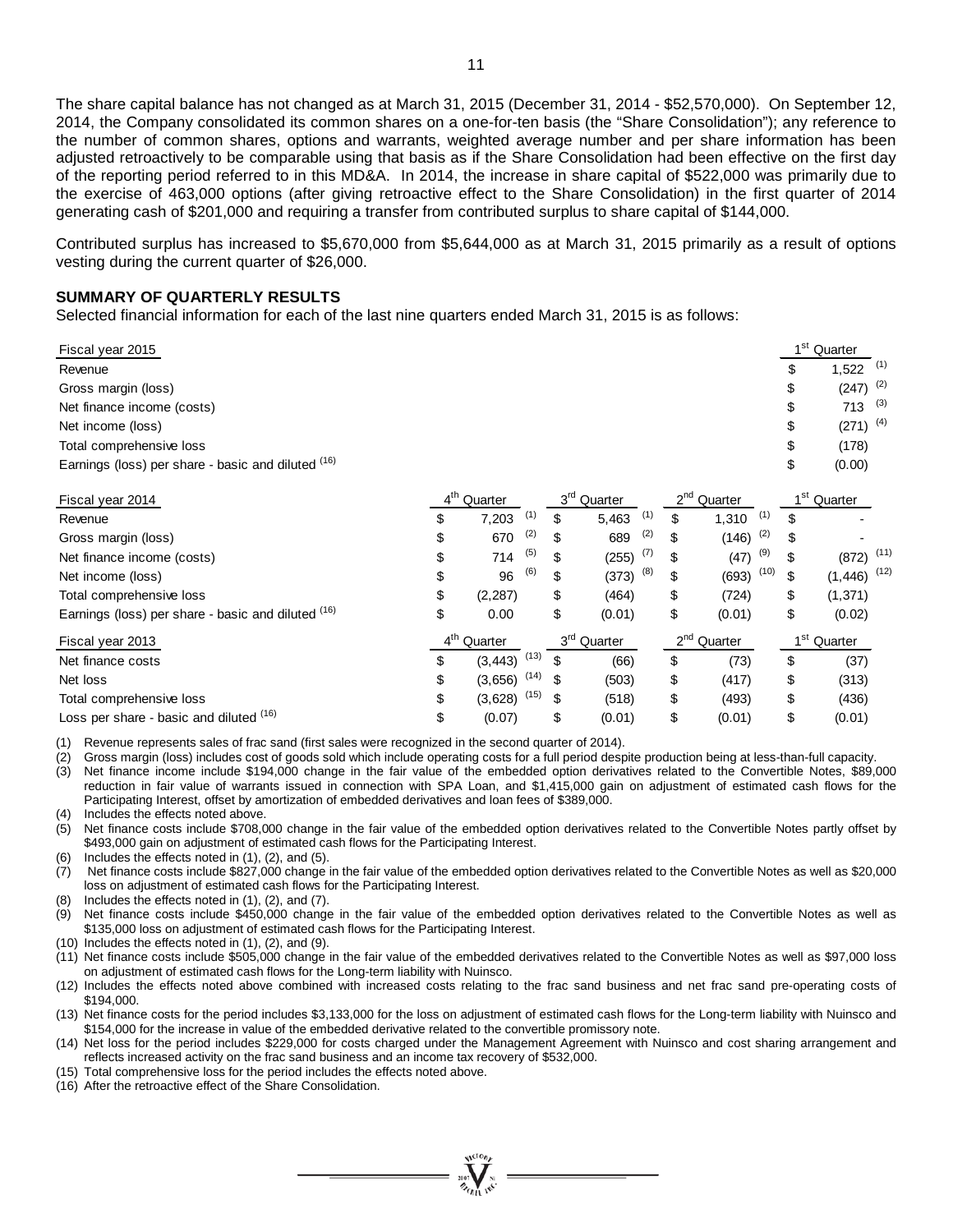#### **LIQUIDITY AND CAPITAL RESOURCES**

As at March 31, 2015, the Company had a working capital deficiency of \$5,912,000 compared with \$3,045,000 as at December 31, 2014.

The increase in working capital deficiency of \$2,867,000 resulted primarily from a repayment of \$1,000,000 on the shortterm facility, Convertible Notes that have become a current liability this quarter as well as a large decrease in accounts receivable balance offset by an increase in inventory, both of which are due to decline in frac sand demand during the first quarter of 2015.

Of the financings of \$10,979,000 used to fund the construction and upgrading of the 7P Plant as well as to fund the working capital, \$7,979,000 are due within one year. Of this amount, \$5,000,000 is secured by the assets of the Company.

#### **Participating Interest**

On April 22, 2014, Nuinsco exercised its conversion option and converted its loan to the Participating Interest. At the same time, it relinquished its security over the assets of the Company since the Conversion constituted payment of the loan in full. This obligation will be settled through a 52.16% participation in net operating cash flows from the frac sand business after recoupment of capital costs for Phase One and pre-operating expenses. The participation is capped at \$6,053,000 provided the Company proceeds with Phase Two, Otherwise the cap is approximately \$8,071,000. Distributions under the Participating Interest terms are calculated based on operating cash flow after recovery of capital and pre-operating costs and take into account working capital. It is presently anticipated that the first payment under the Participating Interest could occur in the second quarter of 2017.

As at March 31, 2015 the carrying value of the Participating Interest was revalued at \$2,133,000 to take into account future expected cash flows based on current market information. This compares with \$3,548,000 at December 31, 2014. The change in value of \$1,415,000 in the quarter ended March 31, 2015 has been recorded through *Finance Costs* in the statement of operations (for further description see Note 15 to the Unaudited Condensed Consolidated Financial Statements).

The Company will continue to reassess the carrying value of the Participating Interest as circumstances warrant.

**Convertible Notes** – During 2013 and 2014 two year Convertible Notes bearing interest at the rate of 14.8% per annum and aggregating \$5,979,000 were issued to fund the construction of the 7P Plant and working capital requirements. The accounting complexities of these financial liabilities have been described earlier. The Convertible Notes may be converted in whole or in part, at any time, at the option of the holders into Victory Nickel shares at a conversion price of C\$1.00 per share.

**SPA Loan** - On May 15, 2014, the Company entered into a senior secured line of credit agreement in the amount of \$4,000,000 (the "SPA" Loan"). The SPA Loan bears interest of 14.8% per annum and matures on July 30, 2015 and is now is classified as a current liability due within one year. Full details of the SPA Loan are described in the 2014 Audited Consolidated Financial Statements.

The terms of the SPA warrants contain a cashless exercise feature which requires the warrants to be recognized as a liability rather than as equity within contributed surplus. Accordingly, the fair value of the warrants at inception of \$554,000 is recorded as a liability with the balance of the SPA Loan. Any change in the fair value of the warrants is also recorded as a component of the SPA Loan and charged to finance income or costs in the statement of operations. The fair value change amounted to a decrease of \$89,000 in the three months ended March 31, 2015 (a net decrease of \$550 since inception) bringing the fair value of the cashless warrants to \$33,000 as at March 31, 2015.

In the three months ended March 31, 2015, the Company paid \$148,000 in cash for interest and amortized \$214,000 in loan fees into interest income.

**Short Term Facility** – On October 1, 2014, the Company completed a short-term financing by way of a \$2,000,000 promissory note. The promissory note bears interest at 28%, calculated and settled monthly. This short-term loan has been renewed on a monthly basis upon payment of extension fees and penalties. The Company has repaid \$1,000,000 during the first two months of 2015. The remaining balance of \$1,000,000 is presently due May 31, 2015.

**Cash flows in the first quarter of 2015** - Cash and cash equivalents as at March 31, 2015 and December 31, 2014 were held with major Canadian banks. The Company has a policy of investing its available cash in Canadian government instruments and certificates of deposit or other direct obligations of major Canadian banks, unless otherwise specifically approved by the Board.

 $= \prod_{\alpha \in \mathcal{N}_{\mathcal{C}(k)}}^{\text{val}_{\alpha \in \mathcal{C}_{k}}} \equiv$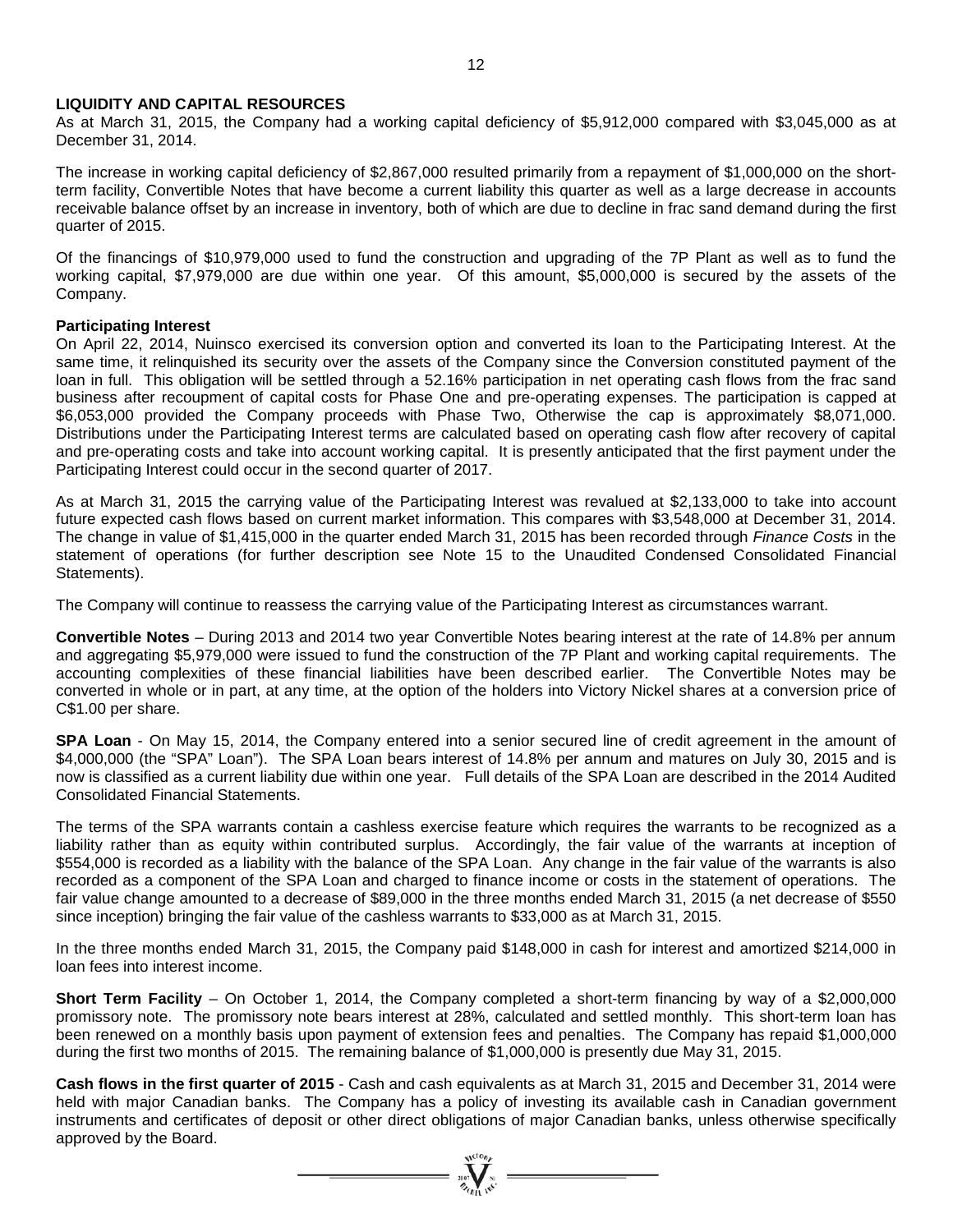For the quarter ended March 31, 2015, the Company generated cash from operating activities of \$939,000 compared with cash used of \$2,054,000 during the same period of 2014. The build-up of receivables as at December 31, 2014 was essentially all collected during the first quarter of 2015 and provided an increase in cash of \$3,786,000 compared to the first quarter of 2014 and extending payables contributed \$522,000. However, there continues to be limited revenues due to slowdown in operating activity during the first quarter of 2015 as mentioned earlier. The Company will require a restructuring of its debt while ramping up operations to the level where cash flow is sufficient to meet it needs.

The Company estimates that costs to manage a public company in the quarter ended March 31, 2015 amounted to \$258,000. Many of these costs are incurred in the early part of the year. In the same period of 2014, such costs were approximately \$345,000.

Costs incurred to advance the Company's exploration, evaluation and development projects are capitalized, as summarized below under the discussion of investing activities. Costs to set up the Company's frac sand operations and operating costs were recorded as part of pre-operating expenditures net of sales revenue of \$274,000 for the first three months of 2014 and thereafter are part of cost of goods sold or other expense lines. In the three months ended March 31, 2015, \$1,769,000 was charged to cost of goods sold. Revenue in 2015 amounted to \$1,522,000.

As operating activity began to slow down during the first quarter of 2015 due the sudden and material drop in the price of oil and the spring breakup period as mentioned earlier, receivables have decreased to \$619,000 as at March 31, 2015 compared with \$2,727,000 as at December 31, 2014, while inventory and trade and other payables continue to grow. Furthermore, this also led to \$600,000 of non-recurring plant costs which were incurred for the quarter as described earlier. The Company continues to hold discussions with financiers and potential business partners to fund the growing working capital deficit.

During the three months ended March 31, 2015, net cash used by investing activities was \$71,000, compared with cash used of \$861,000 in the prior comparable period. Aggregate amounts of \$22,000 and \$18,000 were used to advance the MP&D project and E&E projects, respectively, during the periods (2014 - \$97,000 and \$36,000). In the first quarter of 2015, \$31,000 was used for expenditures on the 7P Plant acquisition, equipment and improvements (2014 – \$728,000).

The Company used \$1,531,000 in financing activities during the three months ended March 31, 2015 compared with \$1,833,000 generated in 2014. In 2014, the main source of funds was an additional \$1,990,000 from various Convertible Notes issued to March 2014. In 2015, \$1,000,000 of the short-term facility was repaid. Loan interest was \$471,000 compared with \$130,000 in 2014, of which \$9,000 related to interest accrued in 2013. The increase is due to the increased debt described elsewhere. Aggregate payments under leases for deposits and other principal payments totalled \$40,000 for mobile equipment used in the frac sand business, compared with payments of \$41,000 in 2014. The Company also deposited \$20,000 (2014 – \$187,000) of funds to support letters of credit issued to facilitate the Company's frac sand business.

There were no equity financings completed during the quarter. During the same quarter of 2014 the Company received \$201,000 through the exercise of options.

The Company's activities during the quarter ended March 31, 2015 used cash and cash equivalents of \$663,000, compared with \$1,082,000 during the first quarter of 2014.

#### **Table of Contractual Commitments**

|                                                          | Due Date                            | <b>Currency</b>  | March 31, 2015 December 31, 2014 |      |       |
|----------------------------------------------------------|-------------------------------------|------------------|----------------------------------|------|-------|
| Transformer and electrical equipment                     | On shipping                         | <b>US Dollar</b> | \$<br>$1,296$ \$                 |      | 1,296 |
| Loans and borrowings (including unpaid accrued interest) |                                     |                  |                                  |      |       |
| Amended Loan                                             | January 31, 2015                    | Canadian Dollar  |                                  | - \$ |       |
| Participating Interest                                   | Refer to note below Canadian Dollar |                  |                                  | - \$ |       |
| <b>Convertible Notes</b>                                 | November 11, 2015                   |                  |                                  |      |       |
|                                                          | to July 7, 2016                     | <b>US Dollar</b> | \$<br>5,750 \$                   |      | 5,750 |
|                                                          | January 30, 2016                    |                  |                                  |      |       |
| <b>Convertible Notes</b>                                 | to March 13, 2016 Canadian Dollar   |                  | $265 \quad $$                    |      | 265   |
| SPA Loan                                                 | July 30, 2015                       | <b>US Dollar</b> | $4.000$ \$                       |      | 4,000 |
| Promissory Note <sup>(1)</sup>                           | May 31, 2015                        | <b>US Dollar</b> | $1.000$ \$                       |      | 2,000 |
| Purchase of 7P Plant                                     | Refer to note below Canadian Dollar |                  |                                  | - \$ |       |
| Leased mobile equipment                                  | Within one year                     | Canadian Dollar  | 179                              | -SS  | 179   |
|                                                          | One to five years                   | Canadian Dollar  | 283                              |      | 328   |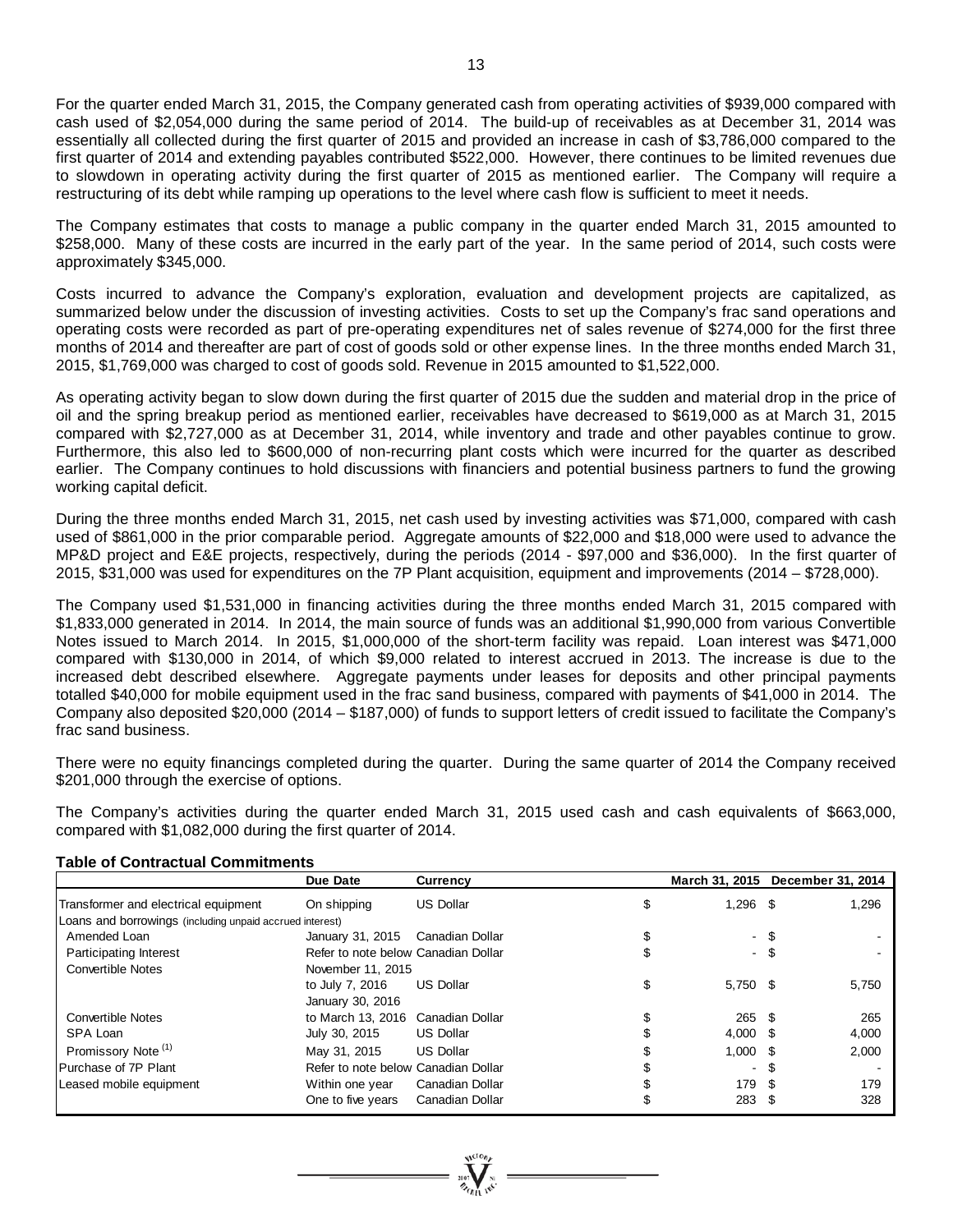Using May 11, 2015 prices, the aggregate market value of the Company's marketable securities held in public company shares is approximately \$220,000.

As at May 11, 2015, the Company had options outstanding which could bring in additional funds of approximately C\$1,731,000. Most of those instruments are not "in-the-money" and the receipt of such funds cannot be relied upon. Furthermore, the remaining warrants issued under the rights offering and private placement could generate additional cash of C\$3,780,000.

The Company has good title to its projects and will continue to maintain the projects in good standing.

The Company recognizes the imminent cash requirement to repay debt and is actively considering restructuring of its debt to term it out for several years. To date, the Company has not received acceptable expressions of interest and has not completed any debt restructuring.

Development of the Minago mine will require considerable financial resources. The Company recognizes that the state of the financial markets and the apparent lack of support for mining projects will make financing this project difficult. However, validating the frac sand portion of the project could provide leverage to get potential partners interested in the nickel portion of the project.

The Company has in excess of 40,000 tons of sand in inventory which should generate cash to bring suppliers debt up-todate. The Company is also reducing all discretionary costs which should not have a negative impact on its ability to resume production. Staff, salaries, and director fees are being reduced or deferred where possible.

The Company continues to hold discussions with local and overseas financiers and potential business partners with respect to the nickel and frac sand opportunities.

# **BUSINESS UPDATE**

### **Reporting Segment**

The Company is engaged in the exploration, evaluation and development of properties for the mining and production of nickel and associated products. The Company also now produces frac sand for the oil and gas industry in Canada and the northern US. Accordingly, the Company is reporting on a segmented basis since 2014. The Company has three reporting segments: Corporate, Exploration and Development, and Frac Sand.

The Corporate segment supports all of the Company's activities.

Senior management makes decisions with respect to Exploration and Development by considering exploration and development potential and results on a project basis. The exploration and development projects are all located in Canada.

The Frac Sand segment is managed and operated by Victory Silica's executives and employees although the business and operating assets are part of Victory Nickel (refer also to Note 24 in the 2014 Audited Consolidated Financial Statements). The segment is located in Canada although we sand concentrate as raw material is imported from the USA.

The following table provides information on the Company's segmented assets. The segmented Statement of Operations has been presented earlier in the MD&A in the discussion of operating results for the three months ended March 31, 2015.

|                                    |   | March 31,<br>2015 | December 31,<br>2014 |
|------------------------------------|---|-------------------|----------------------|
| Canada                             |   |                   |                      |
| Corporate                          | D | $1,233$ \$        | 1,860                |
| <b>Exploration and Development</b> |   | 49,792            | 49,734               |
| Frac Sand                          |   | 9,795             | 11,300               |
| Intersegment elimination           |   | (913)             | (962)                |
| <b>Total Assets</b>                |   | 59,907            | 61,932               |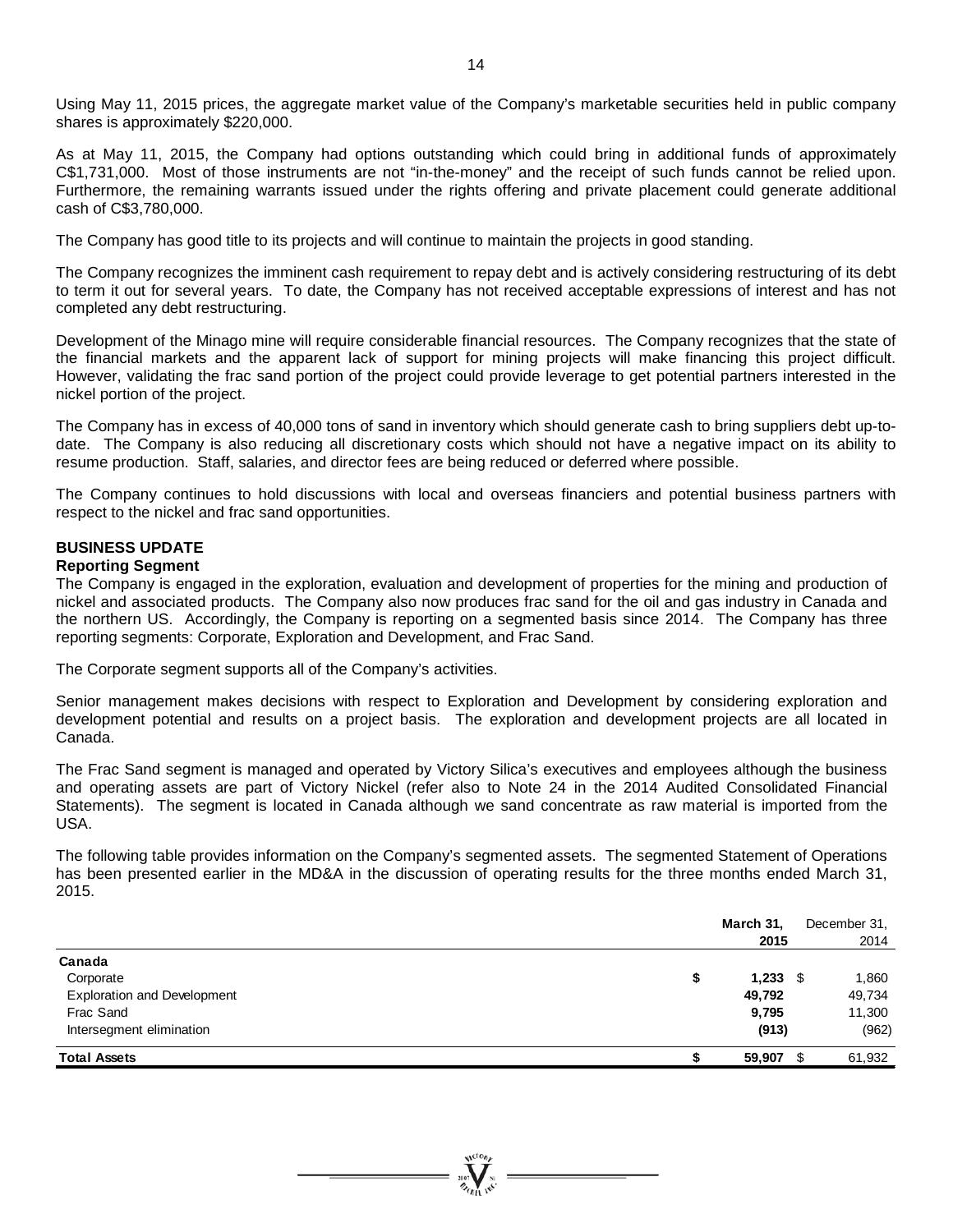#### **EXPLORATION AND DEVELOPMENT ACTIVITIES**

**Paul Jones, Vice-President, Exploration, is a "qualified person" as defined under NI-43-101, and he has supervised and approved the preparation of the information relating to the material mineral projects of the Company described herein.**

#### **MINE PROPERTY AND DEVELOPMENT ACTIVITIES**

#### **NICKEL**

#### **Minago Project**

During the first quarter ended March 31, 2015 expenditures of \$52,000 (March 31, 2014 - \$94,000) were incurred on the Minago project.

The Company's 100%-owned Minago project is a permitted project ready for development. It is located on the unexposed southern part of the Thompson Nickel Belt in Manitoba, and is one of Canada's largest undeveloped sulphide nickel deposits. Minago has been shown to be capable of producing a nickel concentrate grading from 22.3% up to 35.0%, making it reportedly the world's highest grade nickel concentrate. In addition to metal by-products such as copper, cobalt, gold, platinum, palladium, silver and rhodium, a layer of silica sand averaging approximately nine metres thick overlies the nickel mineralization within the open pit. Approximately 84% of the sand is marketable as frac sand. The frac sand forms part of the overburden that must be removed prior to mining the nickel ore.

The analytical data and geological interpretations obtained from a work program in 2010 were incorporated into an updated geological model and resource estimate. The updated resource incorporates a 24% increase (over the previous resource estimate) in the NI-43-101-compliant measured and indicated, pit-constrained, sulphide nickel resource used in the Minago FS. The FS is posted at [www.sedar.com.](http://www.sedar.com/) Note that all resources are contained in the Nose Deposit and the update below does not include the results of the winter 2011 and 2012 drilling program disclosed below.

|                  | April<br><b>Pit-Constrained</b><br>2011<br><b>Resource</b> |              |                   | March 2010 In-Pit Resource <sup>2</sup> | Increase (Decrease) in<br><b>Contained Metal</b> |            |                   |        |
|------------------|------------------------------------------------------------|--------------|-------------------|-----------------------------------------|--------------------------------------------------|------------|-------------------|--------|
|                  | Tonnes                                                     | Grade        | <b>Ni Content</b> | Tonnes                                  | Grade                                            | Ni Content | <b>Ni Content</b> | Change |
| Category         | <b>Millions</b>                                            | $%$ Ni $S^3$ | <b>MLb</b>        | <b>Millions</b>                         | %NiS <sup>3</sup>                                | M Lb       | M Lb              | %      |
| <b>Measured</b>  | 8.2                                                        | 0.473        | 85.0              | 6.6                                     | 0.488                                            | 71.4       | 13.7              | 19.2   |
| <b>Indicated</b> | 22.8                                                       | 0.432        | 217.2             | 19.1                                    | 0.410                                            | 172.6      | 44.6              | 25.9   |
| M&I              | 31.0                                                       | 0.443        | 302.2             | 25.7                                    | 0.430                                            | 243.9      | 58.3              | 23.9   |
| <b>Inferred</b>  | 0.2                                                        | 0.380        | 1.4               | 1.4                                     | 0.402                                            | 12.2       | (10.8)            | (88.4) |

 $1$  Lerch-Grossman pit optimization shell  $2^2$  Whittle pit optimization shell  $3$  Nickel in sulphide form

A winter work program was conducted at Minago in 2011. The program comprised 8,793m of diamond drilling in 20 drill holes with associated ground and borehole electromagnetic geophysics. The program was intended to evaluate parts of the project that have seen little work to date as well as to build upon the existing data-set of the Nose Deposit nickel mineralization. The entire pit-constrained resource is located within the Nose Deposit. A total of 15 holes were collared to intersect the "North Limb", a domain of nickel-bearing ultramafic rock extending at least 1.5km north from the Nose Deposit. A single deep hole was collared on the Nose Deposit to evaluate the depth extension of the ultramafic host rock and nickel mineralization. The hole was drilled to a total length of 1,527m and intersected approximately 160m of ultramafic rock near the bottom of the hole – confirming the extension of the host rock to depths several hundred metres below that previously tested. A single drill hole was collared in the western part of the property in order to test the thickness of the Winnipeg Formation sand horizon. As anticipated, the hole successfully intersected the Winnipeg Formation sandstone layer (frac sand horizon) immediately above the unconformity with the Thompson Nickel Belt rocks.

A 3,500m winter work program was conducted in early 2012. The program tested a number of targets around the property that have been identified in previous work programs as well as areas that are scheduled for Minago mine infrastructure development. In part, the drilling evaluated the nickel-bearing Ospwagan Group/Pipe Formation rocks in the vicinity of the Minago Nose Deposit. Given the widespread nature of nickel mineralization on the Minago property and the number of targets identified, the possibility of intersecting completely new nickel mineralization was considered good. The drilling intersected magnetite-bearing amphibolite domains, pyrite-pyrrhotite intervals and minor serpentinite.

Importantly, two holes of the 2012 program tested known nickel-bearing serpentinite that underlies mining lease ML-003 approximately 5km south of the Nose Deposit. Thirteen historic drill holes are known to have been drilled by previous operators in the area between 1968 and 1971. Ten of the thirteen holes intersected serpentinized ultramafic rock, while seven of these holes obtained significant intersections of nickel-mineralized serpentinite from within a body interpreted to

 $= \sum_{i=1}^{N^{(10)}}$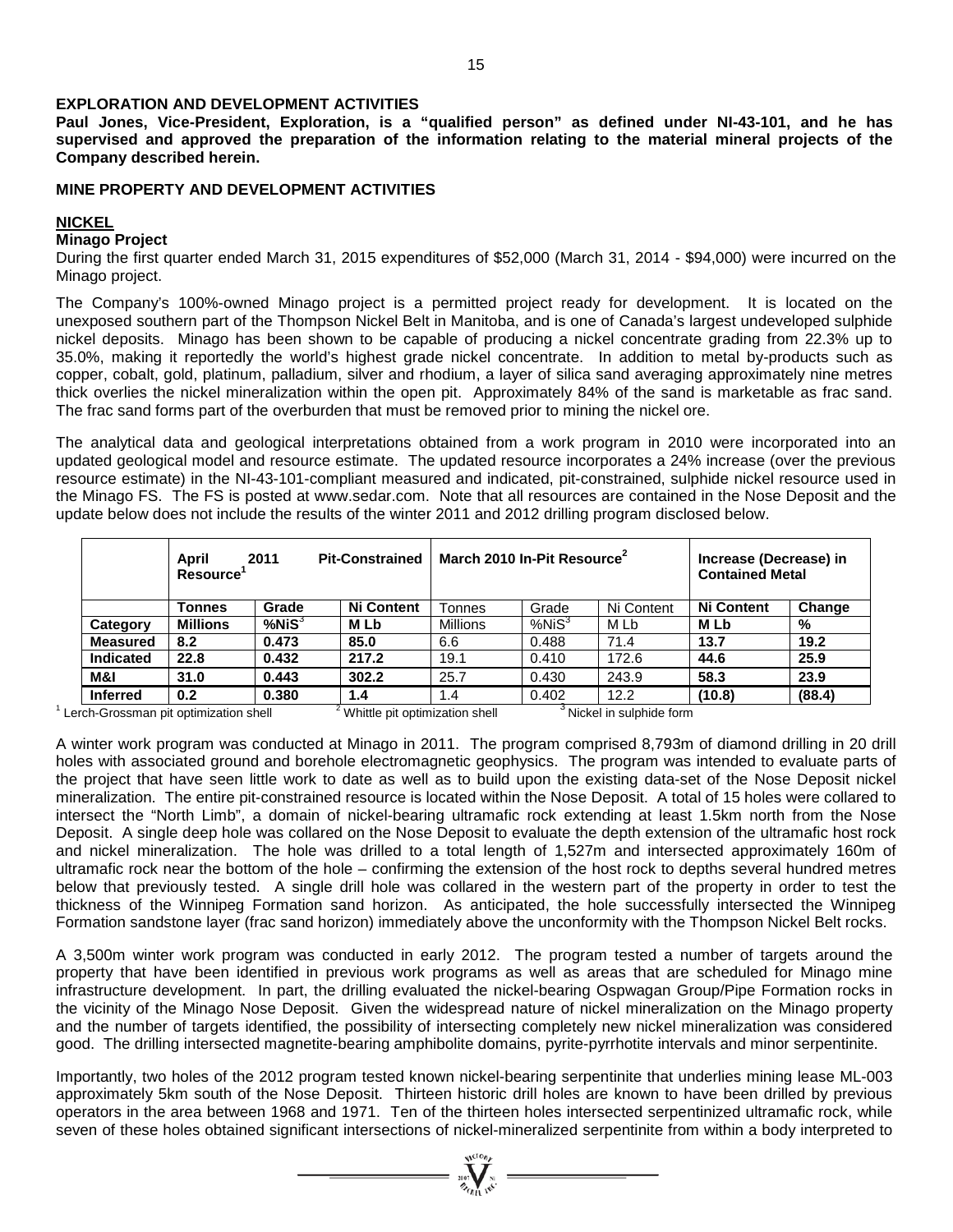be >2 km long. The most extensive intersection, in MXB-70-60, was 605m grading 0.3% Ni from 154m down hole. DDHs V-12-07 and V-12-09 completed in the winter of 2012 both intersected significant widths of serpentinite and obtained analytical results consistent with historic results.

No exploration or development programs have been conducted on the project subsequent to the winter 2012 work program; current work is related to reporting and evaluation of existing results as well as gathering additional geochemical information from existing drill core. An application to renew the Minago mining leases ML-002 and ML-003 was successful and both leases have been renewed for a 21-year term.

On August 23, 2011, the Manitoba Government issued Victory Nickel's final EAL for the Minago project. During 2013, the Company has complied with the conditions of the EAL and, in December, filed an Environmental Act Proposal ("EAP") to amend the EAL to relocate the proposed tailings and waste rock management facility. The construction of drainage ditches installed to lower the water table within the pit shell limits, the installation of Flow Gauging and Telemetry systems and the implementation of a comprehensive environmental monitoring program are considered part of the site development work commencement necessary to maintain the EAL which would have otherwise expired in August, 2014.

#### *Minago Frac Sand*

An indicated resource of 15 million tonnes of sandstone has been estimated to occur within the current Minago pit shell. The frac sand component of this resource of approximately 11 million tonnes is a significant contributor to the positive economics at Minago. As part of the FS, Outotec produced a feasibility-level design for a frac sand plant complete with capital and operating costs to produce 1,140,000 tonnes of frac sand annually for a ten-year period. Considerable potential exists to expand the resource beyond the limits of the current pit.

#### **EXPLORATION AND EVALUATION ACTIVITIES**

For the three months ended March 31, 2015, the Company incurred exploration expenditures on its E&E projects of \$13,000 (March 31, 2014 - \$36,000). Expenditures have been minimal due to the tight equity markets and management's focus on Victory Silica and the frac sand business.

#### **FRAC SAND**

#### **Bear Coulee Property**

In October 2014, the Company entered into an option to acquire a 100% interest in a frac sand land package totalling over 300 acres in south western Wisconsin, USA (the "Bear Coulee Property"). The option agreement provides for a cash payment of \$10,000 on signing of the agreement (and paid in 2014), a second cash payment on delivery of permits and a third cash payment on exercise of the option. The option is valid for six months following receipt of permits with two equivalent extensions available under certain circumstances. Prior to production, the Company will be required to pay \$40,000 per annum as advance royalties on the initial 20,000 tons of sand production. Once the Bear Coulee Property is in production, the Company will be required to pay a royalty of \$2.00 per ton of frac sand sold from the property.

In February 2015, the Company announced the completion of a National Instrument 43-101 technical report describing a resource estimate of approximately 11 million tons of on the Bear Coulee Property located in Trempeleau County, Wisconsin.

#### **NICKEL**

### **Lac Rocher**

Lac Rocher is located in northwestern Québec and has measured (0.29 million tonnes grading 1.23% Ni) and indicated (0.51 million tonnes grading 1.05% Ni) resources of 0.80 million tonnes grading 1.12% nickel, at a 0.5% nickel cutoff, for approximately 20 million pounds of in-situ nickel located between surface and 125 vertical metres. Additional inferred resources total 0.44 million tonnes grading 0.65% Ni. Mineralization remains open to the southwest. The breakeven price of nickel per lb in the Lac Rocher PEA was \$9.74 with copper at \$3.65.

The Lac Rocher property is subject to a discovery incentive plan (the "DIP") to reward certain individuals involved in the discovery of Lac Rocher with a 2% net smelter royalty ("NSR") for mines that were discovered on certain properties prior to the expiry of the DIP. The NSR is payable only on revenues earned after recovery of all development costs for any mine on the property. The terms of the DIP provide the Company with a right of first refusal on any proposed disposition of the NSR. In addition, the DIP contains put/call provisions under which the Company may be required to purchase, or may exercise an option to purchase, the NSR at the value of its discounted cash flows, as defined therein. The Lac Rocher property is the only property subject to the DIP. As the Lac Rocher property is not yet in production, no royalties are currently payable.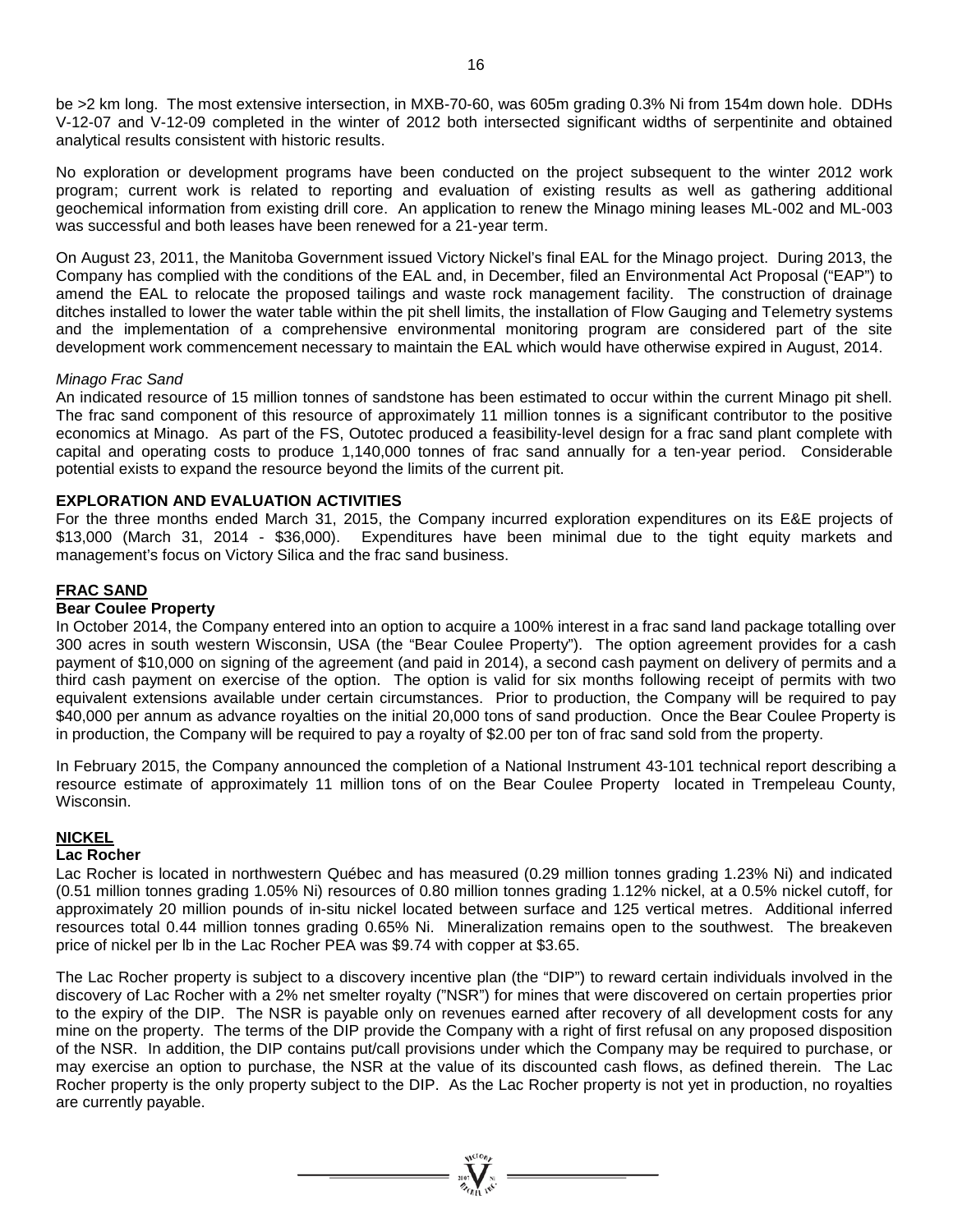Year round access is now available to the site. In December 2009, diamond drilling was conducted to provide geotechnical data deemed necessary for future portal and ramp development. An InfiniTem ground electromagnetic survey was conducted over a portion of the property to test for deeper extensions to the nickel mineralization. At the same time, evaluation of the availability of borrow material was also conducted in the local region. No work was conducted at the site in 2014 and 2015.

#### **Mel Project**

The Mel project is located on the Thompson Nickel Belt, just north of Thompson, Manitoba. It is a large property, approximately 25km east-west by about 6km north-south, and remains underexplored.

Mel has an indicated resource of 4.3 million tonnes grading 0.88% nickel (approximately 83 million pounds in-situ nickel) and an additional inferred resource of one million tonnes grading 0.84% nickel (approximately 19 million pounds in-situ nickel) and offers significant exploration upside as well as near-term production potential.

The Company had earned a 100% ownership of Mel subject to a 51% Vale back-in right. During the third quarter of 2010, the Company announced that Vale had determined that it would not exercise its back-in right. Title to the property has been transferred. Accordingly, the Company is in a position to determine future programs at Mel in its sole discretion.

Ten drill holes, totalling 3,459m, comprised the 2011 winter work program on the Mel Property, the first managed by the Company. Two drill holes, totalling 739m, were collared to test a UTEM geophysical anomaly approximately 700m north of the Mel deposit associated with earlier prospective nickel results; no sulphide mineralization was encountered. Eight drill holes, totalling 2,720m, were collared to test the down-dip extension of the Mel resource shell; all holes intersected nickel mineralization of grade and width comparable to that obtained in holes that comprise the existing resource.

A re-evaluation of the Mel dataset has been completed for both the drill hole data on the Mel deposit and the considerable drilling (111 drill holes) conducted of the claims portion of the property. The study has included reinterpretation of the geological context in order to evaluate new or under-tested target areas, particularly on the portion of the property comprised of claims, for future work and that can be incorporated into further, more refined, modelling of the Mel resource. No fieldwork was conducted during 2014. An application to renew Mel mining lease ML-007 was successful and the lease has been renewed for a 21-year term.

Under the terms of the option agreement, Vale must mill ore from the Mel project at cash costs plus 5% subject to capacity availability and metallurgy – this is unaffected by Vale's decision not to exercise its back-in right. Furthermore, in accordance with the terms of the agreement with Vale, they now are entitled to a 10% royalty on "distributable earnings" as defined in the agreement. Distributable earnings is defined as net revenue less operating expenses, before federal and provincial income taxes, after provincial mining taxes and less aggregate pre-production capital but before depreciation.

#### **Lynn Lake**

The Lynn Lake property is located in the historic mining town of Lynn Lake in northern Manitoba, about 320km by road northwest of the Thompson mining camp. The property is the former Sherritt Gordon Mines Limited ("Sherritt") mine site known as the Lynn Lake A Mine and Farley Mine, comprised of 13 mining claims, 14 mining claim leases and 2 mineral leases covering an area of 2,170.26 hectares. The property was operated by Sherritt from 1953 to 1976 with reported production of 22.2 million tons at an average grade of 1.023% nickel and 0.535% copper.

As discussed earlier and described in Note 12 to the 2014 Audited Consolidated Financial Statements, the Company had optioned Lynn Lake to Prophecy Coal with subsequent assignment to Wellgreen. In March, 2014, Wellgreen relinquished the option on the property and it has reverted to the Company. On November 4, 2014, the Company announced that it had optioned the Lynn Lake project to Corazon, an Australian listed public company with assets in the Lynn Lake area. Under the terms of the agreement, Corazon can acquire a 100% interest in Lynn Lake by issuing 40 million Corazon shares to the Company upon closing and incurring A \$3,500,000 in exploration expenditures or in payments (in cash or Corazon shares at Corazon's option) to Victory Nickel over five years. In addition, Victory Nickel will retain a 1.5% net smelter royalty on production from the Lynn Lake nickel project, and receive a payment of A\$1,000,000 (in cash or Corazon shares at Corazon's option) within 30 days of the commencement of ore processing activities at the Lynn Lake nickel project.

On April 6, 2015 Corazon Mining Ltd. ("Corazon") issued 40,000,000 Corazon shares to Victory Nickel as part of the terms of the option agreement between the two companies.

=  $\sum_{x=0}^{x=0}$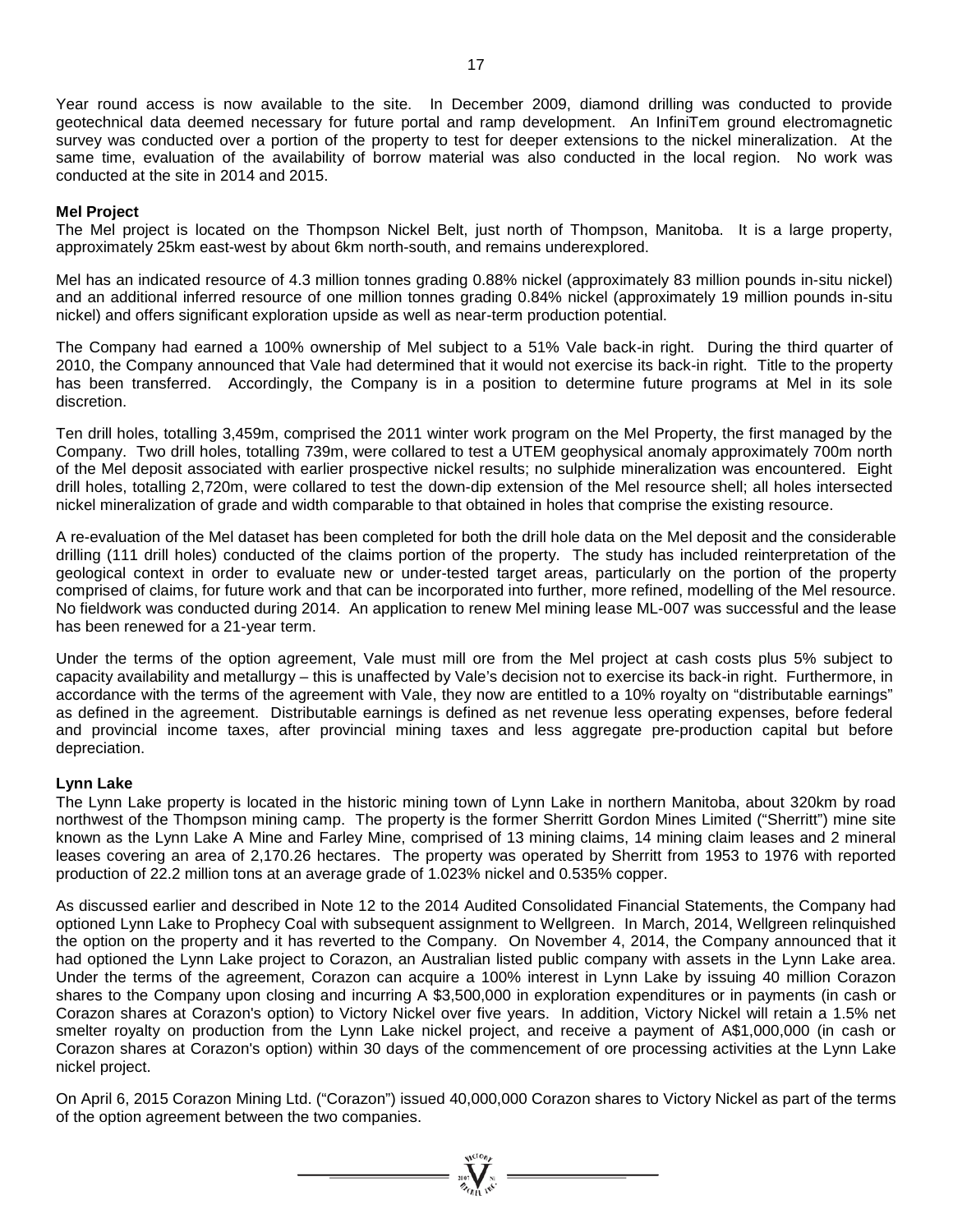Also under the agreement, Victory Nickel retains a 1.5% net smelter return royalty on any production from the claims and leases transferred by Victory Nickel to Corazon, 1% of which can be purchased by Corazon for A\$1M. Corazon must spend A\$3.5M in exploration and resource development over five years upon execution of the agreement - should Corazon fail to make the expenditures, the difference between the expenditure requirement and the actual expenditures must be paid to Victory Nickel in cash or shares of Corazon, or the project is returned to Victory Nickel. Within 30 days of the commencement of commercial ore processing at Lynn Lake, Corazon is required to make a payment of A\$1M in cash and/or shares of Corazon to Victory Nickel.

#### **FRAC SAND SEGMENT**

As explained above, the Frac Sand segment is managed and operated by Victory Silica's executives and employees although the business and operating assets are part of Victory Nickel (refer also to Note 21 in the Unaudited Condensed Consolidated Financial Statements). The segment is located in Canada although sand as raw material is currently imported from the US. The plan is to eventually produce both domestic and imported sand.

The Company completed Phase One of its three phase business plan. Phase One provided for the refurbishment and upgrading of the 7P Plant to a capacity of 500,000 tpa of high-quality frac sand. The 7P Plant was completed in March 2014 followed by commissioning until early August.

Successful completion of Phase One was expected to lead to Phase Two which provides for the building of a wash plant in Wisconsin, USA followed by Phase Three which provides for the construction of a second dry processing facility in Manitoba with a capacity of approximately 1,000,000 tpa. With the completion of Phase One, the Board of Directors approved proceeding with Phase Two provided non-dilutive financing can be arranged. However, in February 2105, the Compnay announced that Phase Two had been deferred due to the uncertainty caused by the drop in the price of oil.

As mentioned above, sales decreased monthly from January to March and, as a result of unusual market uncertainty and longer than expected spring break-up conditions, the Company temporarily suspended the frac sand operations on April 14, 2015. Management will continue to monitor the situation and re-start production as soon as possible. Frac sand sales typically slow down during this period of the year due to spring break-up road restrictions in Alberta. This year, spring break-up is more pronounced than in prior years as the majority of the oil and gas exploration and production ("E&P") companies appear to be trying to conserve capital by postponing drilling activity to less costly periods after spring breakup. With the price of oil dropping by approximately 50% since November 2014, E&P companies are reducing capital expenditure programs and, as a result, drilling activity has also slowed. The slowdown, combined with spring break-up, is placing pressure on Victory Nickel's oilfield service company customers to reduce E&P company drilling costs.

These companies, in turn, look to their suppliers, including frac sand producers, to help lower their costs. As a result of market uncertainty in Canada and the USA frac sand prices in Canada have decreased to levels that do not appear to be sustainable over the long term. The weakness of the Canadian dollar has made domestic sand more competitive over this period and is taking some of the market previously available for imported sand.

The Company has built approximately 40,000 tons of finished product and raw material inventory at its 7P Plant which is available to supply its customers as fracking activity resumes following spring break-up.

#### **IMPAIRMENT ANALYSIS**

There has been no marked recovery in the metals markets and more general economic indicators except for a strengthening US dollar, a small increase in the nickel price and a reduction in the oil and gas prices. The Company performed a detailed impairment analysis on each of its E&E projects and the MP&D project as at December 31, 2014. The Company does not believe that there have been any material changes to date which would adversely affect this analysis. Furthermore there has been no change in management's plans for the projects which would cause a reassessment.

Management concluded that no impairment existed in each of its projects effective March 31, 2015 and that costs incurred to date are recoverable. The Company will continue to monitor developments as they occur in the metals markets and the economy and will update its impairment analysis to take account of any such changes, as appropriate.

#### **CRITICAL ACCOUNTING ESTIMATES AND JUDGEMENTS**

Critical accounting estimates and judgements used in the preparation of the consolidated financial statements include determining the carrying value of investments, MP&D and E&E projects, assessing the impairment and classification of long-lived assets, determining the recoverability of deferred income tax assets, the valuation of the Participating Interest and the convertibility feature of the promissory notes, the valuation of share-based payments and the disclosure of

=  $\sum_{\text{rel}}^{\text{qct}(O_{\text{f}})}$  =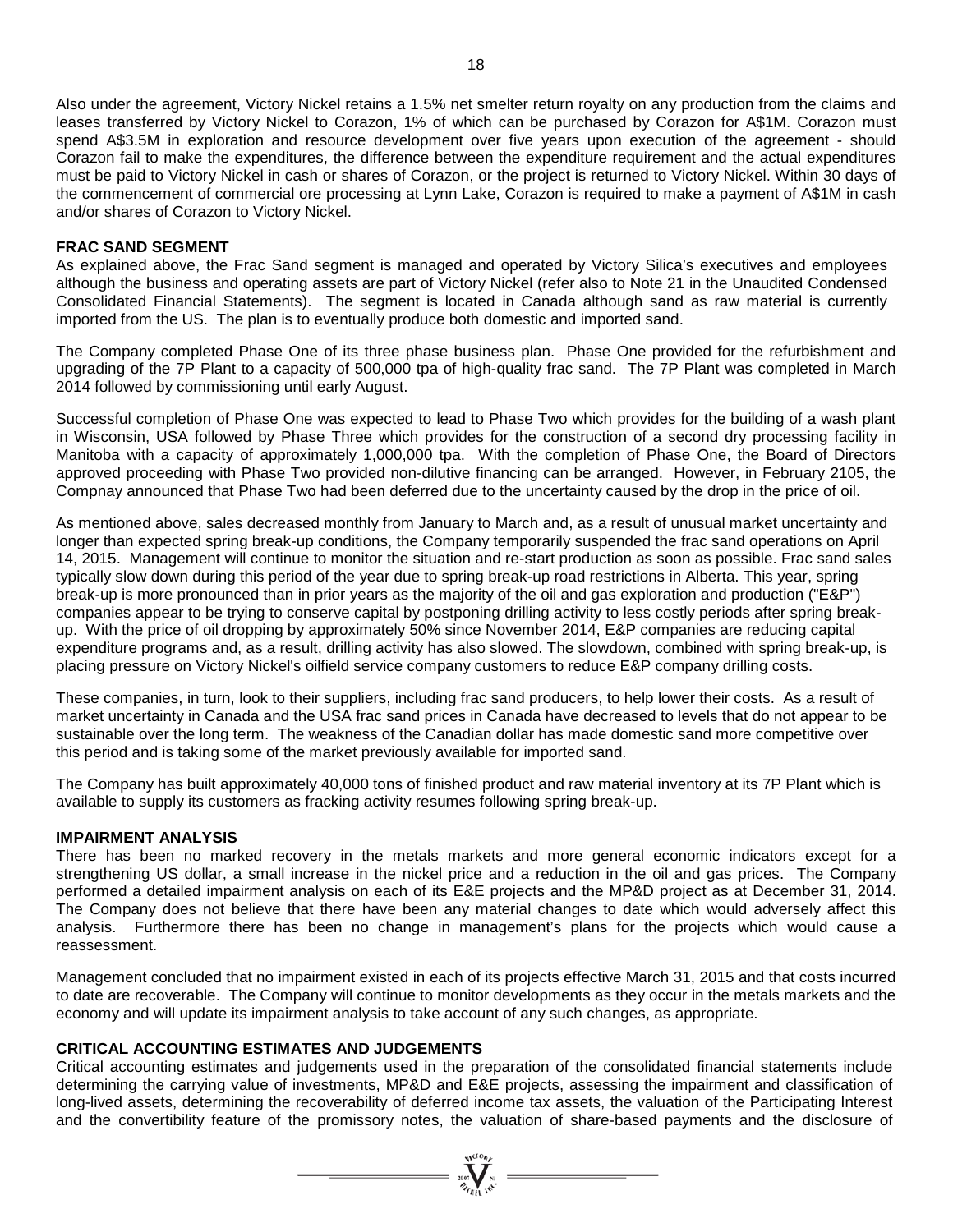contingencies and going concern matters. These estimates involve considerable judgement and are, or could be, affected by significant factors that are out of the Company's control.

For a complete list of the significant accounting policies as well as information concerning the use of estimates, judgements and measurement uncertainty, reference should be made to Note 3 to the Company's 2014 Audited Consolidated Financial Statements. The Company's financial statements have been prepared using the going concern assumption; reference should be made to Note 1 to the Company's 2014 Audited Consolidated Financial Statements.

The recorded value of the Company's E&E projects and the MP&D project is based on historic costs that are expected to be recovered in the future. The Company's recoverability evaluation is based on market conditions for minerals, underlying mineral resources associated with the properties and future costs that may be required for ultimate realization through mining operations or by sale. The Company is in an industry that is exposed to a number of risks and there is always the potential for a material adjustment to the value assigned to these assets. Such risks also extend to the evaluation of fair values of net assets upon acquisition.

The value of the Participating Interest is a significant estimate which uses a model of estimated cash flows and applies probability-weighted estimates to the model. Assumptions are made about the phase at which the frac sand business will be when payments are being made as well as production costs and volumes and sales prices and volumes.

The fair value of the stock options and warrants, as well as the embedded option derivative in the promissory note, is calculated using the Black-Scholes option-pricing model that takes into account the exercise price, expected life of the option/warrant, expected volatility of the underlying shares, expected dividend yield, and the risk-free interest rate for the term of the option/warrant or embedded option derivative.

The Company has determined that it is highly probable that Victory Nickel will generate returns sufficient to utilize its taxable losses prior to their expiry. This is a significant judgement that, dependent upon future events, may turn out to be incorrect. Presently, since Victory Silica is not revenue-generating, a full valuation allowance has been recorded against losses incurred in that subsidiary. The Company will monitor any changes in circumstances which could require a reversal of the valuation allowance.

#### **NEW ACCOUNTING POLICIES**

IFRS issued by the International Accounting Standards Board ("IASB") have been adopted in the Company's 2014 Audited Consolidated Financial Statements. There have been no new accounting policies adopted by the Company, except as noted Note 3 to those statements.

#### **FUTURE ACCOUNTING CHANGES**

#### **New Standards and Interpretations Not Yet Adopted**

Since the issuance of the Company's 2014 Audited Consolidated Financial Statements, the IASB and International Financial Reporting Interpretations Committee ("IFRIC") have issued no new and revised standard and interpretations which are applicable to the Company or which have caused changes to its accounting policies. Refer to Note  $3$  to those statements.

#### **CORPORATE GOVERNANCE**

The Company's Board of Directors is responsible for ensuring that management fulfils its responsibilities for financial reporting and internal control and exercises this responsibility principally through the Audit Committee. The Audit Committee, which is comprised of directors, none of whom are employees or officers of the Company, meets with management to review the Unaudited Condensed Consolidated Financial Statements to satisfy itself that management is properly discharging its responsibilities to the directors who approve the financial statements. The Board of Directors has also appointed compensation and corporate governance and nominating committees composed of non-executive directors.

#### **Evaluation of Disclosure Controls and Procedures**

The Company's Chief Executive Officer and Chief Financial Officer, (collectively, the "Certifying Officers"), are responsible for designing a system of disclosure controls and procedures, or causing them to be designed under their supervision, to provide reasonable assurance that information required to be disclosed in reports filed with or submitted to, securities regulatory authorities is recorded, processed, summarized and reported within the time periods specified under Canadian securities laws and that material information relating to the Company is made known to them with respect to financial and operational conditions to allow timely decisions regarding required disclosure. For the fiscal quarter ended March 31, 2015, an evaluation was commissioned by the Company under the supervision of the Certifying Officers and with the

=  $\sum_{\substack{300 \text{ N} \text{N} \\ \text{Simplies}}}$  =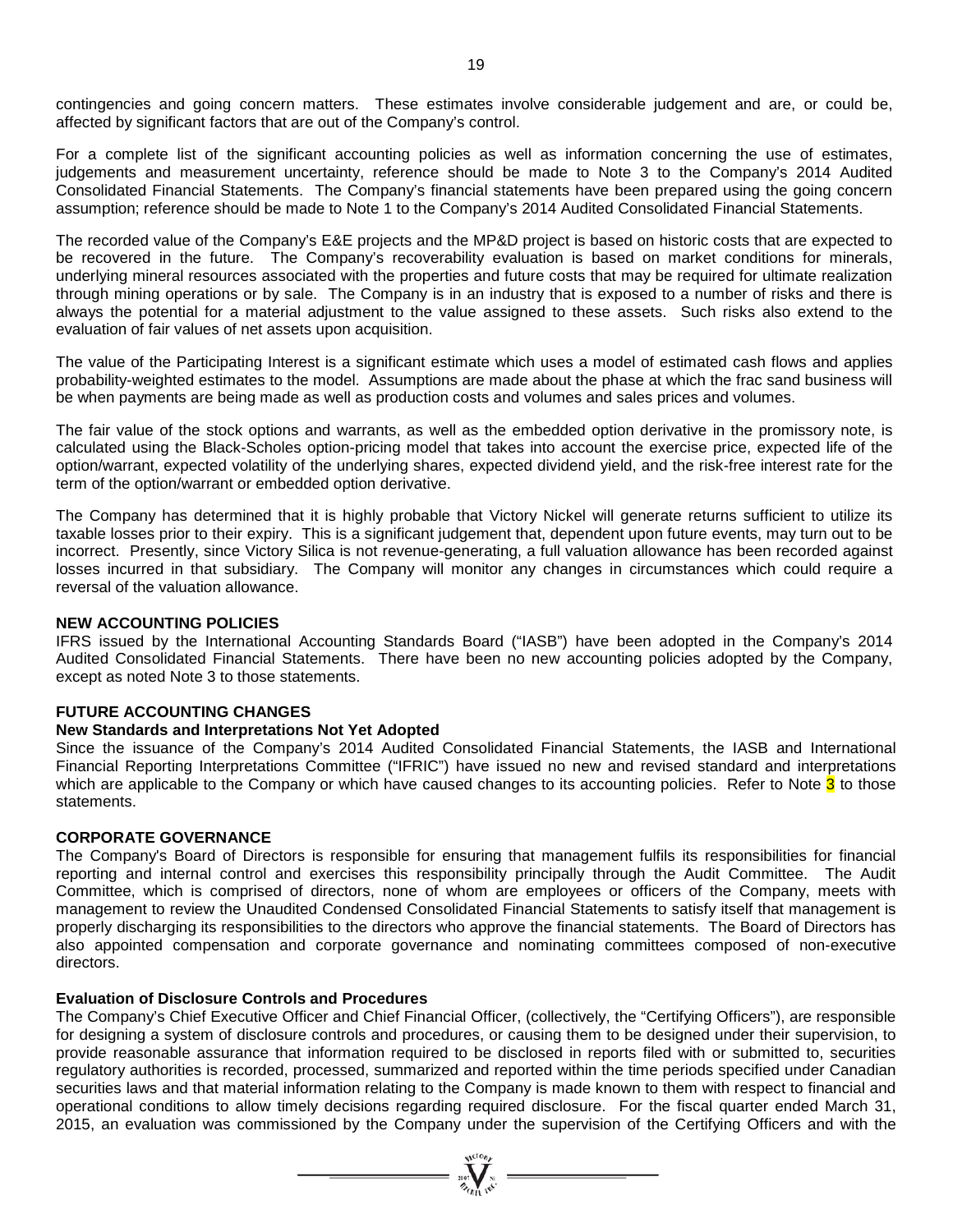participation of management of the effectiveness of the Company's disclosure controls and procedures as defined under the rules adopted by the Canadian securities regulatory authorities. Based on this evaluation, the Certifying Officers have concluded that the design and operation of the Company's disclosure controls and procedures were effective as at March 31, 2015. Such controls are facilitated by the small size of the Company's senior management team and their access to material information.

There were no changes to the Company's disclosure controls and procedures that occurred during the quarter ended March 31, 2015 that materially affected, or are reasonably likely to affect, the Company's disclosure controls and procedures.

#### **Evaluation of Internal Control over Financial Reporting**

The Company's Certifying Officers are responsible for designing a system of internal controls over financial reporting, or causing them to be designed under their supervision, to provide reasonable assurance regarding the reliability of financial reporting and preparation of consolidated financial statements for external purposes in accordance with Canadian GAAP. The Company used the COSO (1992) control framework and is in the process of updating its methodology to incorporate the COSO (2013) framework into its analyses for the future. The COSO Board has made the COSO (1992) framework available for use until an unspecified date at which point it is expected to be considered superseded. For the fiscal quarter ended March 31, 2015, an evaluation was commissioned by the Company under the supervision of the Certifying Officers and with the participation of management of the effectiveness of the Company's internal control over financial reporting. Based on this evaluation, the Certifying Officers have concluded that the design and operation of the Company's internal controls over financial reporting and procedures were effective as at March 31, 2015.

The management of the Company was required to apply its judgement in evaluating the cost-benefit relationship of possible controls and procedures. The result of the inherent limitations in all control systems means no evaluation of controls can provide absolute assurance that all control issues and instances of fraud, if any, have been detected.

There were no changes to the Company's internal controls over financial reporting that occurred during the quarter ended March 31, 2015 that materially affected, or are reasonably likely to affect, the Company's internal controls over financial reporting. However, reliance was placed on mitigating controls around processes that are currently still evolving to reduce risk of material misstatement on the financial statements to an acceptable level.

#### **TRANSACTIONS WITH RELATED PARTIES AND MANAGEMENT AGREEMENT WITH NUINSCO RESOURCES LIMITED**

#### **Related Party Balances and Transactions for Services**

Short-term employee benefits provided by the Company to key management personnel include salaries, directors' fees, statutory benefit contributions, paid annual vacation and paid sick leave as well as non-monetary benefits such as medical care. The Company's non-monetary benefit package for key management personnel is the same as that available to all full-time employees. In addition to short-term employee benefits, the Company may also issue options and shares as part of the Stock Option Plan and Share Bonus Plan (Notes 19 and 21 to the 2014 Audited Consolidated Financial Statements). Payables to key management personnel generally relate to directors' fees, consulting fees, and expense reimbursements.

Balances and transactions with related parties as at March 31, 2015 and December 31, 2014 and for the three months ended March 31, 2015 and 2014 are shown in the following tables:

|                                     | March 31, | December 31, |
|-------------------------------------|-----------|--------------|
|                                     | 2015      | 2014         |
| <b>Balances Outstanding</b>         |           |              |
| Payable to key management personnel | $169$ \$  | 251          |

Key management personnel compensation comprises:

|                                |      | Three months ended March 31, |      |  |  |
|--------------------------------|------|------------------------------|------|--|--|
|                                | 2015 |                              | 2014 |  |  |
| Short-term employee benefits   | 206  |                              | 221  |  |  |
| Share-based payments - options |      |                              | 64   |  |  |
|                                | 206  |                              | 285  |  |  |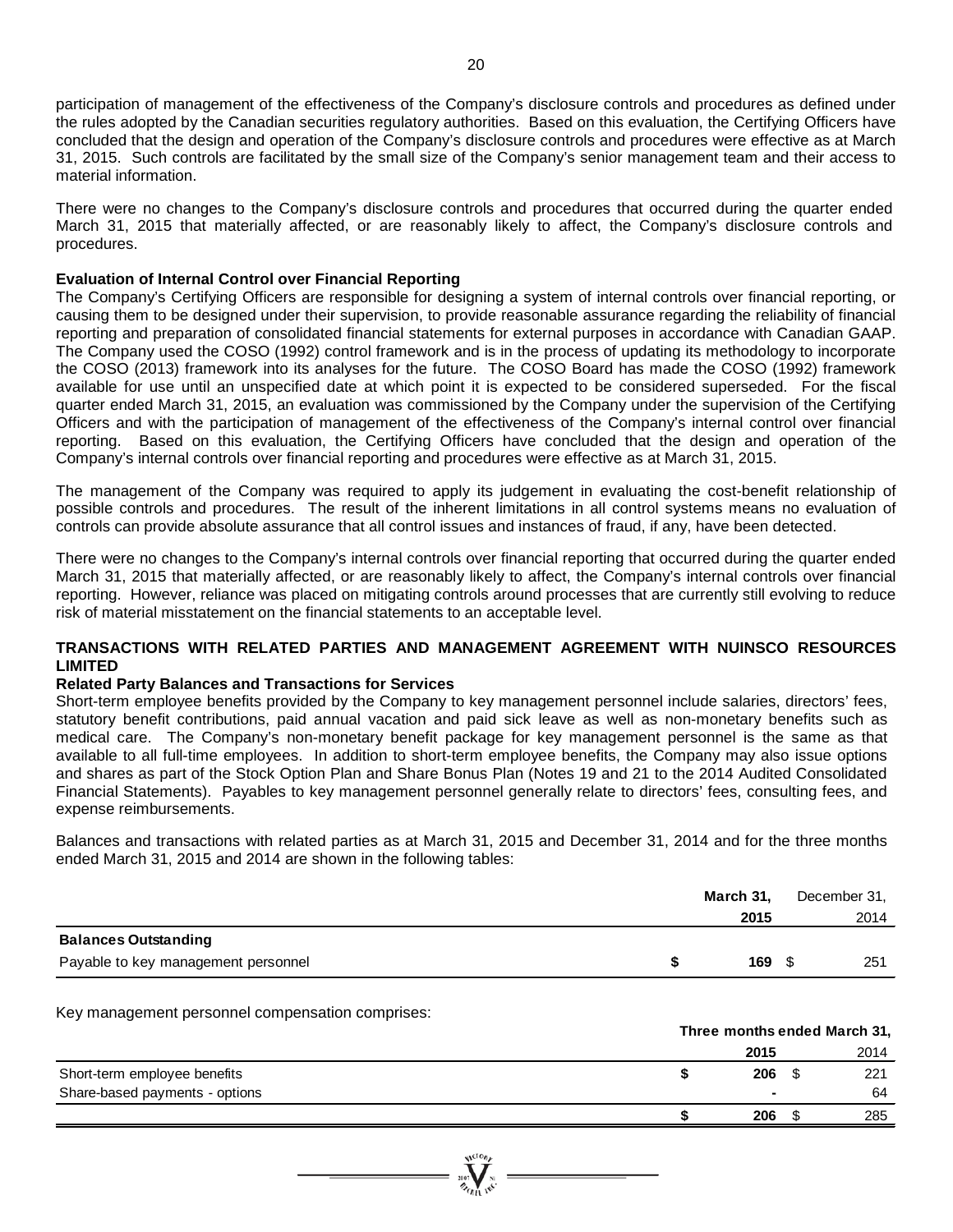#### **Balances and Transactions with Nuinsco Resources Limited under the Management Agreement**

The Company shared management, administrative assistance and facilities with Nuinsco pursuant to a Management Agreement; management operates under the supervision of the respective board of directors of each respective company; there is only one common director. As described earlier in Note 15 to the Unaudited Condensed Consolidated Financial Statements, Nuinsco became a related party of the Company effective July 30, 2013. The costs charged by Nuinsco are recorded at the cost to Nuinsco of such services plus 10 per cent. The Management Agreement commenced February 1, 2007 and is terminable by the Company upon 180 days' notice and by Nuinsco upon 90 days' notice. The Company served notice of termination on September 5, 2014; accordingly, the Management Agreement ceased in March 2015. The Company has continued to share resources and costs with Nuinsco under a cost sharing arrangement.

Balances and transactions with Nuinsco under the management agreement as at March 31, 2015 and December 31, 2014 and for the three months ended March 31, 2015 and 2014 are shown in the following tables:

|                                                            | March 31,         |      | December 31.                 |
|------------------------------------------------------------|-------------------|------|------------------------------|
|                                                            | 2015              |      | 2014                         |
| <b>Balances Outstanding under the Management Agreement</b> |                   |      |                              |
| Payable to Nuinsco Resources Limited                       | \$<br>40 S        |      | 45                           |
|                                                            |                   |      | Three months ended March 31, |
|                                                            | 2015              |      | 2014                         |
| <b>Transaction Values under the Management Agreement</b>   |                   |      |                              |
| Overhead charges from Nuinsco Resources Limited            | $154 \text{ } $s$ |      | 182                          |
| Project costs charged to Nuinsco Resources Limited         | 6                 |      | 5                            |
| Project recoveries charged by Nuinsco Resources Limited    | 16                | - \$ | 12                           |

Amounts due to or from Nuinsco under the management agreement are unsecured, non-interest bearing and due on demand. Amounts due to or from Nuinsco thereby are settled on a regular basis.

#### **OUTSTANDING SHARE DATA**

As at May 11, 2015, the Company had 57,634,578 common shares issued and outstanding. In addition, there were 3,036,000 stock options and 10,799,935 warrants outstanding which, if exercised and issued, would bring the fully diluted issued common shares to a total of 71,470,513 and would generate cash of approximately \$5,510,000. However, although none of the options and warrants are "in the money", all the warrants are exercisable.

#### **RECENT DEVELOPMENTS**

The slowdown in demand for frac sand and the necessary temporary suspension of production has required the Company to implement initiatives to conserve cash. The rail car leases were cancelled and arrangements are being made with other suppliers to bridge the period until sales resume. Funds placed in deposit to support letters of credit to facilitate the railcar leases have been redeemed by the lessor to reduce the Company's payables.

The Company has in excess of 40,000 tons of sand in inventory which should generate cash to bring suppliers debt up-todate. The Company is also reducing all discretionary costs which should to have a negative impact on its ability to resume production. Staff, salaries, and director fees are being reduced or deferred where possible.

#### **RISKS AND UNCERTAINTIES**

The exploration and development of natural resources are speculative activities that involve a high degree of financial risk. Additionally, there are specific risks related to the Company's presence in the frac sand market. The risk factors which should be taken into account in assessing Victory Nickel's activities and an investment in its securities include, but are not necessarily limited to, those set out in detail below.

The relative significance of each risk described below will vary as a function of several factors including, but not limited to, the state of the economy, the stage of Victory Nickel's projects, the availability of financing on acceptable terms and other matters.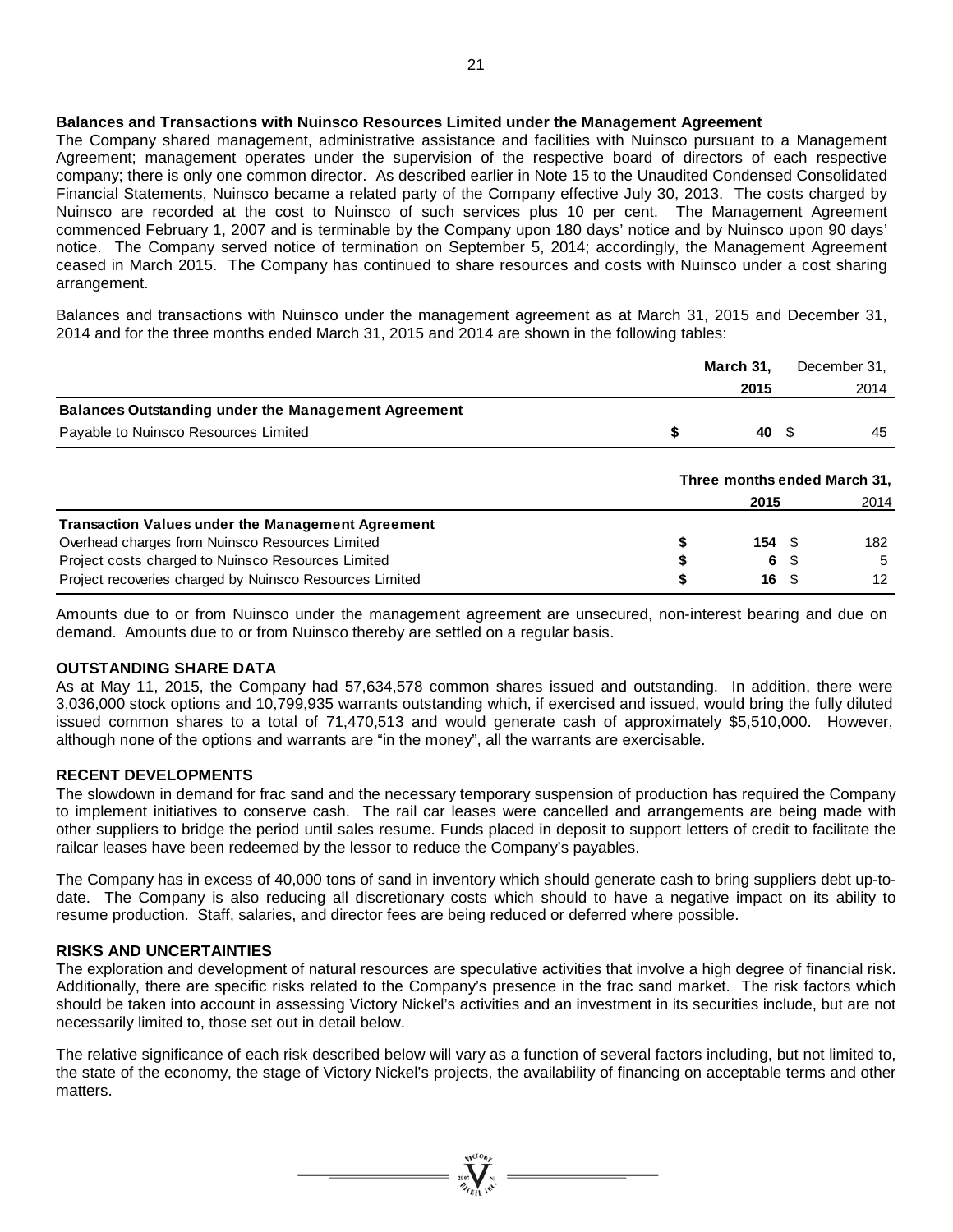Any one or more of these risks could have a material adverse effect on the value of any investment in Victory Nickel and the business, financial condition, operating results or prospects of Victory Nickel and should be taken into account in assessing Victory Nickel's activities.

#### **Financial and Investment Risks** *Going Concern*

None of the Company's mining projects has commenced commercial production and, accordingly, the Company is dependent upon debt or equity financings, and the optioning and/or sale of resource or resource-related assets and/or the ability to generate sufficient cash flow from its other operating activities for its funding. The Company's 7P Plant completed commissioning during the third quarter 2014 and is capable of producing at a commercial level. However, the recent decrease in drilling activity due to the decrease in the price of oil and the resulting need to temporarily suspend production at 7P Plant may delay the Company's ability to generate sufficient cash flow to meet operating requirements.

The recoverability of the carrying value of exploration and evaluation projects and the mine property and development project, and ultimately the Company's ability to continue as a going concern, is dependent upon either exploration results which have the potential for the discovery of economically-recoverable reserves and resources, the Company's ability to finance exploitation of its projects through debt or equity financings and the optioning and/or sale of resource or resourcerelated assets such as royalty interests for its funding or the success of the frac sand business referred to above.

However, should the Company not be able to reach successful cash flow generation and achieve profitable operations from frac sand business or continue to achieve favourable exploration results, obtain the necessary financing or achieve future profitable production or sale of properties, the carrying value of the Company's assets could be subject to material adjustment and, in addition, other adjustments may be necessary to the financial statements should such adverse events impair the Company's ability to continue as a going concern as contemplated under GAAP. There is no certainty, especially in the present environment, that the Company's initiatives to improve working capital will be successful or that working capital generated thereby will be sufficient to fund the Company's activities including project expenditures and corporate costs. These conditions indicate the existence of a material uncertainty that may cast significant doubt about the Company's ability to continue as a going concern.

#### *Substantial Capital Requirements*

Victory Nickel will have to make substantial capital expenditures for the development of, and to achieve production from, its nickel projects. Production will only be reached a number of years following the start of development. Until that time, the Company is reliant on cash flows generated by its nascent frac sand business, on the equity markets and asset sales to generate cash for ongoing operations and programs. There can be no assurance that any debt or equity financing or cash generated by operations or asset sales will be available or sufficient to meet these requirements or for other corporate purposes or, if debt or equity financing is available, that it will be on terms acceptable to Victory Nickel. Moreover, future activities may require Victory Nickel to alter its capitalization significantly. The inability of Victory Nickel to access sufficient capital for its operations could have a material adverse effect on its financial condition, results of operations or prospects. Flow-through financing cannot be used to fund the Company's corporate costs.

The 7P Plant has been substantially completed. Future capital requirements for the 7P Plant are not expected to be significant. However, future phases will require additional capital; these phases are independent of the 7P Plant. This capital requirement may be in excess of the net funds generated by the business. The frac sand operations have ongoing requirements for working capital financing. There is a risk that sufficient working capital financing may not be available at suitable prices.

The Company recognizes the imminent cash requirement to repay debt and is actively considering restructuring of its debt to term it out for several years. To date, the Company has not received acceptable expressions of interest and has not completed any debt restructuring.

#### *Market Perception*

Market perception of junior exploration, development and mining companies may continue to shift such that these companies are viewed even less favourably. This factor could impact the value of investors' holdings and Victory Nickel's ability to raise further funds by issue of additional securities or debt.

By entering the frac sand market and becoming an operating company with operating cash flows, Victory Nickel is attempting to distinguish itself from other juniors. This represents a risk in itself.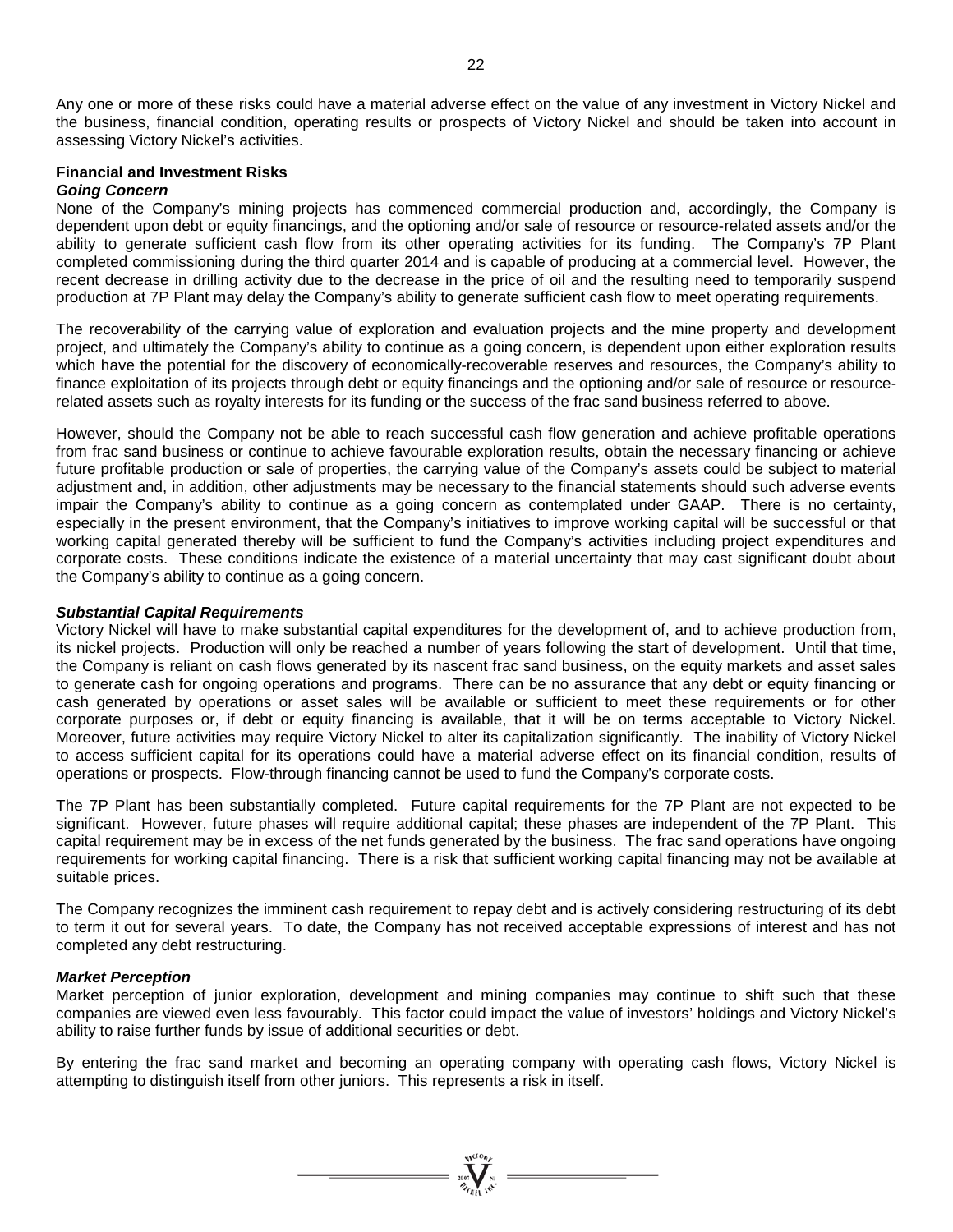#### *Metal and Frac Sand Prices*

There is no assurance that, even if commercial quantities of mineral resources are developed, a profitable market will exist for the sale of such product. Nickel and by-product prices fluctuate on a daily basis and are affected by numerous factors beyond Victory Nickel's control – including factors which are influenced by worldwide circumstances. The level of interest rates, the rate of inflation, world supply and demand for commodities and stability of exchange rates can all cause significant fluctuations in commodity prices. Such external economic factors are in turn influenced by changes in international investment patterns and monetary systems and political developments. The prices of nickel and by-products have historically fluctuated widely and future price declines could cause commercial production to be uneconomical and such fluctuations could have a material adverse effect on Victory Nickel's business, financial condition and prospects. As Victory Nickel has historically been in the exploration and development stage, the above factors have had no material impact on present operations but were considered in evaluating the impairment of long-lived assets. However, these factors are of significant importance for the FS and decisions related thereto as well as being important to the developing frac sand business.

The business case developed to support the Company's entry into the frac sand business made significant assumptions on pricing of frac sand as well as for important cost elements of production and transportation. While many of the important costs have been fixed contractually, the price for frac sand sales is subject to market forces beyond the Company's control. The impact of the oil and gas pricing cycle is uncertain.

#### *Areas of Investment Risk*

The common shares of Victory Nickel are listed on the TSX. The share prices of publicly-traded companies can be volatile as the price of shares is dependent upon a number of factors, some of which are general or market or sector specific and others that are specific to Victory Nickel.

The market for shares in small public companies is less liquid than for large public companies. Investors should be aware that the value of the Company's common shares may be volatile and may go down as well as up and investors may therefore not recover their original investment.

The market price of the Company's common shares may not reflect the underlying value of Victory Nickel's net assets or its ongoing operations. The price at which investors may dispose of their securities may be influenced by a number of factors, some of which may pertain to Victory Nickel and others of which are extraneous. On any disposal of their common shares, investors may realize less than the original amount invested.

#### **Industry Risks**

#### *Speculative Nature of Mineral Exploration*

Mineral exploration is highly speculative in nature, involves many risks and frequently is non-productive. There is no assurance that Victory Nickel's exploration efforts will be successful. Few properties that are explored are ultimately developed into economically-viable operating mines. Success in establishing reserves is a result of a number of factors, including the quality of Victory Nickel's management, level of geological and technical expertise, the quality of land available for exploration and other factors. Once mineralization is discovered, it may take several years in the initial phases of drilling until production is possible, during which time the economic feasibility of production may change. Substantial expenditures are required to establish proven and probable reserves through drilling to determine the optimal extraction method for the ore and the metallurgical process to extract the metals from the ore and, in the case of new properties, to construct mining and processing facilities. It is possible that even preliminary due diligence will show adverse results, leading to the abandonment of projects. It is impossible to ensure that preliminary feasibility studies or full feasibility studies, such as has been released with respect to Minago, on Victory Nickel's projects or the current or proposed exploration programs on any of the properties in which Victory Nickel has exploration rights will result in a profitable commercial mining operation. As a result of these uncertainties, no assurance can be given that Victory Nickel's exploration programs will result in the establishment or expansion of resources or reserves.

#### *Evaluation and Development Projects*

In general, evaluation and development projects have no operating history upon which to base estimates of future cash operating costs. For evaluation and development projects such as the mineral resource properties owned by Victory Nickel, estimates of proven and probable reserves are, to a large extent, based upon the interpretation of geological data obtained from drill holes and other sampling techniques and feasibility studies. This information is used to calculate estimates of the capital cost, cash operating costs based upon anticipated tonnage and grades of ore to be mined and processed, the configuration of the ore body, expected recovery rates, comparable facility and equipment operating costs, anticipated climatic conditions and other factors. In addition, there remains to be undertaken certain feasibility and/or development preparation work on the projects that could adversely impact estimates of capital and operating costs required for the development of the projects. Costs necessary to develop the projects could be significant and will have a

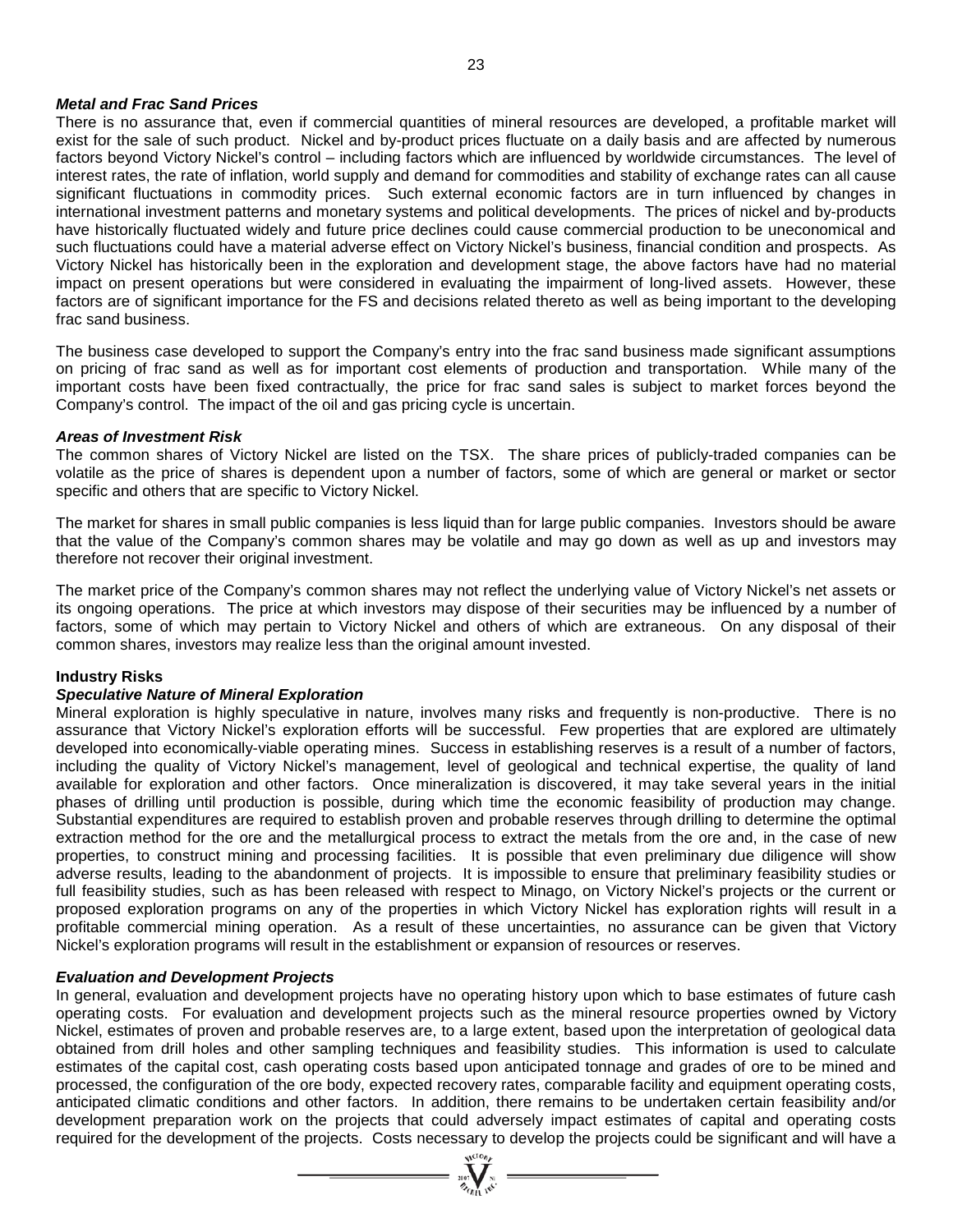direct impact on the economic evaluation of the projects. As a result, it is possible that the actual capital cost, cash operating costs and economic returns of the projects may differ from those currently estimated. The costs estimated under the FS for Minago differed from the PEA and may differ again upon actual development.

#### *Frac Sand Industry*

Frac sand processing is a new business for Victory Nickel. The industry is closely linked to the oil and gas industry and is therefore affected by economic factors impacting that industry, including the effect of future cycles based on historic experience. Demand for frac sand is influenced by many factors, including: global and regional economic and political events and conditions, fluctuations in pricing and availability of oil and gas and other energy sources, demand for oil and gas products, demand for cars and other vehicles, technological innovation impacting alternative energy sources, changes in the regulatory framework for mining and processing frac sand and the hydraulic fracturing industry. The oil and gas industry can be prone to sudden, unexpected production slowdowns which may impact exploration, development, production and well completion activities. These factors, such as the recent unprecedented drop in the price of oil, cannot readily be predicted or controlled. Negative developments could cause the demand for frac sand products to decline which could have adverse effects on business, financial condition, results of operations, cash flows and prospects.

With respect to the frac sand industry itself, risks include: changes in transportation availability and pricing, inclement or hazardous weather conditions from flooding or climate change, environmental hazards, industrial accidents, changes in the regulatory framework impacting mining, processing and the fracking industries in both Canada and the US, inability to procure sand in the required quantities or qualities, inability to obtain replacement parts or equipment on a timely basis, reduction in the availability of water for processing, inability to hire, train and retain qualified staff at acceptable rates; and other technical difficulties or failures. Any prolonged downtime could impact deliveries and reputation.

The fracking industry has been hailed as significantly contributing to North America's energy self-sufficiency. A combination of techniques is used, any changes impacting the use of frac sand as a proppant through regulation or technological innovation may negatively impact the frac sand industry. In addition, heightened political, regulatory and public scrutiny of hydraulic fracturing practices could potentially expose the Company or its customers to increased legal and regulatory proceedings, and any such proceedings could be time-consuming, costly or result in substantial legal liability or significant reputational harm.

#### *Competition*

The mineral exploration business is highly competitive in all of its phases. Victory Nickel competes with numerous other companies and individuals, including competitors with greater financial, technical and other resources than Victory Nickel, in the search for and acquisition of exploration and development rights on attractive mineral properties. Victory Nickel's ability to acquire exploration and development rights in the future will depend not only on its ability to develop the properties on which it currently has exploration and development rights, but also on its ability to select and acquire exploration and development rights on other suitable properties. There is no assurance that Victory Nickel will compete successfully in acquiring exploration and development rights on such other properties or in securing customers, sand supplies or other resources such as transportation.

Victory Nickel also faces competition in the frac sand market with respect to its frac sand business and there is no assurance that Victory Nickel will compete successfully processing and selling frac sand in such market. Frac sand is a proppant used in the completion and re-completion of oil and natural gas wells to stimulate and maintain oil and natural gas production through the process of hydraulic fracturing. Frac sand is the most commonly used proppant and is less expensive than other proppants, such as resin-coated sand and manufactured ceramics. A significant shift in demand from frac sand to other proppants, or the development of new processes to replace hydraulic fracturing altogether, could cause a decline in the demand for the frac sand the Company processes and result in a material adverse effect on the Company's financial condition and results of operations. If significant new reserves of raw frac sand are discovered and developed, and those frac sands have similar characteristics to the raw frac sand processed by the Company, the Company's ability to maintain or acquire contracts may be negatively impacted which could have a material adverse effect on the Company's results of operations and cash flows over the long term. Additionally, quality sand supply is a limited resource and the presently-identified sources are a significant distance away from the 7P Plant which provides logistical challenges in securing timely railcar and other transportation at acceptable prices.

#### **Operational Risks**

#### *Limited History of Operations*

Victory Nickel has no history of earnings and limited financial resources. Victory Nickel currently has no operating mines and its ultimate success may depend on the ability of active mining operations to generate cash flow in the future, as well as its ability to access capital markets for its development requirements. There is no assurance that Victory Nickel will earn profits in the future. Significant capital investment will be required to achieve commercial production at Victory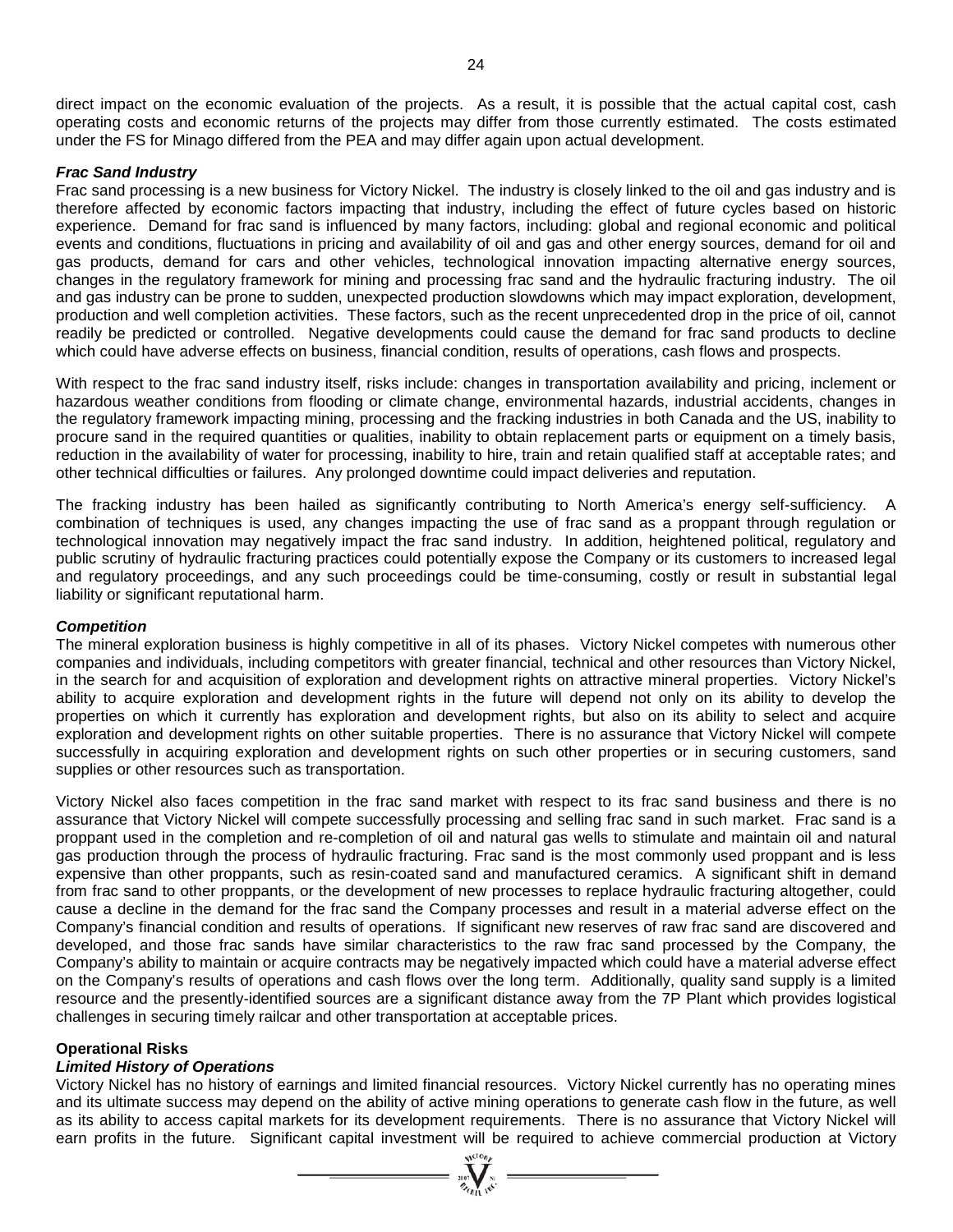Nickel's existing nickel projects. There is no assurance that Victory Nickel will be able to raise the required funds to continue these activities.

In particular, frac sand processing represents a new initiative for Victory Nickel which is expected to generate significant cash flow for the Company, if successful. While the Company believes it has mitigated the risks of entering a new market through the hiring of experienced personnel, there is no assurance that this initiative will be successful.

#### *Frac Sand Processing Operations*

The 7P Plant is freshly-built. Production risks might be expected to be higher for a new operation than one which has been in operation routinely. However, a new plant may have a reduced risk profile as far as reliability is concerned. Refurbishment of equipment may be more risky than acquiring new plant. Despite hiring experienced management, many new operators have been hired, while risks have been mitigated by training, it is possible that early production may experience excessive downtime. The availability of suitably-qualified staff at acceptable prices also represents a risk.

The procurement, production and delivery of frac sand can be logistically complex – transportation costs represent a significant portion of frac sand costs. Unavailability of appropriate transportation and rail cars or lines on a timely basis may impact turnaround and cause delays in deliveries. Changes in respective transportation costs or decreases in dependability may also impair the Company's ability to receive and/or deliver product with adverse effects on costs, revenues and reputation. Further, changes to logistics to reflect changed demand may not be able to occur on a timely basis, resulting in adverse effects on the cost profile.

Processing frac sand includes substantial costs for energy – electricity and gas – as well as water. Problems in securing sufficient energy supply at appropriate prices would have impact on operating costs and the ability to recover those increased costs may be impaired.

The specifications for frac sand are detailed; maintaining a robust quality control process is key to producing a high-quality product. Failure to do so could cause lost revenues and lost reputation.

#### *Development Targets, Permitting and Operational Delays*

There can be no assurance that Victory Nickel will be able to complete the planned development of its projects on time or on budget due to, among other things, delays in receiving required consents, permits and registrations, the delivery and installation of plant and equipment and cost overruns, or that the current personnel, systems, procedures and controls will be adequate to support Victory Nickel's operations. Any failure to meet development targets or other operational delays or inadequacies could have a material adverse effect. In particular, the Minago EAL was granted for a three-year period and was to expire on August 22, 2014 unless the project is advanced through qualifying activities. There is no guarantee that development work will commence on or before that date or that an extension will be granted. However, the Company believes that it has mitigated this risk through work performed on relocating tailings impoundments and the regulatory filings related thereto should either represent development or should extend the expiry.

The Company's frac sand business in its present phase, is reliant upon a third-party supplier of sand; any difficulties the supplier experiences with respect to securing, maintaining or extending permits for its properties and operations including appropriate water rights, may have adverse effects on the supply of sand.

#### *Resources and Reserves*

The figures for mineral resources and mineral reserves are estimates and no assurance can be given that the anticipated level of recovery and/or grades of mineral reserves or mineral resources will be realized. Moreover, short-term operating factors relating to ore reserves and resources, such as the need for orderly development of an ore body or the processing of new or different ore grades, may cause a mining operation to be unprofitable in any particular accounting period.

The Company's frac sand business in its present phase is reliant upon a handful of suppliers for its product. The Company has no resources or reserves of its own that can presently be exploited; although it recently announced reserves on the Bear Coulee option in Wisconsin. Permitting this property for production is expected to take one to two years. The frac sand resource at Minago is not contemplated to be developed until either Phase Three of the frac sand initiative or as part of the Minago FS which requires significant financing to be developed.

#### *Title Risks*

Victory Nickel's ability to hold various mineral rights require licences, permits and authorizations and, in some cases, renewals of existing licences, permits and authorizations from various governmental and quasi-governmental authorities. Management believes that Victory Nickel currently holds or has applied for all necessary licences, permits and authorizations to carry on the activities which Victory Nickel is currently conducting and to hold the mineral rights Victory

 $= \prod_{\text{sign of } \text{val}}^{\text{sub}}$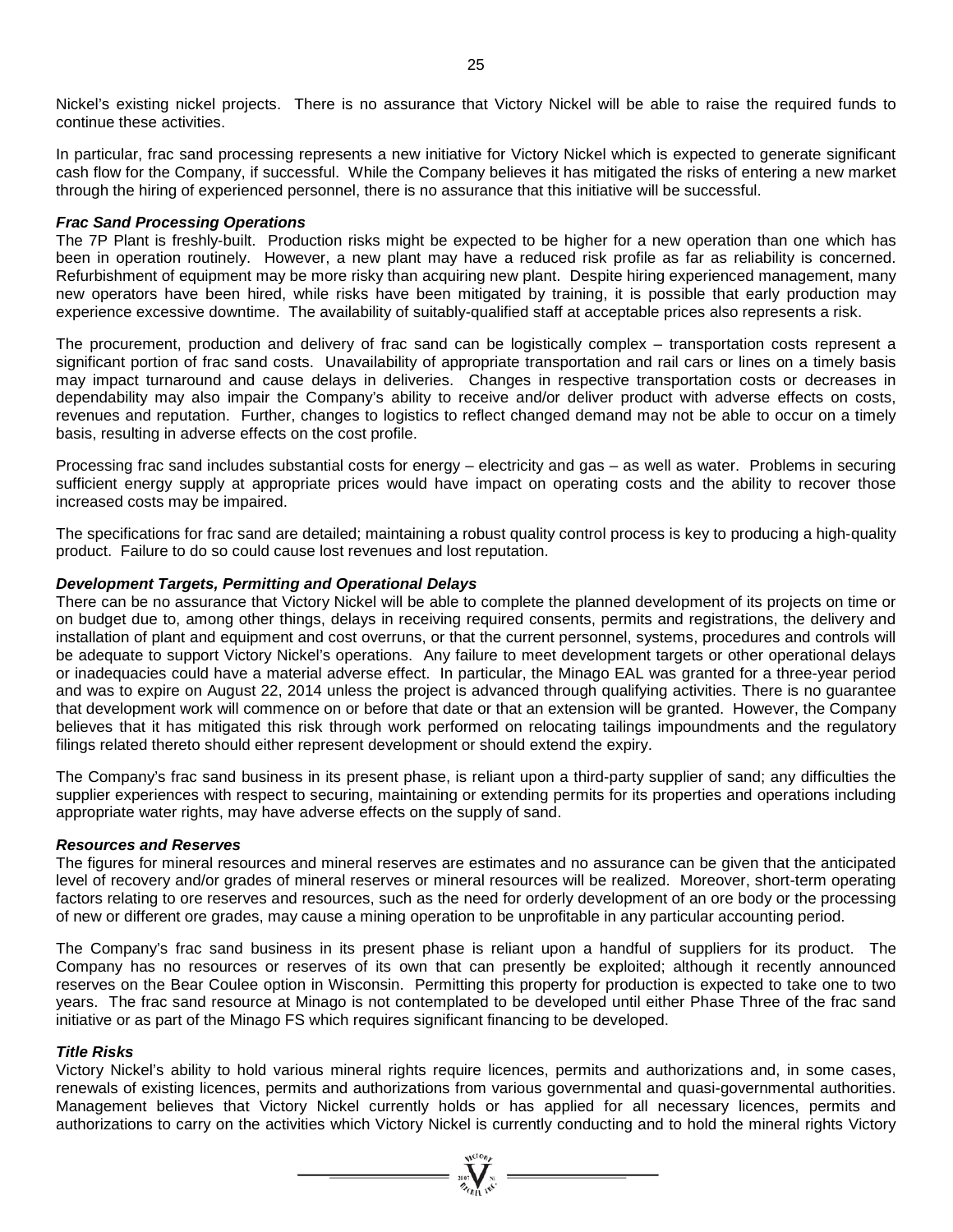Nickel currently holds under applicable laws and regulations in effect at the present time. Management also believes that Victory Nickel is complying in all material respects with the terms of such licences, permits and authorizations. However, Victory Nickel's ability to obtain, sustain or renew such licences, permits and authorizations on acceptable terms is subject to changes in regulations and policies and to the discretion of the applicable governmental and quasi-governmental bodies.

#### *Insurance Risk*

Victory Nickel faces all of the hazards and risks normally incidental to the exploration and development of base metals, any of which could result in damage to life or property, environmental damage and possible legal liability for any or all such damage caused. Victory Nickel's activities may be subject to prolonged disruptions due to weather conditions depending on the location of operations in which Victory Nickel has interests; not all such risks are insurable.

Similarly, the frac sand processing plant faces many hazards and risks arising from the transportation and processing of frac sand materials, any of which could result in the matters described above. Again, not all such risks are insurable.

#### **Regulatory Risks**

#### *Government Regulation*

Existing and possible future environmental and social impact legislation, regulations and actions, including the regulation of air and water quality, mining reclamation, solid and hazardous waste handling and disposal, the promotion of occupational health and safety, the protection of wildlife and ecological systems and the protection of the societies and communities of indigenous peoples, could cause significant expense, capital expenditures, restrictions and delays in activities, the extent of which cannot be predicted and which may well be beyond Victory Nickel's capacity to fund. Environmental laws are becoming more stringent and actively enforced. Environmental and social impact studies may be required for some operations and significant fines and clean-up responsibilities may be assessed for companies causing damage to the environment in the course of their activities.

#### *Economic, Political, Judicial, Administrative, Taxation or Other Regulatory Factors*

Victory Nickel may be adversely affected by changes in economic, political, judicial, administrative, taxation or other regulatory factors in the areas in which Victory Nickel does or will operate and holds its interests, as well as unforeseen matters. In particular, the fracking industry is often at the forefront of public attention whether or not deserved. Nonetheless, this provokes attention and scrutiny.

#### **Other Risks**

#### *Environmental and Health Risks*

The Company has no significant exposure to environmental or health risks from its exploration and development activities, although this will change as the Company's projects approach production (a normal characteristic of mineral industry projects). Lynn Lake, acquired pursuant to a takeover bid and recently subject to option with Corazon, is a former operating mine; however indemnifications exist from the Manitoba Government with respect to any pre-existing environmental concerns at that property.

The frac sand operation involves processing silica sand. In addition to environmental regulation, the Company is subject to laws and regulations relating to human exposure to crystalline silica under the *Occupational Health and Safety Act*. Workplace exposure to crystalline silica is monitored; the occupational exposure limits in Alberta for respirable crystalline silica are among the lowest in Canada and the US.

#### *Key Personnel*

Victory Nickel relies on a limited number of key consultants and senior management and there is no assurance that Victory Nickel will be able to retain such key consultants or other senior management. The loss of one or more such key consultants or members of senior management, if not replaced, could have a material adverse effect on Victory Nickel's business, financial condition and prospects. Directors and management had previously accepted deferrals of remuneration in order to assist the Company through the economic turmoil; however, this potentially adds to the risk of losing experienced personnel.

#### *Conflicts of Interest*

Certain of the Company's directors and officers are also directors and officers of other natural resource companies. Consequently, there exists the possibility for such directors and officers to be in a position of conflict. Any decision made by any of such directors and officers relating to Victory Nickel will be made in accordance with their duties and obligations to deal fairly and in good faith with Victory Nickel and such other companies.